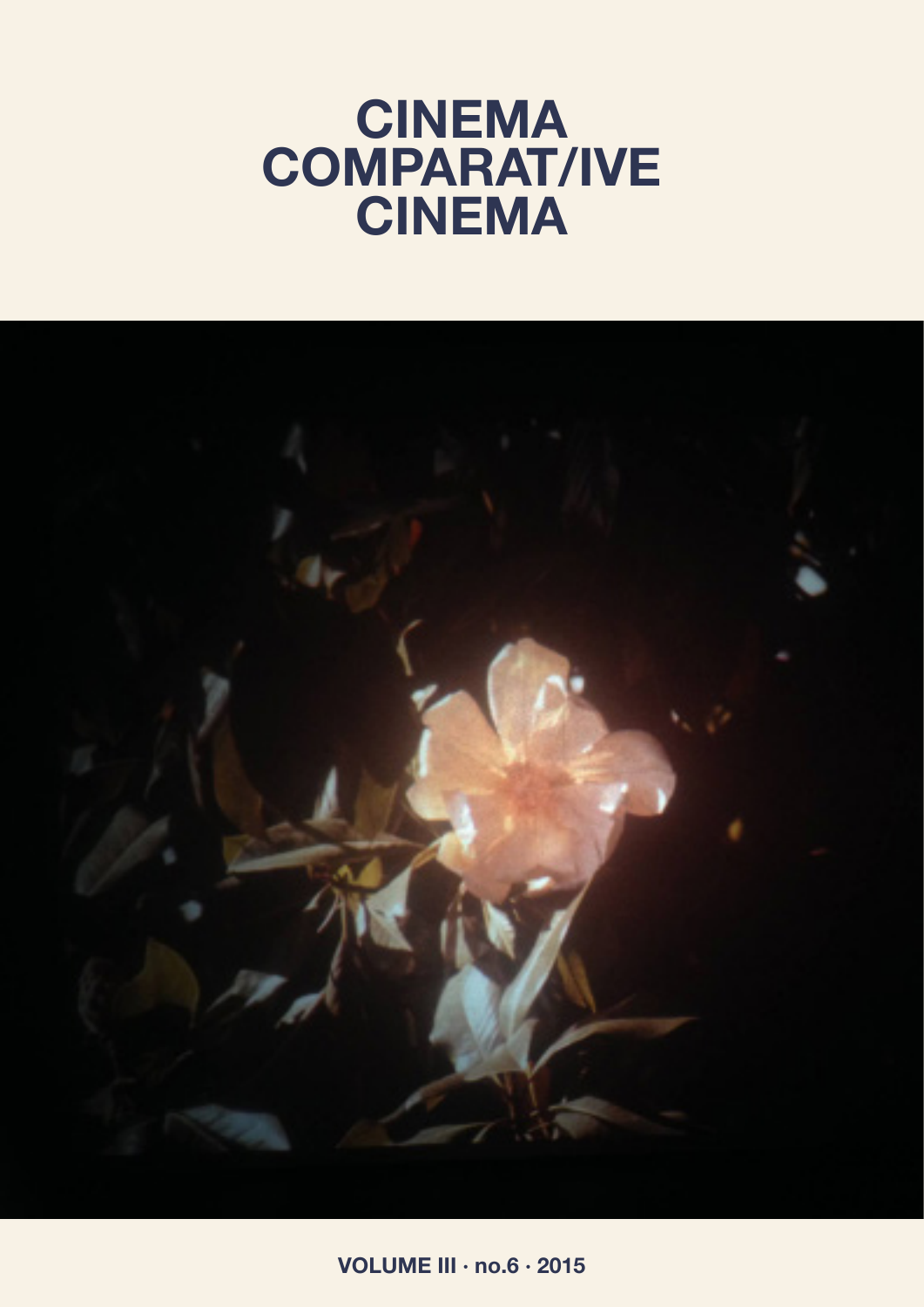**Editor:** Gonzalo de Lucas (Universitat Pompeu Fabra).

**Associate Editors:** Ana Aitana Fernández (Universitat Pompeu Fabra), Núria Bou (Universitat Pompeu Fabra), Xavier Pérez (Universitat Pompeu Fabra).

**Advisory Board:** Dudley Andrew (Yale University, Estados Unidos), Jordi Balló (Universitat Pompeu Fabra, España), Raymond Bellour (Université Sorbonne-Paris III, Francia), Nicole Brenez (Université Paris 1-Panthéon-Sorbonne, Francia), Maeve Connolly (Dun Laoghaire Institut of Art, Design and Technology, Irlanda), Thomas Elsaesser (University of Amsterdam, Países Bajos), Gino Frezza (Università de Salerno, Italia), Chris Fujiwara (Edinburgh International Film Festival, Reino Unido), Jane Gaines (Columbia University, Estados Unidos), Haden Guest (Harvard University, Estados Unidos), Tom Gunning (University of Chicago, Estados Unidos), John MacKay (Yale University, Estados Unidos), Adrian Martin (Monash University, Australia), Cezar Migliorin (Universidade Federal Fluminense, Brasil), Meaghan Morris (University of Sidney, Australia y Lignan University, Hong Kong), Àngel Quintana (Universitat de Girona, España), Joan Ramon Resina (Stanford University, Estados Unidos), Eduardo A.Russo (Universidad Nacional de La Plata, Argentina), Yuri Tsivian (University of Chicago, Estados Unidos), Vicente Sánchez Biosca (Universitat de València, España), Jenaro Talens (Université de Genève, Suiza y Universitat de València, España), Michael Witt (Roehampton University, Reino Unido).

**Editorial Team:** Francisco Javier Benavente (Universitat Pompeu Fabra), Alejandro Montiel (Universitat de València), Raffaelle Pinto (Universitat de Barcelona), Ivan Pintor (Universitat Pompeu Fabra), Glòria Salvadó (Universitat Pompeu Fabra)

**Contributors:** Luis Miguel Cintra, Alfonso Crespo, Horacio Muñoz Fernández, Jaime Pena, Mariana Souto, Iván Villarmea Álvarez.

**Translators:** Marga Carnicé, Albert Elduque, Chantal Poch, Anna Rosenberg, Carolina Sourdis.

**Original design and layout:** Pau Masaló (original design), Sara Torrent (layout).

**Special Thanks:** Daniela Agostinho, Álvaro Arroba, Rita Azevedo Gomes, Luis Miguel Cintra, Pedro Costa, Fernando Ganzo, Maria da Graça Lobo, Anabela Moutinho, Raquel Schefer.

**Publisher:** Colectivo de Investigación Estética de los Medios Audivisuales (CINEMA), Universitat Pompeu Fabra (UPF).

This issue has been funded with the economic support of the Departamento de Comunicación (Universitat Pompeu Fabra).

**Place of publication:** Universitat Pompeu Fabra. Departamento de Comunicación. Campus de la Comunicación – Poblenou. Roc Boronat, 138 08018, Barcelona (España).

**E-mail:** comparativecinema@upf.edu.

**Website:** www.upf.edu/comparativecinema

**URL:** http://www.ocec.eu/cinemacomparative/

*Cinema Comparat/ive Cinema*, Volume 3, Nº 6, «The poetry of the earth. Portuguese Cinema: Rite of spring», Barcelona, 2015.

**Legal Deposit:** B.29702-2012. **ISSN:** 2014-8933.

Comparative Cinema *does not have either article submission charges or article processing charges (APCs). This journal provides immediate free access to its content under the principle that making research freely available to the public, which promotes a greater global exchange of knowledge.*

*Some rights are reserved. Published by Universitat Pompeu Fabra and the Observatory of European Contemporary Cinema under a Creative Commons License.*



Cover photo: *Visita, ou Memórias e Confissões* (Manoel de Oliveira, 1981). Taken by Rita Azevedo Gomes (Cinemateca portuguesa).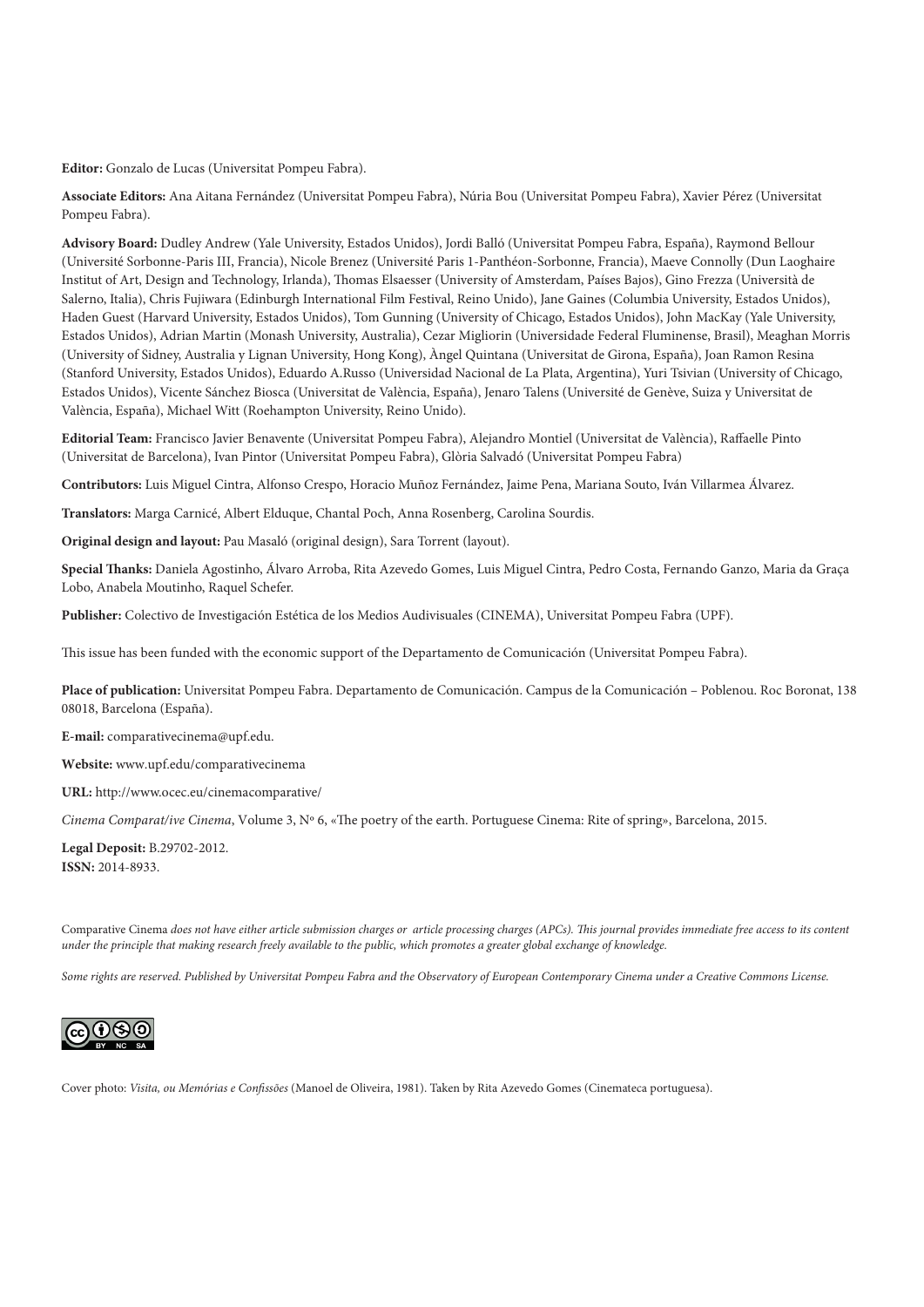## **Introduction**

*Cinema Comparat/ive Cinema* is a biannual publication founded in 2012. It is edited by Colectivo de Investigación Estética de los Medios Audiovisuales (CINEMA) at the Universitat Pompeu Fabra (UPF), and focuses on comparative cinema and the reception and interpretation of film in different social and political contexts. Each issue investigates the conceptual and formal relationships between films, material processes and production and exhibition practices, the history of ideas and film criticism.

*Cinema Comparat/ive Cinema* addresses an original area of research, developing a series of methodologies for a comparative study of cinema. With this aim, it also explores the relationship between cinema and comparative literature as well as other contemporary arts such as painting, photography, music or dance, and audio-visual media.

*Cinema Comparat/ive Cinema* is published in three languages: Catalan, Spanish and English. The journal is biannual and the numbers are published in summer and winter. At least half of the articles included in the journal are original texts, of which at least 50% are written by authors external to the publishing organisation. The journal is peer-reviewed and uses internal and external evaluation committees.

Finally, each issue of the journal is complemented by documentary materials and texts published online, which facilitate and enrich the topics studied in each volume, thus establishing links between longer research projects and monographic focuses throughout this process.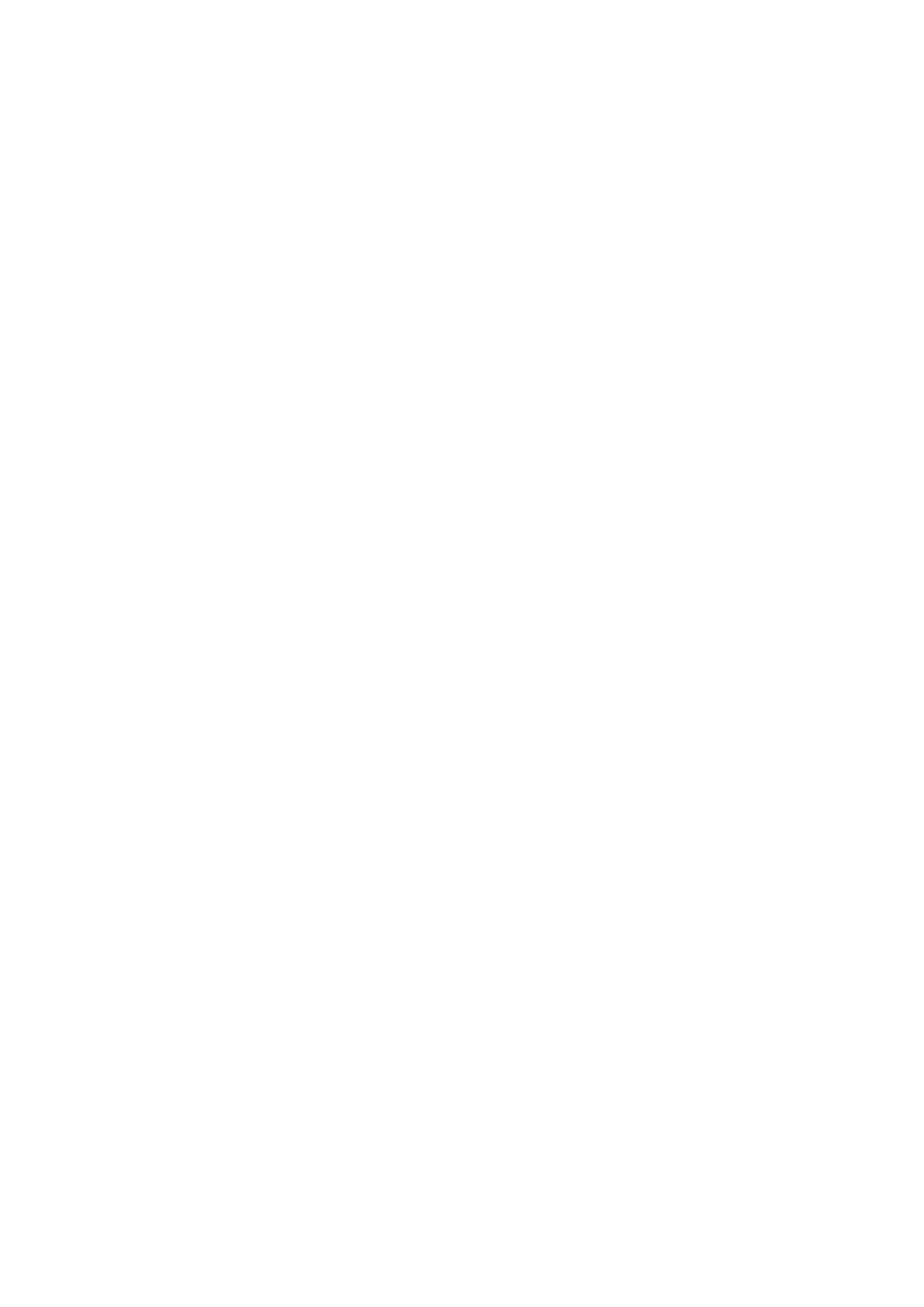## **Summary**

## **EDITORIAL**

| $\mathbf{r}$ . $\ell$<br>المحما مستنم نهام الملاحما<br>Gonzalo de Lucas<br>La poesia de la tierra Dy |
|------------------------------------------------------------------------------------------------------|
|------------------------------------------------------------------------------------------------------|

## **DOCUMENTS**

| Conversation with Pedro Costa. The encounter with António Reis by Anabela Moutinho and Maria da Graça Lobo 17 |  |
|---------------------------------------------------------------------------------------------------------------|--|

## **ARTICLES**

| Aesthetic tendencies in contemporary portuguese cinema by Horacio Muñoz Fernández and Iván Villarmea Álvarez 39 |  |
|-----------------------------------------------------------------------------------------------------------------|--|
|                                                                                                                 |  |

## **REVIEW**

MARTÍNEZ MUÑOZ, Pau*, Mateo Santos. Cine y anarquismo. República, guerra y exilio mexicano* by Alejandro Montiel........... 51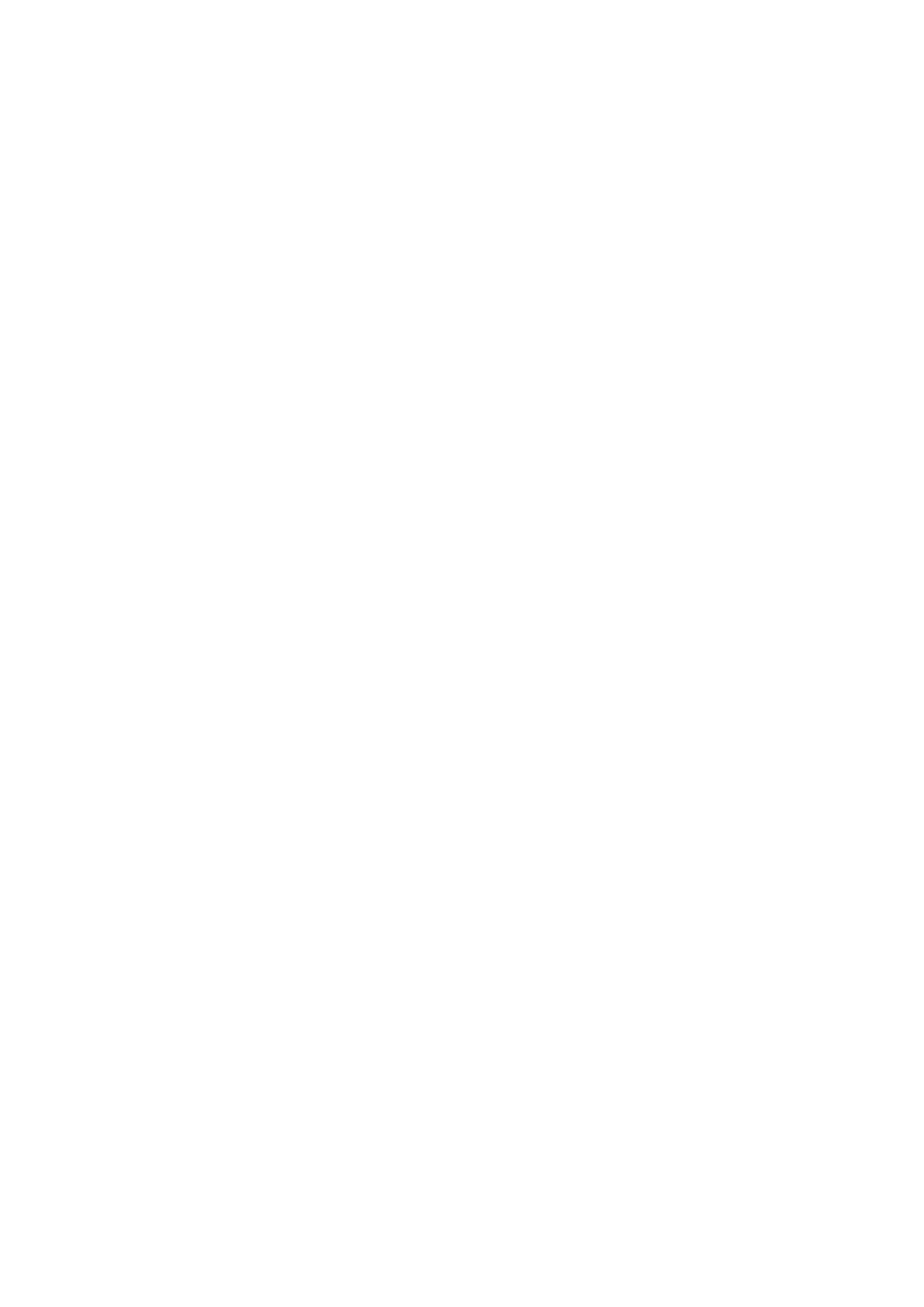## **The poetry of the earth. Portuguese cinema: Rite of spring**

## Gonzalo de Lucas

On the 17th of November of 1973, in the Grande Auditório Gulbenkian of Lisbon, the 'most memorable cinema session that ever happened in Portugal,' as João Bénard da Costa used to relate1 , took place. *Rome, Open City* (*Roma, città aperta*, 1945), forbidden in the country back then, was shown that one time, in a copy without subtitles, with the presence of Roberto Rossellini and Henri Langlois. The public's enthusiasm was so that it generated the clamor for an open Lisbon and the end of Salazar's regime. During that popular reaction of the spectators, Langlois foresaw the dawn of the Carnation Revolution, which would take place four months later.

That projection was very important to boost the programming work that João Bénard da Costa would carry out later on at the Cinemateca Portuguesa, turning it into a source of filmmakers, a space in which life and cinema met and aesthetics did not forget their political dimension. Now that the majority of film archives in Europe are going through a time of cutbacks and marginalization, the example of Bénard da Costa is still extraordinary to reclaim the function of a film archive from the experiences it can generate.

The history of the grand Portuguese cinema is visible through the transmission of ways and methodologies of production, but above all through a relationship between cinema and the world in which the sensitivity facing the matter of reality and the effects of time on it is worked by images and sounds that generate openings between both sides. It is a story of filiations and encounters such as the ones that orbit around *Rite of Spring* (*Acto da Primavera*, 1963), Oliveira's founding work in which filming Paulo Rocha and António Reis participated. In a way, the figures of Oliveira and Rossellini are not only the embryo of the best cinema that will be done from then onwards in Portugal,

1. See for example 'A superficialidade dos homens', by João Bénard da Costa, published in the dossier of the Brazilian magazine Foco: http://focorevistadecinema.com.br/FOCO1/benard-rossellini.htm

2. It is important to point out that for some years now, the works as editor and programmer of Roberto Turigliatto, of Jaime Pena at the CGAI, the dossiers of the magazine Lumière dedicated to Rocha and Oliveira, or cycles such

but of some of the ideas that will traverse the cinematographic modernity in the 70s and even later.

Of some of these filiations is what this issue is about, originated from the desire of watching and rewatching some of those films, and starting from the formal invention of *Rite of Spring* and its influence. Today Portuguese cinema is usually present in most festivals, but its profound and long history is still unknown. Even grand films such as *Change One's Life* (*Mudar de Vida*, 1966), *A Ilha dos Amores* (1982) by Paulo Rocha, *Trás-os-Montes* (1976) or *Ana* (1983) by António Reis and Margarida Cordeiro, or *Past and Present* (*O Passado e o Presente*, 1972) or even *Rite of Spring* by Oliveira are exceptionally shown outside of Portugal<sup>2</sup>, not to say other films of less renown filmmakers, from Alberto Seixas Santos to Rita Azevedo Gomes. Nonetheless, every encounter with those films can have something of blooming, germination or blossoming of a cinema that works the "poetry of the earth<sup>3</sup>.".

as Federico Rossin's about the Portuguese revolution, to mention a few, are creating spaces for these encounters, their documentation and discussion.

3. To recover the title of a beautiful book dedicated to Reis and Cordeiro: MOUTINHO, Anabela and DA GRAÇA, Lobo (1997). *António Reis e Margarida Cordeiro. A poesia da terra*. Faro: Cineclub Faro.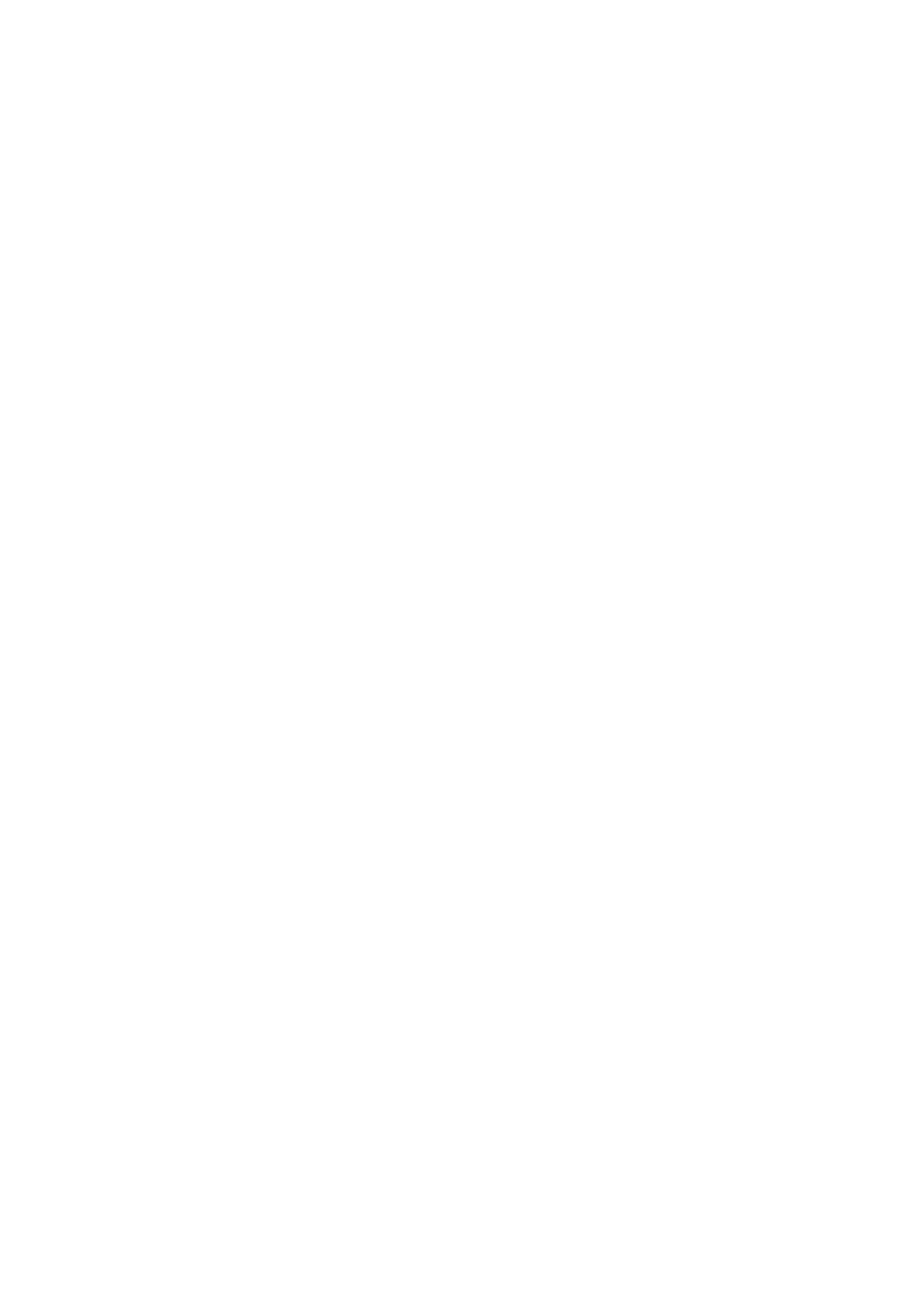## **The soul cannot think without a picture**

João Bénard da Costa and Manoel de Oliveira

**Manoel de Oliveira:** Cinema can sometimes have great movement and others be very fixed, stopped. It's something that contradicts many people who still maintain that obsession of cinema being movement and having to be moving all the time. I don't agree with this idea. I thought of it when I saw Leonardo da Vinci's Annunciation, which is a completely fixed painting, in which there is an angel with his knee on the ground and whose wings express movement, the flight. But he doesn't move and the Virgin contemplates him, and they are both immobile. In the background there are some trees, and their leaves don't move, there's no wind, nothing, everything is still, so calm that that stillness simulates eternity. It being stopped means there is no time or space. So that kind of fixedness gives a greater strength than movement. Movement distracts, fixedness concentrates. What do you think?

**João Bénard da Costa:** It's exactly like this. Which brings me back to the issue of the representation of life. Before, you quoted the example of the Lumière brothers' train. Today this type of train has disappeared. Technology has changed. In some way, this small film, beyond the effect it provoked during the time, the fear it provoked in the viewers, also preserves –at least while the film lasts– what a train was like in 1895, the station, the people and how they dressed, that is, a combination of elements that the director didn't consider because he was filming the everydayness, and that still remains today when everything has changed in relation to the arrival of a train at a station.

If we concentrate too much on historical detail, the movement of the representation of life in 1895, 1920 or 1930 can distract us from what is essential, which is the passions, the feelings of the characters. And this hasn't changed so much in the course of history, because basically the same ones remain. Habits change, many things evolve, but one always finds oneself with love, hate, jealousy, the same feelings that dominate man, for good or evil, in any time. How to express that through art, and that immobility or that escape of time?

**MO:** That evocation of another time in the present is really distracting, but the filmmaker's art –and in this case it's not the same as the painter's anymore– consists in achieving that that distraction doesn't surpass the drama it represents. Because, as you point out really well, the clothing and the mentality change, everything changes, but the primary feelings subsist since the beginning of humanity: jealousy, love, vengeance… There's a

French author who says that vengeance is the first and most profound feeling that subsists in man, and the one that one identifies today all around us. Terrorism is a kind of vengeance that is fulfilled. Cinema and painting are passionate about what they show, but the paintings are worth for what they mean, not what they show. From which it may be deduced that that which is shown is in the outside, while the meaning of what is shown is in the inside. Isn't this so?

## **JCB:** Completely.

**MO:** One day, a critic, who was really a philosopher, told me he wanted to speak with me, and then the only question he asked me was: 'You have films such as I'm Going Home (Je rentre à la maison, 2001), which everyone understands, easy to watch, but you have others that are difficult to understand, such as Anxiety (Inquietude, 1998). What explanation do you give to this?' And I told him: 'That's why it's called Anxiety.' What else could I say? How to explain something that for me goes from inside out, to someone that goes from outside in, so he can come in? It's a problem, in the way that people go towards what's easier and more immediate. And, of course, the more richness a film has, the public decreases. It's like that with films, philosophy, schools of thought, paintings, with everything… In truth, I don't think there's people who are more intelligent than others, because intelligence is something difficult to distinguish, because there's people who are intelligent for some things but not for others, and that varies in each person. What I would like is for people to have a cinematographic intelligence, but that can't be done.

**JCB:** Precisely because of that, when you spoke about Leonardo da Vinci's painting, and that immobility that gives strength to the painting—which is well pointed out in relation to that painting—, that presupposes an education of the gaze. You can see all that thanks to cinema and your culture in general, but it is especially cinema that makes you see that that effect is due to the absence of mobility, because there's a fixedness. This education of the gaze, this preparation to seeing, is what allows that type of interpretation or analysis, or to feel something that people don't know how to explain and have the need to. The Greeks already talked about this, this is in Plato: to see is man's most important act. More than anything else: to see. To know how to see. To see someone else, an object, a situation, the gaze that allows you to see. Is this importance of seeing in your work something that has been imposed?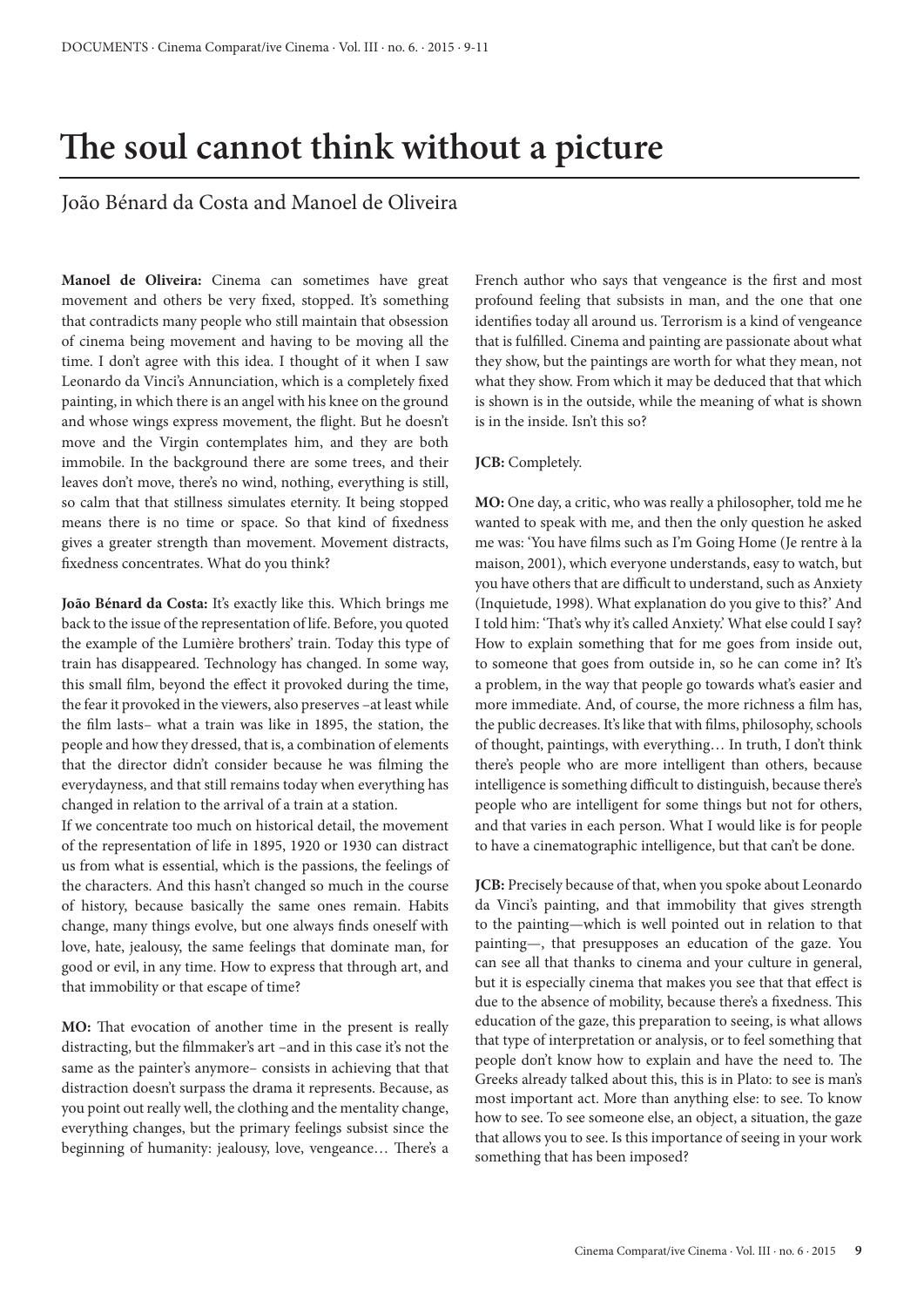**MO:** Certainly. María Isabel, my wife, really likes small books of thoughts and one day she gave me one, which was in English. I leafed through it, because my English is not that good, so there were things I didn't understand very well, but it had a thought of Aristotle that said: 'The soul cannot think without a picture'. The picture is visual and the thought is also visual. The picture is really immediate, but there isn't an image that doesn't translate a thought. And there won't be a thought or a concept—such as a chair, for example, which is a concept—that won't be seen.

**JCB:** Okay, but let's take something more abstract. Intelligence, for example. Despite everything there is an image, which varies from person to person, but remains as an image.

**MO:** As you well say: but it is always an image. Everything is translated through an image. It's very curious.

**JCB:** With a chair it's evident, everyone has seen one, but still almost everyone sees his or her own.

**MO:** And there's something else, if we take Molière, who goes back to more than three hundred years ago, he said that the word is used for explaining the thought, but the word is the portrait of the things and also the portrait of the thought. Everything brings us to the image: the word is image. When Deleuze wrote his first book about cinema, he said: movement/ image. And in his second book: time/image. In time there is movement. There's no time without movement, and in the image there is the word. He doesn't talk about the word, because it's not necessary.

There is, therefore, a duplication of the image, without doing a superposition of the images, since when this occurs it's usually something terrible and confusing. In this way, the word superposes the image over another image, which generates great richness, since they don't disrupt each other, on the contrary, they interact well. The director is the one who has to always take care about what is best in terms of image to express those words. One has to be careful to avoid disturbances and contradictions. The position of the camera, the set, the costumes, the attitudes. And where does all of this come from? From intuition, the instant, the instinct. It's very hard and I feel it when I write, since I write the same description four, five or six times, and it changes continuously and gets richer, but I always end up filming something different. Why? Because I'm at a desk, and I'm locked in there, and when I go film I'm facing the set, the actors, the costumes, the light, and all that suggests new things that I didn't see and couldn't see, so I adapt to those circumstances. When I rewrite the script so many times, I get integrated in a stronger way in the context of the film I want to

make, so the changes don't separate me from the film. And if I see something very beautiful, but out of context, I can't film it. That's a very strong reference point to directing and filming.

**JBC:** For you, what does the length of cinema contribute?

**MO:** I think that time is an important notion when it's translated into movement, like in dance or especially music, and in cinema. A film lasts an hour and a half or two hours; a musical piece, twenty minutes, half an hour or two hours. Time is what's determined. A painting lasts the length of time that it is shown or the time I give it, there's no other time. It's always there, but in another place. It can't remain in front of our eyes, we can't fix it, it would be excessive. To be a prisoner for eternity because of a gaze, like Narcissus. It would be the death of time.

**JBC:** And the death of Narcissus as well, who ends up killing himself.

**MO:** Time gives place to reflection. I did my first experience with prolonged time in The Artist and the City (O Pintor e a Cidade, 1956), where I dragged the time of the images. It was very criticized and frowned upon, like an insufficiency of the director. Bazin was one of the people who saw it like that, although he thought the film was interesting. When an Italian projectionist saw it he told me: 'You should have told me, I would have helped you.' He couldn't see, because the characteristic of cinema was for it to move much faster. When I showed Bazin Labor on the Douro River (Douro faina fluvial, 1931), he was surprised because it was exactly the contrary of the other one. He saw that making the shots longer wasn't due to an insufficiency of the director, but to his determination. Something that appears later in some of the films by Dreyer, Visconti or Bresson. One time Bresson presented a film in Cannes that was whistled at. After, in the press conference, when they asked him about it he answered: 'What public?' The important thing is to know by whom. Bresson's films are deep, they contain a philosophical dimension that is not visible, and to which the public in general is not used to. It would be necessary to show people how to see, the same as filmmakers have learned from their great masters to make their films. They learned, their films are not innate. Today there are directors who don't want to know anything about what was made before, have nothing to learn and consider that cinema is only made as it figures in their head. I understand that the true originality of a film comes from personality, but this personality must be inserted in a cinematographic context, and not outside. This is essential because we have instincts, and we mustn't give them excessive freedom, because to live in society man must establish rules and laws, certain ethics, which contradict the instincts.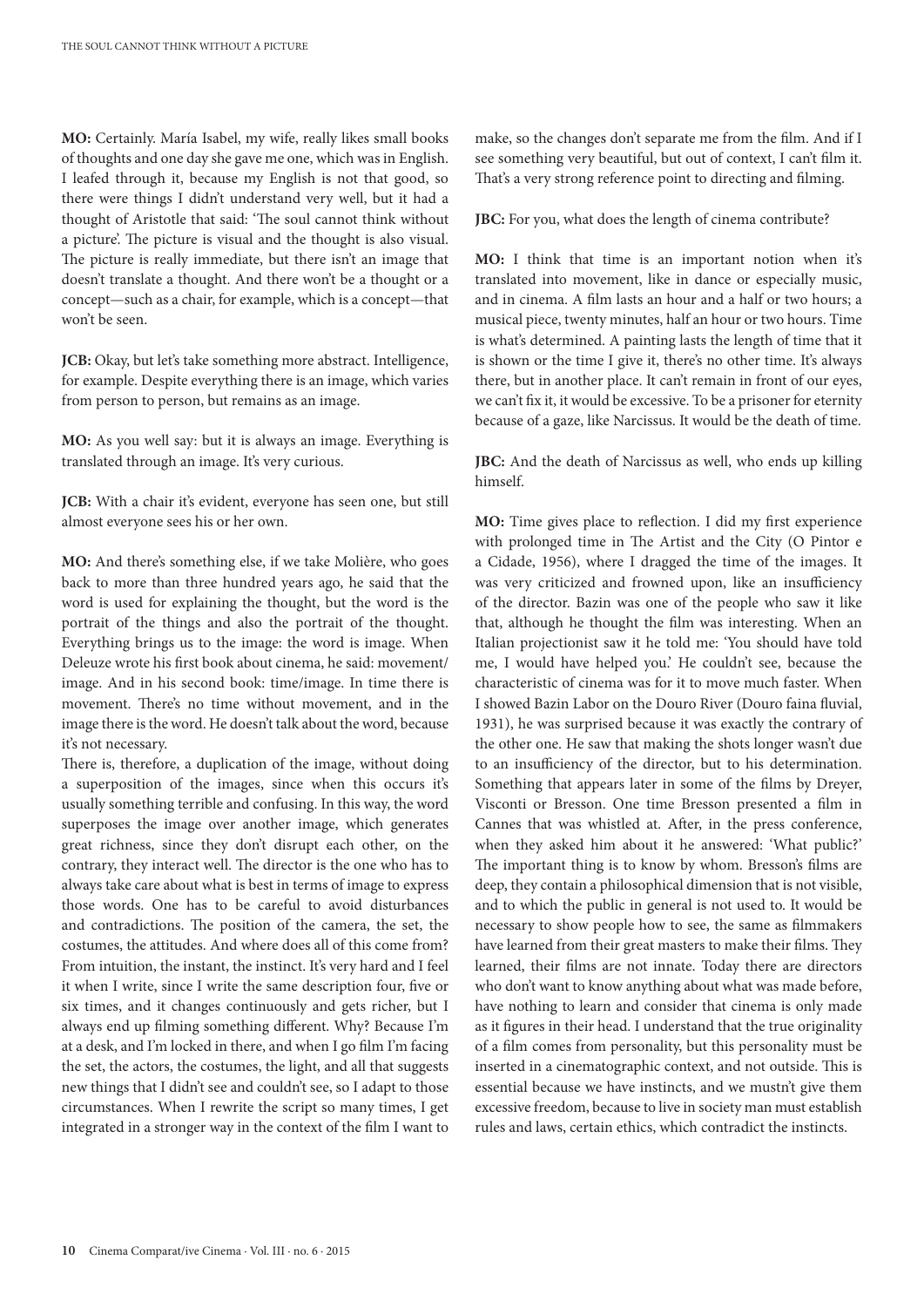**JBC:** When I was in Japan, in Kyoto, I went to a temple of the eternal nothingness, I don't know if you've seen it, it's a temple with a very complex story. When I arrived, I was a bit disappointed, I thought it was nice, but not as beautiful as was said. But there were some books for tourists that explained the rocks and the stones, and when you read it you entered a little bit in the interior and started to perceive that every one of those stones was a shape, that everything told a story, like art, even the most abstract art. And I started to understand, and all of that went towards the garden of the eternal nothingness, with two little mounds of sand, an impeccable sand, the nothingness, the waters of infinity… And slowly I understood with great enthusiasm. There was a Buddhist monk who was there looking, and he saw my enthusiasm, and asked me in English if I liked it. 'Yes, at first not so much, but now that I begin to understand I like it a lot.' And he asked me: 'You begin to understand?' 'Yes, I start to perceive it.' And he answered: 'It's curious because I've been coming here for thirty years, and every day I understand less.' I felt humiliated because he was right. It was evident that I didn't understand anything, I was tied to the story of a book, but to comprehend you had to go way beyond.

*This conversation was filmed by Rita Azevedo Gomes in her film A 15ª Pedra (2007). We thank the author for her permission to transcribe, edit and translate the dialogue.* 

#### **Note from the editors**

In the filmed interview from which this dialogue was transcribed and translated, Manoel de Oliveira, propably because of a mistaken memory, quotes Aristotle's phrase in English using the word 'thought' instead of 'soul'. The former appears in most of the translations.

**MO:** I also went to Kyoto, and they took me to a Zen garden. And they told me: 'There are fifteen stones here, but we can only see fourteen. The fifteenth can only be seen with the heart.' I verified that there were really fifteen stones, but when you changed positions there was always one that remained hidden. We remained still for a while, everything was silent, there were few people with us, and I asked the person who accompanied me: 'And now what do we do?' And she told me: 'Now you think.' And I asked: 'Think about what?' And she said: 'About nothing.' Everything was there. To think about nothing is to think about everything.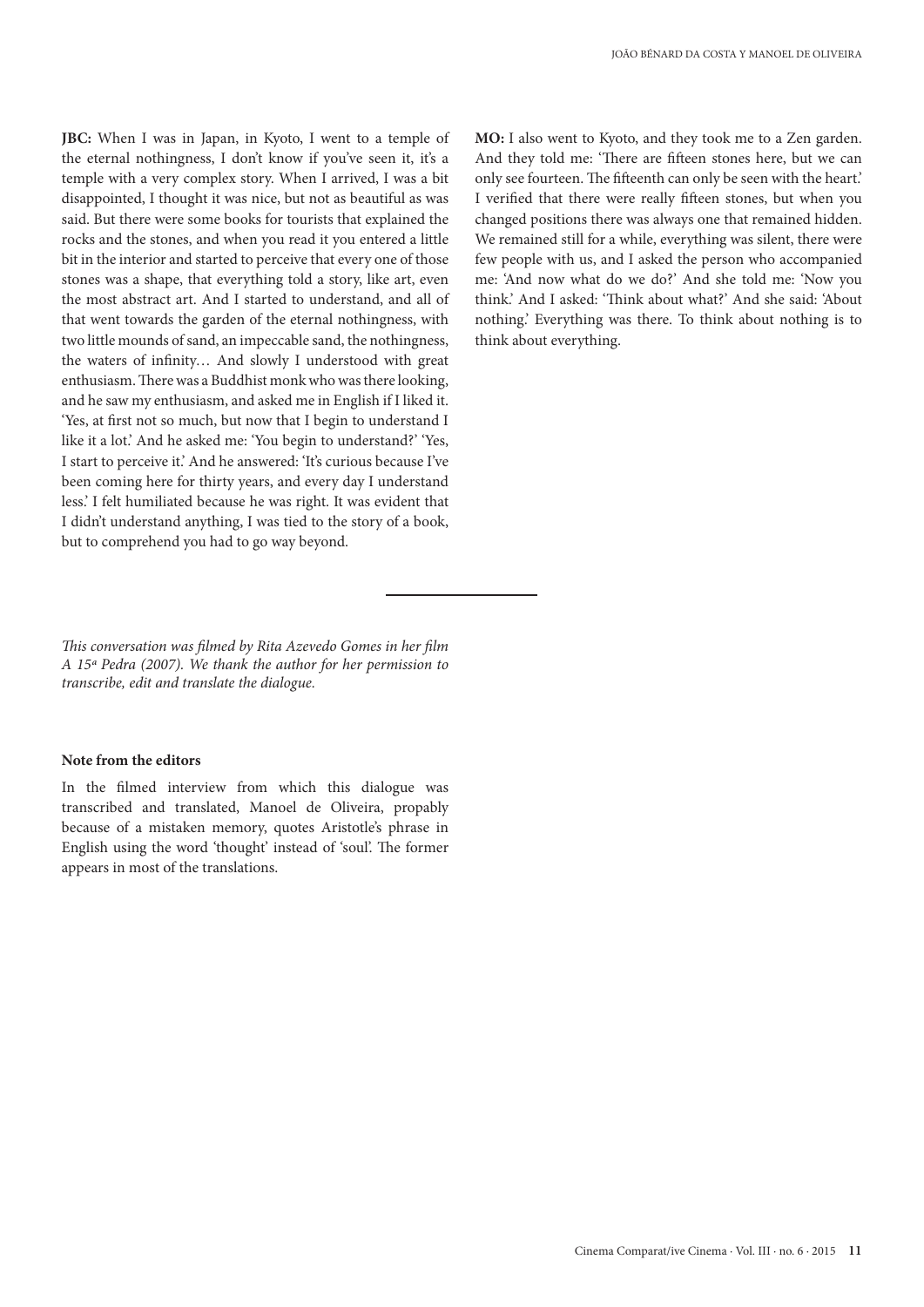## **A certain tendency in Portuguese cinema**

## Alberto Seixas Santos

There is a certain tendency in Portuguese cinema that is characterized, despite the diversity of its ways, by the modernity of its thoughts and proposals. This cinema insists firstly in the performance's criticism, which is due to, on one hand, the exhaustion of the model that served as support and, on another hand, the proliferation and trivialization of the images that television has brought.

In this group of authors' films, the 'naturalist' tendency marked by mimesis, authenticity and transparency—, that has fueled for many years cinema's figuration, becomes denied, distanced or put in parentheses.

Clarity gives way to a relative opacity that is expressed in a different manner: in the refusal of concluding and ending the film, in the abrupt and violent eclipse that runs through the film, in its incomplete and fragmentary aspect, or in the destruction of its narrative thread.

This attitude brings another one. Cinema, which is based in the action and drama that come from literature and theatre, sees itself confronted with a clear choice of being less dramatic, as if the authors were more interested in that which constitutes its purely formal essence. Reading an adventure is replaced by the adventure of reading. Art separates itself from performance, entertainment. The shadow of modern cinema's father, Roberto Rossellini, floats in the air.

As Adriano Arpà has already said, the hard core of Rossellinian thinking is organized around a series of topics: the rejection of the performance ideology, of the star system, of the novelistic fiction, of the 'theatrical' relationship with the public. And, therefore, the end of the studio praise.

In this sense, and bearing in mind the diversity of ways that this tendency in Portuguese cinema creates, it is not less significant that, for every filmmaker, Rossellini is a cornerstone, an essential reference point. Naturally a filmmaker can resume the theatrical issue and confront it with reality, but this passage through theater is a way of positioning oneself in the distance, an exposure of the narrative system as it is. And this task is eminently modern. It is also a cinema without logic or psychological motivation, which is the reason why characters do not have any kind of depth. They are creatures that remain external to the texts they pronounce, letting the words come out their mouths with the materiality of rocks, searching for a possible music, but crude; or they are beings that are more or less apathetic and are helplessly and without remission exposed to our gaze. In other cases, we assist to the stubborn choice of an infighting with the actor with the hope of snatching a second of authenticity or achieve a controlled improvisation, although productive.

This cinema is not on the spectator's side. It invites him to work more than feel pleasure, or, to be more precise, to the pleasure of working.

This tendency in Portuguese cinema, in which inventors of forms with different concerns coexist, does not do other than inscribe itself in the field of the symbolic revolutions that have marked almost all modern arts. The fact that its legitimation comes more from festivals and critics than from the audience's success—just like modern painting, in its first phase, has obtained its benefits from galleries and museums, and not the market—is the price to pay by those few that adventure in an unknown territory.

Edited in: TURIGLIATTO, Roberto, FINA, Simona (ed.) (1999). *Amori di perdizione: storie di cinema portoghese: 1970- 1999*. Torino. Lindau.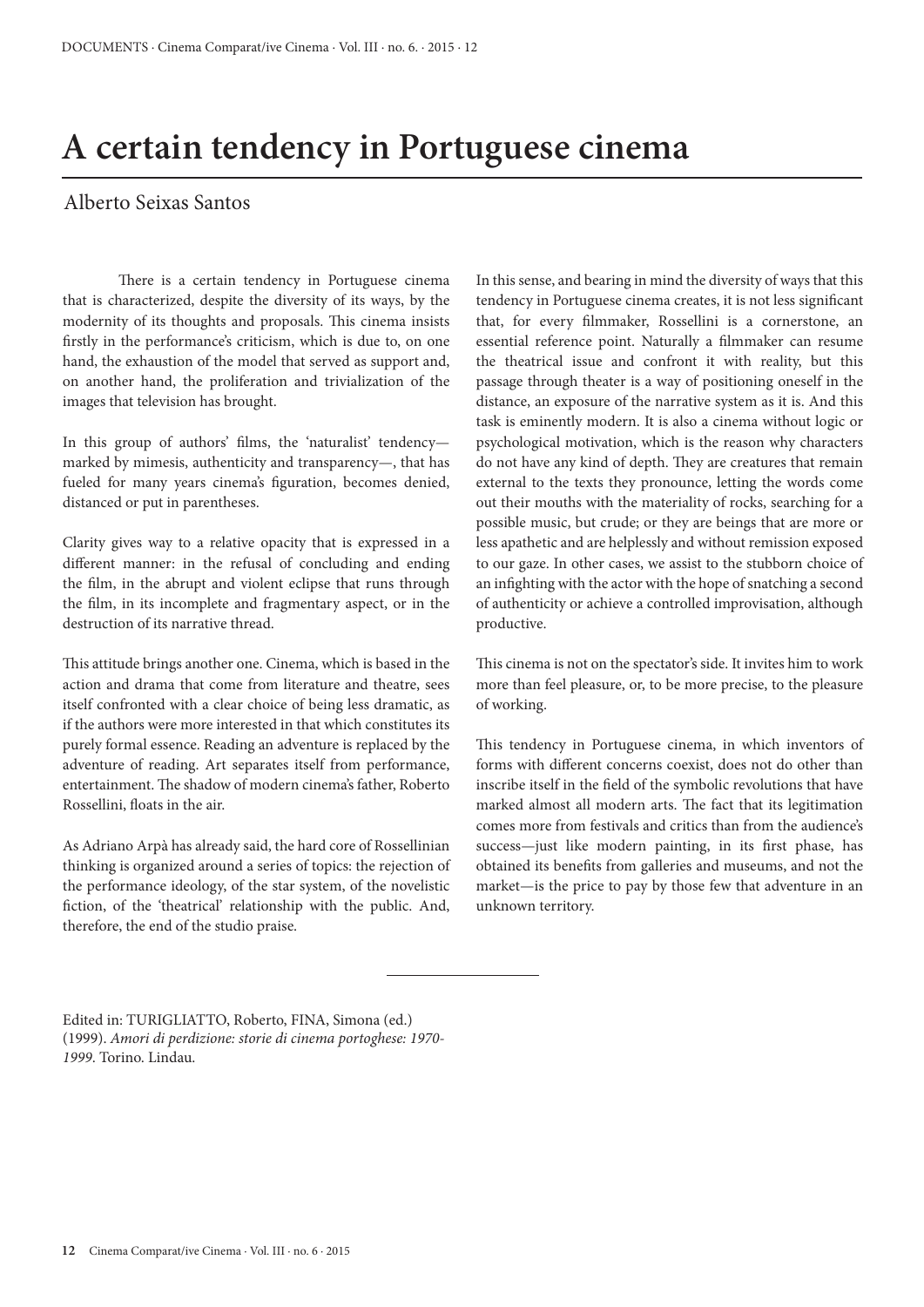## **To Manoel de Oliveira**

## Luis Miguel Cintra

## Dear Sirs and Madams,

Before addressing directly the guest of honour of this party, whose birthday we celebrate, I would like to salute you all for coming. And I shall explain why.

Since the day I was first filmed by Manoel de Oliveira, surrounded by a lot of people between figurants and crew, and tied to the mast of a monumental vessel constructed in the midst of the Tóbis Studios, swayed by the fake waves that actually were the strength of men arms in a long take of *Le Soulier de*  Satin by Claudel, it's been already 25 years. I perceived then by experience what I believed I felt as a spectator in *Acto da primavera*: this is not a private cinema. This cinema is addressed to the world, to all and each man, to whoever desires. I do not know another cinema which thinks further than this one, about whom it is made for, about the spectators to whom it will be or should be shown, and who Manoel de Oliviera would wish to be, as said in the prologue of *Acto da Primavera*, 'any sinner', this means, the whole world, as sinners we will all be and each one as worthy of respect. Monoel de Oliveira's camera was in front of me that day to expose myself, rather than in a stage, to the world. I perceived that his cinema, like no other, made me responsible for my condition of human and actor, and that more than myself, put in that situation, much more courage and greater responsibility was assuming the one that filmed. I started perceiving then, from film to film, each time better, how truth this was. It was later confirmed when in that film, and in many others, Manoel de Oliviera asked me to look into the lens. He said: 'Listen, when you look to the camera think about the theatre where the film will be screened.' The filming machine was not the hidden look of a filmmaker, like in other cases, but rather the instrument he openly used to elaborate an art that only had sense when shown to the whole world.

In the same vein, I have always noticed the importance and the equal respect Manoel has given to all public acts he has been invited to, whether festivals, homages, contact with the mass media, any screening of one of his films; whether the simplest meeting with other people, an interview, a dinner in his house, a stroll, being with other people. I do not believe he does it for more vanity than that required by the self-love every man should have. I rather think that he does it because only as an active member of a human society he will understand his trade as an artist or his simple condition of being, as well, human. Speaking in a less grave tone, it might be for the same reason he has happily never stopped joking, to relate with others. And because of this, I have already said it, this cinema is eminently political in the noblest sense of the word.

Not always, as we know, the reaction towards his cinema has known to have the same dignity as what it showed. I will never get tired of admiring how his energy kept fighting throughout so many years against the lack of curiosity of so many people that, as unhappily frequently happens, remembered and did not gave themselves the space to respond to the challenge with eyes to see. And he was rejected or simply ignored. But with an immovable will and conviction, he resisted until defeating the indifference, the Portuguese envy Viera talks about and, above all, the prejudices and the models of a forever-normalized taste. Happily, the whole world recognizes the interest in his work today, and even some of us might, as human beings, recognize ourselves in it and in its way of giving sight to live.

Even though I love him personally and have him as one of my fondest friends, it has a special significance to me that this celebration, in good time relied to the more than competent cares of Serralves, is a political ceremony, an official ceremony where his homeland's government acknowledges him for his work and pays tribute to him in his hundred 100th birthday. He has the whole right to it. And this day should make history. The way in which he handles his activity as a creator is exemplary. His work will be as useless as any work of art, but for the same reason, and like all works of art should be, it is the most complete way of being alive. In his case, it became evident in a treasure recognized with importance way beyond national limits. Your presence here means you understand it likewise, and I salute you for that. Thank you.

But if you allow me, this party is a party of friends as well, of a huge friendship. Happily, our king of the party knows well how everything in life merges and nothing alive is organized into sealed compartments. I would like, and if I am able to do so in a less solemn tone, to address you now, Manoel, making myself a representative of all the actors that Manoel called for his films. Congratulations, Manuel, for your 100 years and, of course, for the tremendous love to life they testify, but above all for what has been done, for the way you have known to be, and for what you have made us live.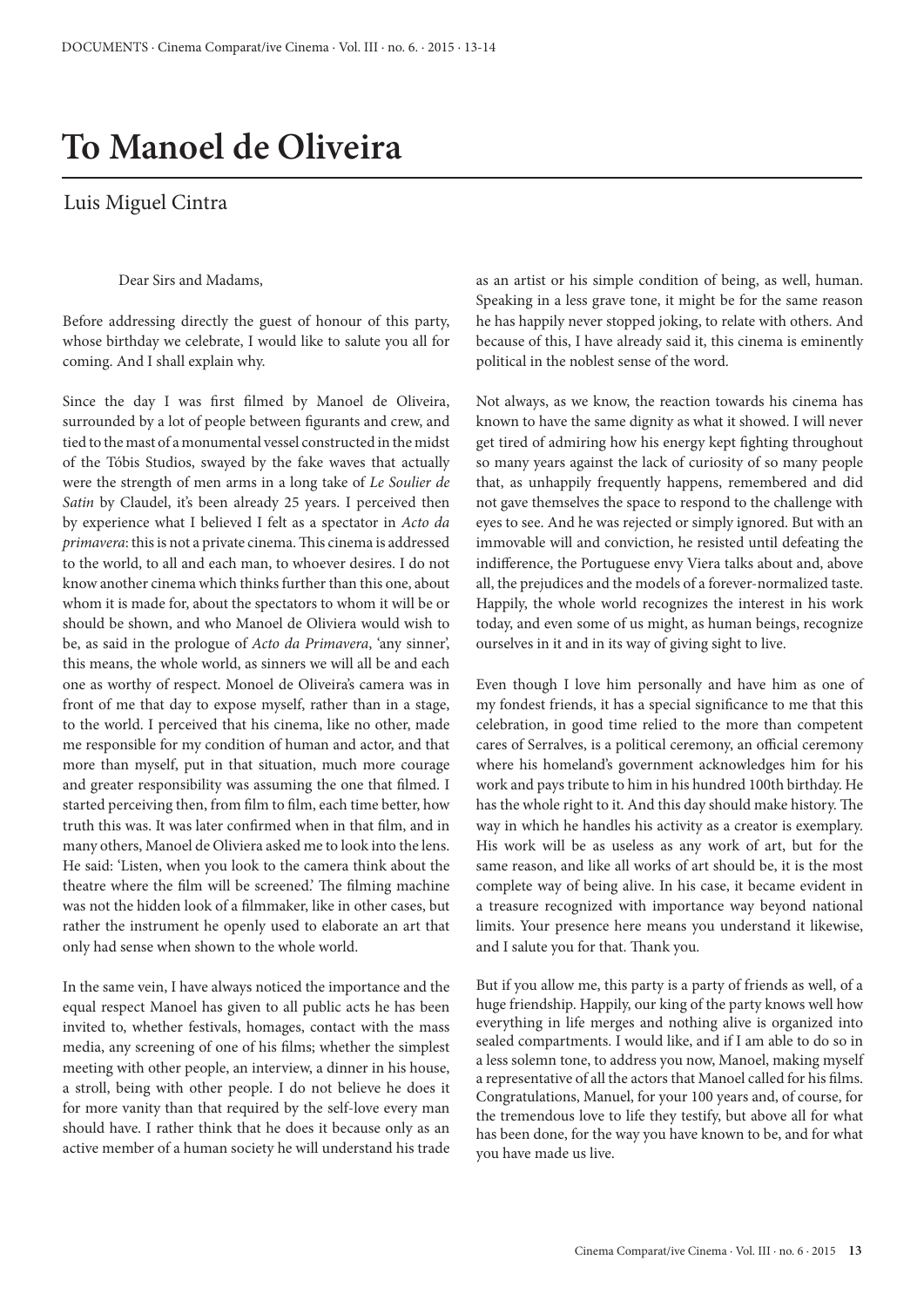When I watched *Cristóvão Colombo o enigma*, your last finished feature film, in the première that, as all the premières of your films, was a party, I was impressed by the deep melancholy of the film and I talked about it in an interview. I know you liked the observation. I was not mistaken, then. But I got used to see you more as a joker and more provocative, and if it is true that in the formal bravery of the film, the pleasure of subverting and reinventing the cinema language with which I have always seen you joking remains, I felt novelty in it, as I always do. But the novelty consisted in a new distance and a lot of melancholy that I perceived in that whole search the film shows us: the search for the memory, that usually the world does not have, of the life of one that has given so much. Colon's case is that of someone who gave to the world as much as the discovery of a new continent and nevertheless his life is barely known. It is like if the film questioned which of the things each one lived and gave to the world remain in the memory of others, fearing the memory of the world to be, in fact, little. And the film bravely faces the way in which that what makes us live is ephemeral. His cinema, it is known, makes one think. I found myself in the light of eternity, or of the course of time thinking about small things: in the life of those actors he has chosen to play the parts in the films, Ricardo, Leonor Baldaque and Leonor Silveira, Manoel himself and Mrs. Doña Isabel, so wonderfully showed there just as I know them, and even in myself filmed there by your side, so equal to myself that no one believes I am the director of the museum you decided me to pretend to be.

In those images as finally in all of your films, Manoel, beyond any fiction that as an exercise of fantasy, your spice of life, you always put to play with reality in your very unique way of thinking, we are all filmed in those more or less serious playing moments that you made us live, and in this case, you made for yourself. From such type of moments your cinema is constituted, from the life of your actors. For me what counts the most today and what is inseparable from the joy of having been able to participate in your work in so many occasions is exactly the memory of those moments of joy or tension, in any case of deep exaltation, that each of the films has meant for both the ones being filmed and the one who filmed or helped to do it. And there are so much already, so long ago and so many people whose names you have written in the credits of your films! What I would like to express better today in name of those

people, and above all, of those who call themselves actors, is how much it means to us that you have given us those moments of life and transformed them into communication to the world, is how much we acknowledge the fact of participating in your work because it makes us live more. There is no melancholy that can hide this joy. Your work gives a lot more sense to the live of a lot more people.

I never felt any notion of hierarchy in the shooting of your films. There are actors who are vedettes, there are beginners, some are non-actors, and there are evidently characters, but above all there are people I believe you know are worth for what they are. And that is why nobody ever does wrong, even though one does not know how to interpret. I believe that 'to do well or to do wrong' is not a concept that makes part of your cinema. That is strange, and it is a matter of one who knows the value of being alive. Manoel achieves the moment of filming with him to be an important moment of our life, and I have always felt it as an invitation to show the world who I am and what I am capable of. We have been, indeed, people alive in front of his camera, with all the variety that the human specie implies. Some good, some bad, for sure. And we all, who have been through it, feel now as a huge family of which you are the obvious founder. Because it was Manoel who wanted us to get together around him, who has put us in front of the world and who, with our own selves, has known how to create more life. All to try to understand better, with the help of your art, what finally means to live more. This gives more sense to our lives and even though we have not understood it with the same conscious and that, as it is ought to be, each one has kept a different memory about it, and that each one behaved differently in the responsibility that was given to us by the possibility of assuming it in complete freedom, *his cinema* shook all of our lives. That is priceless.

It is in my name, and I consider that in the name of all of your actors, and because of the plenty of life we have received from you, that, in your 100th birthday, I thank you. And, not even for a moment with the slightest melancholy, rather with the biggest love and the greatest joy of living. Please, continue making films. •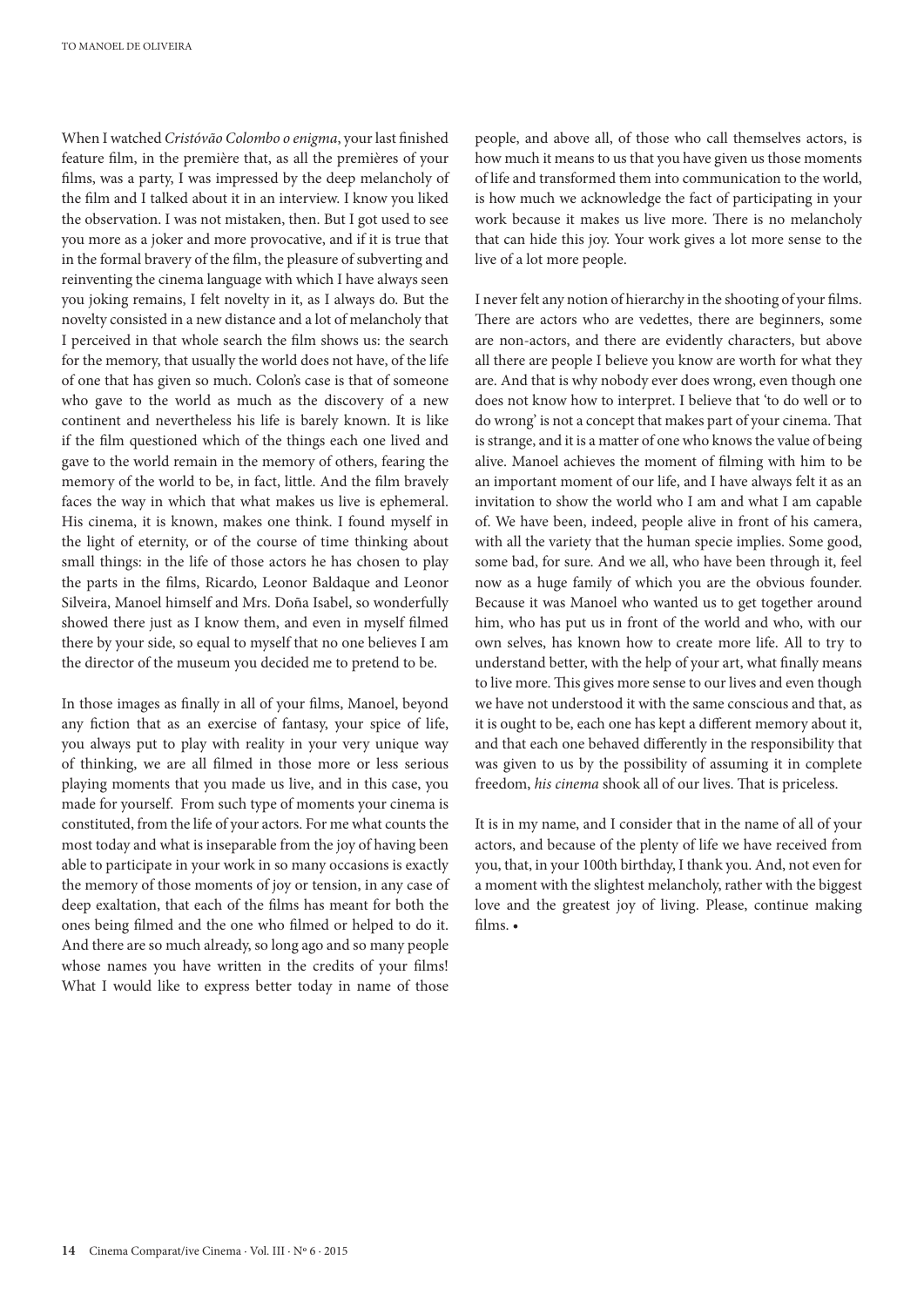## **The direct experience. Between Northern cinema and Japan**

## Paulo Rocha

### **Questionnaire**

**1. What reason or reasons made you choose cinema as a form of artistic expression and what did you go through before starting to direct films?** 

**2. How was your first film financed and in what conditions was its production carried out?** 

**3. In relation to previous decades, and particularly the 50s, do you consider that there was a significant alteration in Portuguese cinema in the 60s?**

**4. Thinking about the cinema of the 60s, how do you place your movies from that period?**

**5. Do you consider that your films (in terms of production and aesthetics) had affiliations or received influences from international movements?**

**6. Do you establish any parallelisms between the films you make today and the aesthetics and production premises of Portuguese cinema in the 60s?**

**7. In your opinion, which are the ten best Portuguese films in history?**

1. In Oporto, between the ages seven and twelve I wrote fictions, which were influenced by my chaotic juvenile readings. My father, a returned "Brazilian", and a poet in his free time, guided me to be a writer. I discovered cinema in the Trindade, escaping from the Almeida Garrett school. I remember having seen in those times Kinugasa's first color film, which had just won the Golden Palm in Cannes. The Japanese temptation was just starting…

I went to study Law in Lisbon, where I became friends with Nuno de Bragança, Pedro Tamen, Bénard da Costa, Alberto Vaz da Silva, people who were very linked to a non-conventional film club, the C.C.C, which took place in the Jardim Cine. Day and night, I started to imagine film plots. Between the ages nineteen and twenty-seven I must have done a hundred. I spent my life walking around, looking at houses and people. It made me sad that those people would die, I wanted to stop the river of time. The remedy was to make films. They were very visual ideas, linked to the houses, and concrete spaces. The characters would appear to me as if they were "lost souls" from those places and I were there acting as a medium. I had a great physical fragility, and everything would make an imprint on me like hot wax. I still carry obsessive scenes and images from that time that are slowly being introduced in the films I make now.

Through the engineer Neves Real I met Manoel de Oliveira in Oporto, in the times of *O Pão* (1959), shooting in which I did an internship. I really liked what Manoel did, although I wouldn't be able to understand him until later on. I think Oporto is a more cinematographic city than Lisbon: look at António Reis, who is also from there, like me, and it's not coincidence. Oporto is a "dramatic" city from the north of Europe, where the image is born at the same time as a carnal act and a synthesis of intelligence. Lisboa is already Arab, it doesn't want drama or theatre, it wants poetry, string music, landscape painting, lyric fusion, refined sensuality. It misses the notion of the dramatic conflict, the body-to-body confrontation, the weight of the skin…

I didn't manage to finish Law. I went to IDHEC [Institut des Hautes Études Cinématographiques], in Paris (although the SNI had rejected the compulsory presentation letter). It was the golden age of the new wave, and the Cinemateca was full of new people from all over the world. At IDHEC there was Sadoul, Mitry, Varda, Pierre L'Homme, but the teaching was uninspired. I was in debt with Renoir, watched and rewatched, and started studying Mizoguchi's films. In those times I met a lot of people of Japanese cinema, who passed by Paris. Actors, technicians, scriptwriters. I slowly became very good friends with the great Kinugasa, and started to read everything about the Far East, and to learn the language. At IDHEC there was Cunha Telles and Costa e Silva. Telles already had a thousand ideas about the future of Portuguese cinema, and we talked about it with Margareta Mangs, a very smart swede who had a great heart and came to Portugal (married to António), where she edited *Os Verdes Anos* (1963) and *Mudar de Vida* (1966). When I finished IDHEC, I did an internship in Vienna, at *The Elusive Corporal* (*Le caporal épinglé*,1962), of my master Renoir, and I liked the man more than the artist. Right after, I helped out a bit in the making of *A Caça* (Manoel de Oliveira, 1964), and soon I realized that the almost unknown Manoel was as big as the great Renoir. That's why I wasn't surprised when, so many years later, the capitals of the world started to discover his genius.

2. *Os Verdes Anos* was the first work of C. Telles productions. António had an impressive persuasiveness, and chose the team members wisely. Without counting the French cameraman (Luc Mirot) and Paulo Renato, it was a technical and artistic team of beginners. The enthusiasm was great, but we didn't have any experience. The film cost 600 contos (between today's ten and twelve thousand?). I didn't get anything, and the salaries were modest. Gasoline was cheap… and the engineer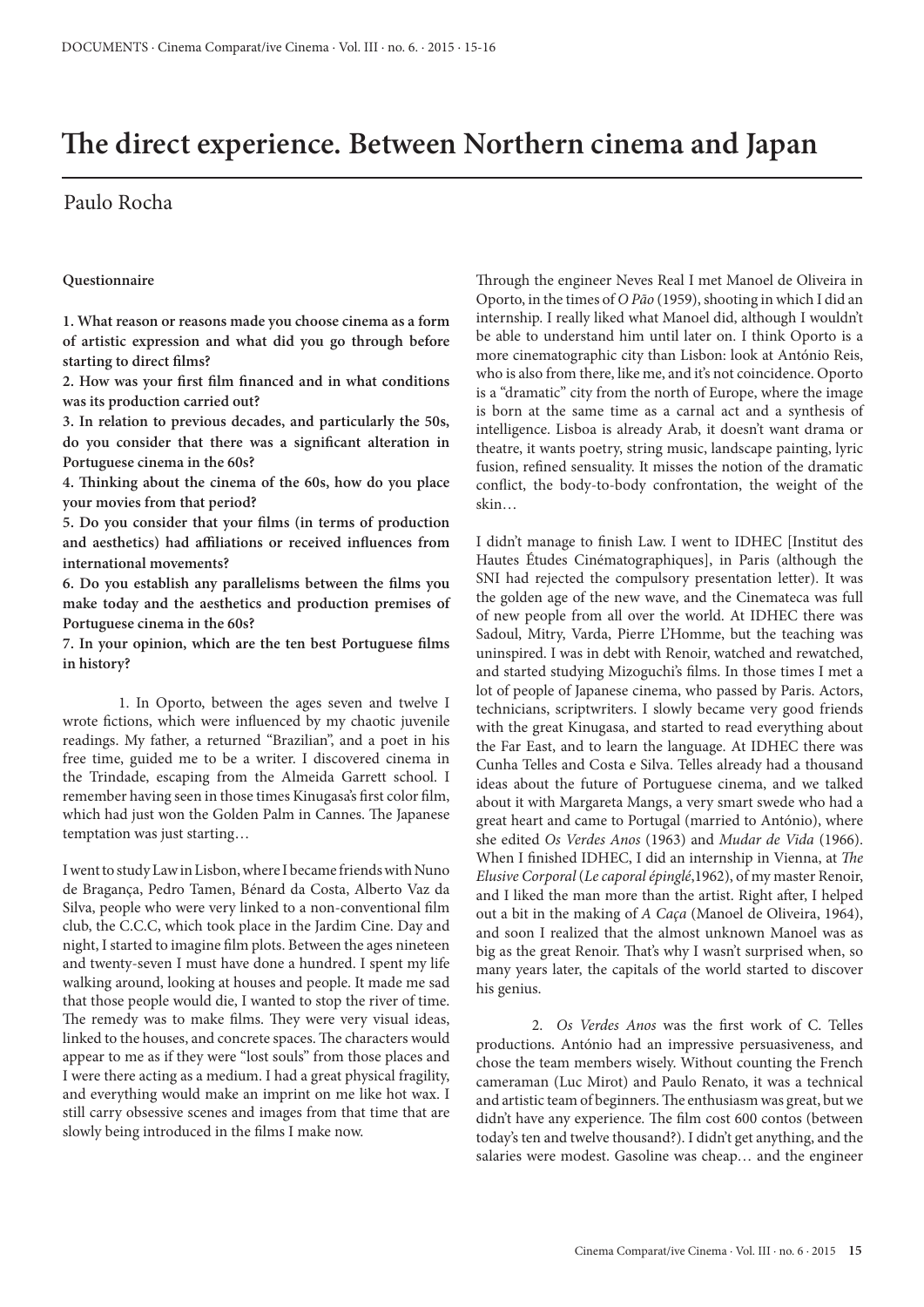Gil, from Ulyssea Filme, was fascinated with Telles's dynamism and gave some credit. One of Rui Gomes's cousins came in with 100 and something contos, and Telles mortgaged one of his mother's houses, if I remember correctly. Later on, Vitória Filme gave us 200 contos in advance for future expenses. The film ended up being sold to some foreign televisions, which would almost cover the biggest expenses. Today, the Portuguese market, although with more than a hundred thousand viewers, once the publicity is paid, doesn't leave anything for the producer.

3. In the 50s, the traditional Portuguese films had lost its popular public, and the people from Avenidas Novas (Avenida Roma and Avenida Estados Unidos da América) were expecting something else. The 60s gave a first response: on one hand, the Produções Cunha Telles, very 'New Wave', with unknown actors, light technical teams and natural sets; on another, the prophetic heroic deeds of Manoel de Oliveira, who only filmed in the countryside and who, via *Acto da Primavera* (1963), announced the European avant-garde of the 70s and 80s: predominance of the theatrical scene, rediscovery of the text, new rituals. When the cinema novo decided to support Manoel (a famous lunch at Casa do Alentejo), the dynamic that Portuguese cinema has followed for the last 20 years was created. The only thing missing was the return to the studio, which would be the novelty of the next decade.

4-5. My films from the 60s have more to do with the general environment of the city (the end of Salazarism, the culture of the Avenidas Novas), than with the other cinema that was being done. I admired Fernando Lopes, but my artistic references were others. *Os Verdes Anos* has many subliminal tributes to Japanese cinema, but it has an almost expressionist suicide despair that gives it a weight and a darkness that come from my direct experience with people and places, without external artistic mediation. *Os Verdes Anos* was a kind juvenile Lisbon film only in its appearance. *Mudar de Vida* is my attempt at "Northern" cinema. It's filmed in the Furadouro, land of my mother and my grandparents. The image is heavy and monumental, it goes back to being close to the Japanese and some Russian filmmaker. It's also a matter of direct experience: since my childhood I was enchanted by the strength of those fishermen and those boats. It's the contrary of the plastic and literary culture of Lisbon. But it's close to Júlio Resende's paintings. António Reis's collaboration, in the dialogues, was decisive to achieve that environment of hieratic violence. *A Caça*, which I admire very much, was filmed near there.

6. When I finished *Mudar de Vida*, I discovered the Japanese classical theatre and the avant-garde art at the same time. Invited by the Fundação, all of a sudden I had to film the new Óbidos Museum. Almost without thinking, since there was no time, I advanced on a new path, which led me to *A Pousada das Chagas* (1972).

*A Ilha dos Amores* (1982) is daughter of *A Pousada* (and,

unconsciously, of *Acto da Primavera*). *A Ilha* and *A Pousada* are opera-films, neo-Kabuki, in which every element (colors, dreams, shapes, words, bodies) is exacerbated, in an aesthetics of excess that has to do with certain ways of modern art in which the waste of energy tries to re-blend the fragments of a fractured world. *Le Soulier*, *A Ilha* and *A Pousada* are "Modernist plays", so close to Gil Vicente's theatre as Glauber Rocha's works. *O Desejado* (1987) will have to do with the films I didn't make but that I wrote around *Os Verdes Anos, River of Gold* (*O Rio de Ouro*, 1998), *A Viagem de Inverno*, etc. The same obsessive images of running water return, and the same type of human relationships. I think that in the future I will alternate between the *Ilha* and the *Verdes Anos* styles, between the monumental fresco and the decomposed urgency of passions.

7. I've lived in Japan for 10 years. I haven't seen many recent films, and I have forgotten a lot of the old ones. *Francisca* (Manoel de Oliveira, 1981); *Amor de Perdição* (Manoel de Oliveira, 1979); *A Caça* (Manoel de Oliveira, 1964); *Ana* (António Reis y Margarida Cordeiro, 1982); *Trás-os-Montes* (António Reis y Margarida Cordeiro, 1976); *Ninguém Duas Vezes* (Jorge Silva Melo, 1984); *A Canção de Lisboa* (José Cottinelli Telmo, 1933); *Vilarinho das Furnas* (António Campos, 1970); *Belarmino* (Fernando Lopes, 1964); *Quem Espera por Sapatos de Defunto* (João César Monteiro, 1970). •

This text was published in: *Cinema novo português, 1960-1974/* Cinemateca Portuguesa: Lisboa, Cinemateca Portuguesa, 1985.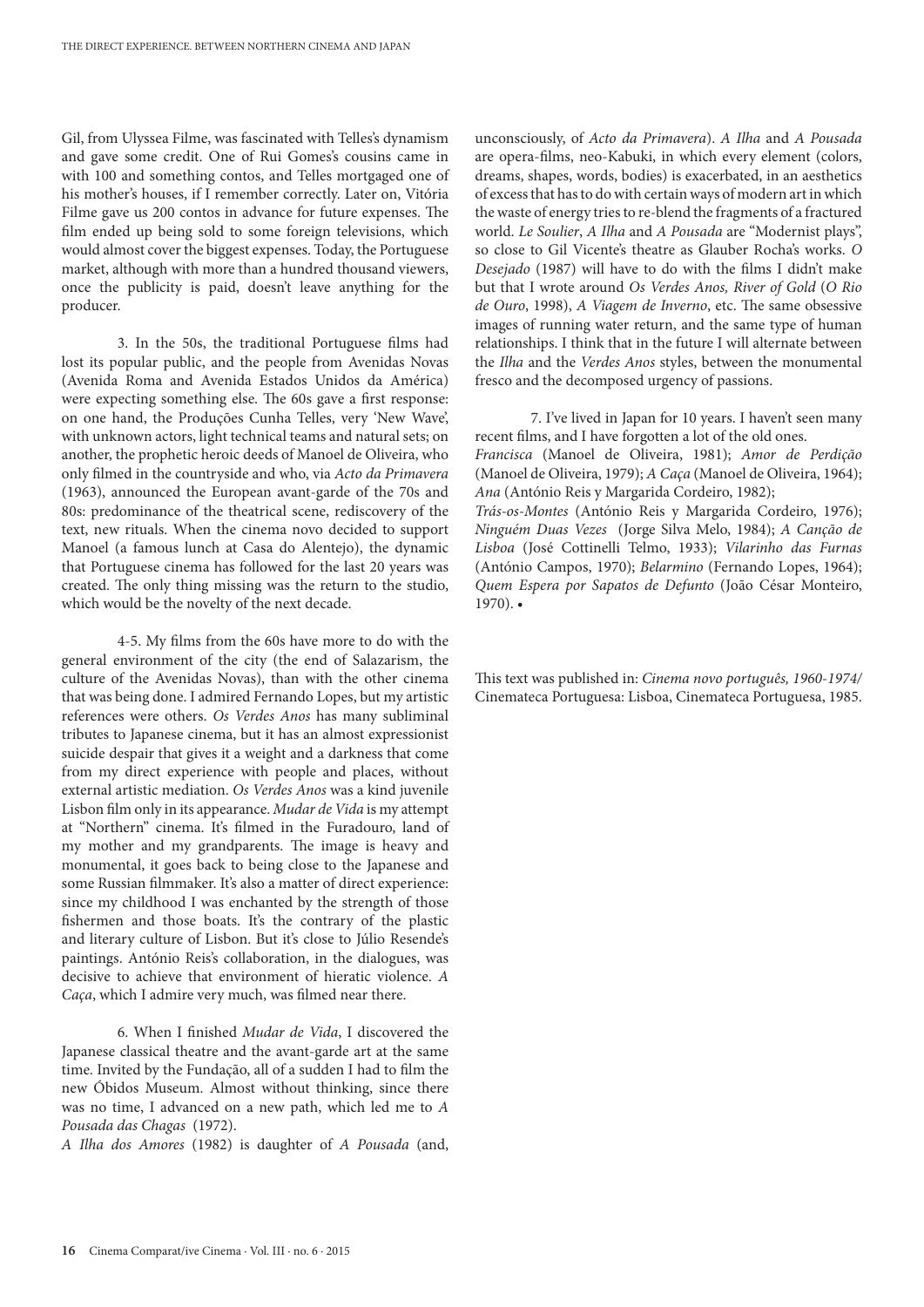## **Conversation with Pedro Costa. The encounter with António Reis**

## Anabela Moutinho, Maria da Graça Lobo

**Following the interview you granted us for the catalog** *Os Bons da Fita***—in which you spoke quite a lot about António Reis's role in your personal and professional life we would like you to talk about this topic in more detail, particularly about the fact that you were a student of António Reis.** 

I started Film School in the year '79 or '80 (I don't really remember, although I'm sure I finished in 1983 as the degree was supposed to be three years long). The School, which was still "hungover" from April 25th, didn't have an organization chart, programs or a stable faculty; on the contrary, it had a series of employed professors that were normally replaced after a few months, so there were big changes in this sense… In fact, there were even professors that almost never showed up, like António Pedro Vasconcelos—who was supposed to teach Editing—or others who disappeared completely, such as Jorge Alves da Silva, who no one knows who he is nowadays but nevertheless taught Film Analysis. And we had three or four technical subjects—Photography, Sound and aspects related to Acoustics, with Alexandre Gonçalves who is still a teacher today—, that were more or less maintained, perhaps because they were taught by technicians, down-to-earth people, so to speak. And the two or three professors that I liked the most and with whom I learned the most: João Bénard [da Costa], who taught History of Film (obviously) and who wasn't very regular but at least had us watch films (there was an agreement with what in those times was the IPC that granted the display room to the School for didactic purposes) and discuss them and write papers about them; or João Miguel Fernandes Jorge, who taught a kind of Seminars, long, about something vaguely poetic and applied to cinema (it was, on the other hand, very beautiful, as João Miguel was—and is—an excellent teacher); and António Reis.

António Reis was someone whom I did not know. In fact, I didn't know anything about Portuguese cinema; and that which I watched—alone, in those local cinemas that existed in those times, like the one in my neighborhood (Arroios)—allowed me to mainly access "old films" of John Ford, Raoul Walsh, etc. Therefore, I arrived to the School without prejudices [in relation to Portuguese cinema] but also arrogant and insolent. For me, Portuguese cinema was those comedies of the 40s (which I personally hate; I don't see any quality in them and I consider them completely fascist, without any interest) and, as for the Cinema Novo of Paulo Rocha and Fernando Lopes, I had only a vague idea after watching *Os Verdes Anos* (Paulo Rocha, 1963). I had watched it on television or because of my parents' influence—especially my father's—and from the film I obviously remembered Isabel Ruth, who I consider a type of Portuguese Anna Karina, the most beautiful girl in Portuguese cinema. And that was all.

So, I arrived at the School with a childhood friend; we both saw an ad in the paper and decided to quit our degrees (his was History and mine Literature). Our interests were mainly the punk music and philosophy of those times (violence, etc.), and so we soon chose to sit at the end of the classroom, hating everyone, provoking as much as we could and doing everything we could to be loathed. It was very funny, because the environment at the School was very favorable for us to  $\alpha_{\text{win}}$ "

## **But why?**

Because it was absolutely idiotic. That is, we lived the "terror" of structuralism. And although it's true that there is no better cinema historian than Gilles Deleuze, we lacked simplicity. The student that was considered the best in the School (who pointed at us saying 'That one over there is a genius…!') was a 22-yearold guy, with Bataille under his arm… 'Be careful! He has done a 40-second short film which is absolutely relevant…!' For us this was disgusting, and even because shortly after someone wrote on a wall that he was homosexual, or things like that… Things that are still written!

### **And now…**

For example, there was an Italian producer, about whom I read a lot, which had done peplum films, Cottafavi. I loathed his movies, but I had seen quite a few at the Roma and the Alvalade… Now, the School "was" Straub, Ozu, Godard… So I decided to write, with huge red letters (and it's still there) "To the best Ozu I oppose the worst Cottafavi." It was around this time that Reis started "winking" at us… During lessons we were very quiet, we never took part in them… Well, rather in some lessons, because in Reis's I started being scared…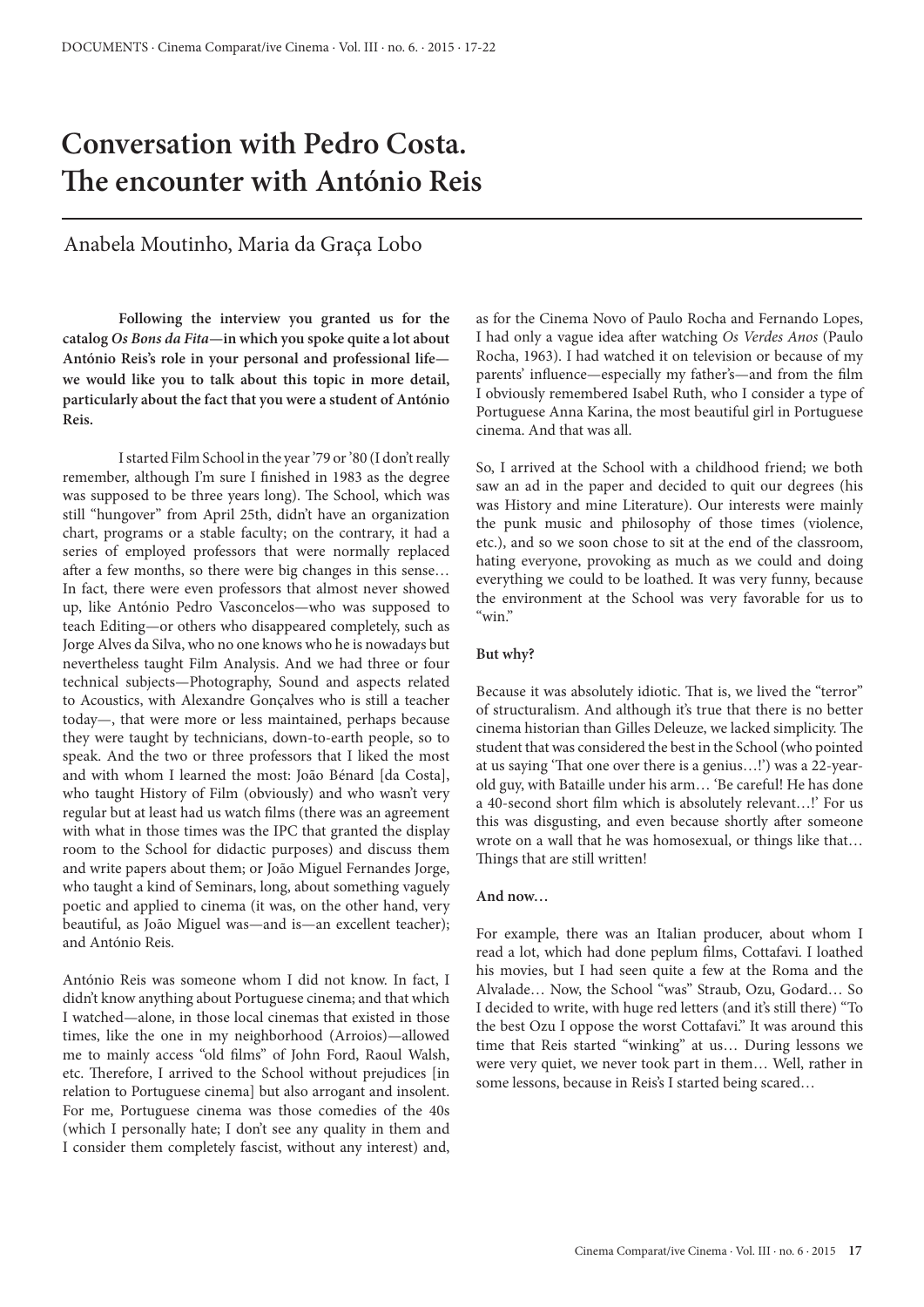### **Of…?**

Of not being able to follow him. I saw that he was a "giant." João Miguel [Fernandes Jorge] was much more approachable, because of his age and his interest for rock music, that brought together people from the 20s and 30s generation, since that music included English and American authors that went over to cinema, art or theatre. We ourselves also played; I did posters, another guy, a graphic artist, he wrote novels, many did paintings... Everything had to do with two or three slogans or words: "violence," "poetry," "brutality," "passion"… Now, while João Miguel was more close to us, António Reis was more distant, first of all because he was a country guy, who had the mark of the land, from how he dressed to the kind of cigarettes he smoked… Without filters, obviously, sometimes "Definitivos"… I remember the change towards the "SG  $Filter"$ 

### **But why? What was so special about it?**

Nothing really, it's just one of those details that come to mind when people die, and we remember certain gestures or fragments… For example, in the time we are talking about –by then we knew each other very well– he had brought his daughter so that I could portray them. The photo came out badly, it was all black and… he gave me a blow, 'You have to change profession.' After that I secretly took another one, which by chance came out well, and that's why I offered it to him, to make peace… But he was like that, a brutal guy. Brutal in the sense of "direct."

#### **Frank?**

Direct. He made a direct cinema and he himself was direct as well. I went to two or three lessons, in the beginning, where he "dismissed" three or four students mercilessly, with regard to a paper or a composition about a film. 'I believe this is not your thing.' And it was like that. No other teacher would do it that way –they would apply the 3 or the 4, or the 0 [values]. Reis didn't have that "elegance," he had another one. He was an aristocrat, a farmer, with that elegance that not even João Miguel had. João Miguel is a poet, with that pleasure of finding the rightest and the most secret word; for Reis it was as if there wasn't any secret. He was, again, direct, such as I've never met anyone else. He reached very quickly, with his discourse, the essence of a film, of an image, a sound, a person. I remember he had analyzed the way I was dressed (all in black, of course). He had a lot of affection for that youthful brightness that leads people to dress the way they think they have to, or to say short but powerful things. It's not necessary to write hundreds of pages to say what is truly important. All the books he recommended were minuscule works, like *Pedro Páramo* [by Juan Rulfo] or little texts by Blanchot, by Cioran… What I learned with him was the effort of remaining silent and only saying "yes" or "no," that is, to be convinced of the things one loves.

Anyways, more than João Miguel [Fernandes Jorge] or João

Bénard [da Costa] (who was much more of a professor, in the academic sense of the word, although he was sometimes considered a friend), Reis was truly the giant. "Giant" was the expression he used, when he told us, autodidact as he was, about when he had met two or three people that he referred to in that way: Rivette, whom he considered the best critic and theorist of cinema, or Straub, or Jean Rouch (people he knew well), or Tati, or João dos Santos… According to him, it's necessary to "ride on the shoulders" of giants during a certain period of time. And I had the feeling that I had to make the most of it. Instead of continuing to behave smart-alecky and insolent, of being defensive or attacking, with Reis I had to listen. I think I recognized something in him and I think he must have recognized something in me, creating complicity between both of us. With many others as well, during the years: we were the chosen ones. Indeed (and I think that anyone you speak about the School with will confirm this) there was something of "choice," of proximity, that translated in crossing some borders, like going to his house. I think I crossed some.

So, I never missed any of his lessons, because he was also a constant professor. He loved the Film School, because he loved to teach and talk to us. But not only about cinema, from one shot he would go to other journeys, cave art, India… He wrote very little, and he did it, I think, in the sense of only having to "write the minimum."

Perhaps that's why our "encounter" happened, in the sense that I entered the School with very straight and select ideas, according to which cinema has to have limits. For me those were: not use special effects, avoid gay cinema, be interested in very violent things. Without these limits, if I don't think this way, I'm lost. From them, I start to work. And António Reis would agree with me, he would say: "That's the way you have to do it: continue, I'm here to help you." He opened some doors for me, some of them unconsciously, others that I didn't even know existed because I hadn't found them, at school, in the books I read or in the movies I watched. It was somewhat a vague encounter, but there was, in fact, an encounter of *violences*. Reis had a tender violence and a strong fragility, always balanced between something very strong and something very sweet. I think I myself also had, in some way, this "violence," since the fact of being against everything, but doing well that which has to be done, ends up in something sincere, genuine.

#### **What subject did Reis teach?**

This is dramatic… (laughs). I think it was Filmic Space…

## **But how was it? Was there a specific program? A series of films to watch? What type of work did you develop?**

Although it was some time ago, I remember a small A4 sheet of paper with four dots that materialized the program, which he organized in an outline, and then we followed it. We wrote papers, as well as a continuous work during lessons which consisted, for example, in watching a movie "in progress" at an editing table and talking about it, not like the classic "oral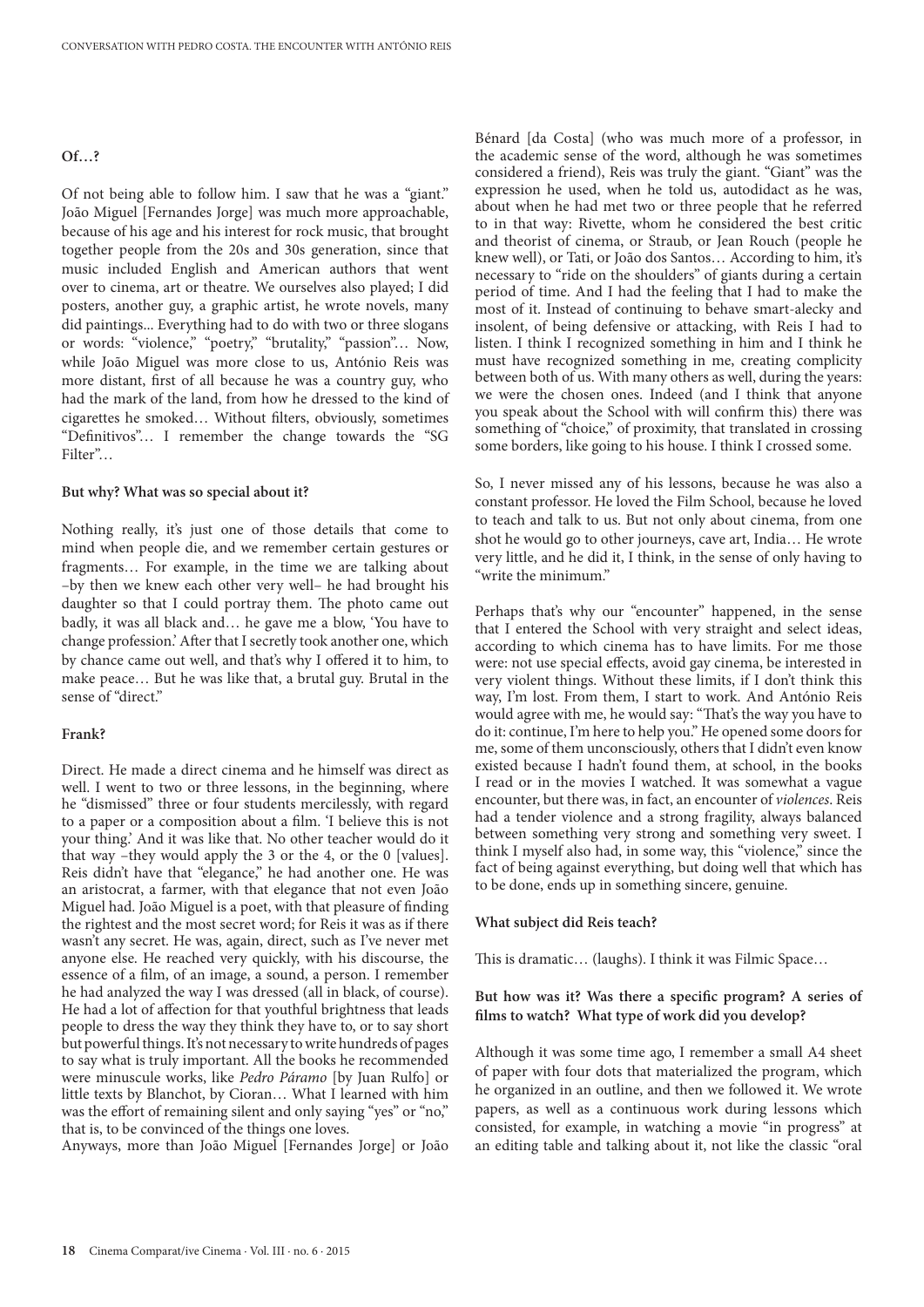tests" but by means of oral participation, informally. Informally because there could be students coming in and out in the middle of the lesson, although without a hustle and bustle. With no other teacher, besides, did we learn self-discipline. In our feelings, in our passions, in our knowledge. On another hand, there was, yes, a series of films. I don't know if you know, but him and Margarida [Cordeiro] had a list of 10 or 20 essential films, and it was around them that the lessons went.

### **Do you remember any of them?**

I remember almost all of them! I'm not sure if we watched all of the ones on the list, but I remember two or three by Rossellini –*Journey to Italy* (*Viaggio in Italia*, 1954), *Stromboli* (1950)–, especially the latter because there was a copy at the School. I remember one time I was in charge of putting the reel on the table and I let it fall, like a streamer… And my punishment was to roll it all up again… And there also was *The General Line* (*Staroye i novoye*, 1929) by Eisenstein, which we watched many times because there was a copy at the School. We went to see a few at the IPC, including *Faust* (*Faust: Eine deutsche Volkssage*, 1926) by Murnau, which motivated one of the best "speeches" that I heard by Reis, very inspired that morning. On another hand, my memory of Reis is always set in the morning, although our lessons were in the afternoon. Something of a "beginning", of freshness, of great lightness like the air.

But coming back to the films, there was *The Magnificent Ambersons* (1942) by Welles

–a film that he really liked–, *Marnie* (1964) by Hitchcock –a director who he also really liked–, *Breathless* (*À bout de souffle*, 1960) by Godard –although he preferred *Pierrot le Fou* (Jean-Luc Godard, 1956) but there wasn't a copy at the School–. In any case, I remember this one well because, even if I hate writing and even more about films, he liked the paper I wrote. And there was Bresson, of course; Bresson most of all. Whenever they played his films at the Cinemateca he would send us to watch them. Besides the fact that we all had to buy (and since they didn't have it in Portugal, it was one of our friends with foreign contacts who ordered it for us) the *Notes on the Cinematographer* by that Bresson. A kind of "commandments" –'Think this way,' 'Do it this way,' 'Watch that,' similar, in a way, to the guidance that Reis always gave us from his immense culture–'You must go see Velázquez in the Prado and only after you must buy the book,' 'You must go to the Lascaux Caves,' 'If you have money you must go to Persia or Iran to see the rug motifs.' 'Save up money to travel, and go alone.'

**But do you think these films that you have spoken about were a list chosen objectively to serve specific didactic purposes or did they obey the subjectivity of being, actually, films of Reis's life?** 

Yes, of course, the second hypothesis.

## **And did you speak about their work [Reis's and Cordeiro's] although in another context?**

Not specifically about the films. I know that my friends and I, right when we met him, realized that we had to quickly watch *Trás-os-Montes* (1976) and after *Ana* (1982). *Jaime* (1974) was more difficult to access. But it was evident that after meeting the man we had to know his work. This is what was important. Because, for me, from the moment I watched *Trás-os-Montes*, it was finally the opportunity of starting to have a past in Portuguese cinema. It was finding the poetic reason that I had been pursuing with punk, something like "there's nothing before and the future doesn't exist, therefore, we have to do it now", and I ended up recognizing it in someone who was saying exactly the same things but in films that already existed and which were magnificent. On one hand it was, thus, comforting; on the other, it was being able to establish, as I said before, a type of past, of family, of identity, that gave me security. Not only with Reis but also with Paulo Rocha, at least with his films that I like the most, *Os Verdes Anos* and *Mudar de Vida* (1966). So, I wasn't starting from scratch anymore and even more in a horrible decade as the 80s were, in which cinema had been subject to all types of "epitaphs" with Godard or the death of narrative and fiction.

Reis was very comforting, he gave us essential messages: 'You have to be careful, learn to hear and listen, but don't be afraid of filming what surrounds you. If it's cars, it's cars; if it's rocks, it's rocks.' We discussed politics every day, we rejected the "intellectual muck" of the turn of the century avant-garde such as surrealism, but we never dropped down to what was real, to what has to be seen and heard, to the patience of seeing and hearing. Now, when we watched *Trás-os-Montes* –and we had already sensed it in the lessons–, we perceived its documentary side. It gave me more security, because it provoked –and continues provoking more each time– that, when I start thinking about a film, I start first by thinking about someone, real, a face, a way of walking, a place, more than a story. And this is what he proclaimed: 'Look at the rock, the story will come later, and if there isn't a story it's not important.'

## **But would you say that it's an "attention to reality" or an "obedience to reality"?**

"Obedience" is a word that I don't really like, and Reis didn't like it either. Self-discipline, as I said before, yes, because it's something with a vaguely eastern side to it (which was very profound in him), about detail, about the pleasure of obsessive control over the different shades of everything, from the first word to the last second of the film. An extremely rigorous discipline. The word "rigor" comes to mind in this link with reality, a rigor that with Reis was human, contrary to the majority of those which, like zombies with books under their arm –very visible–, walked around the School. Of all of them he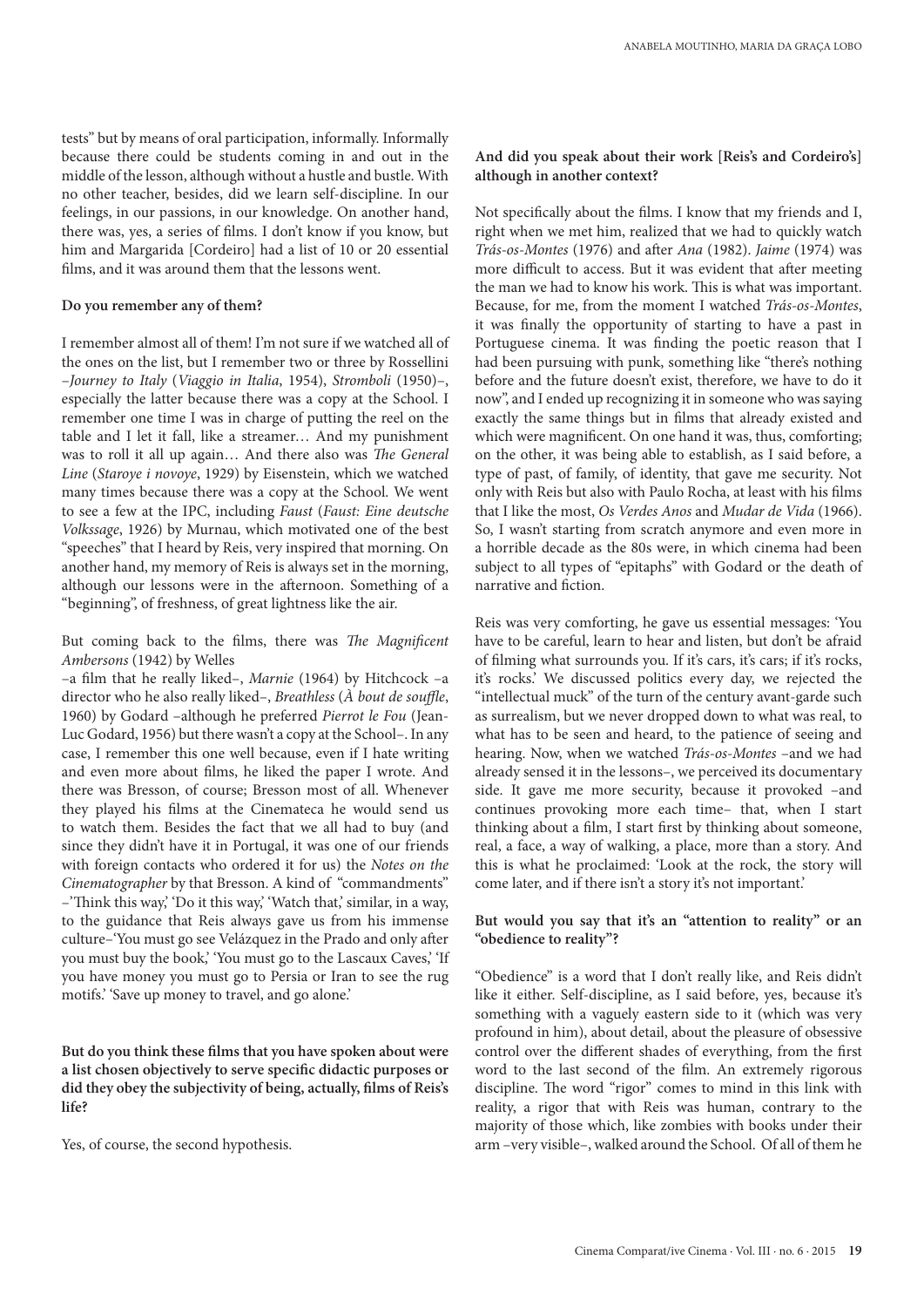was the only filmmaker who lived and did things. For example, he knew the name of every plant, of every type of rock; he knew what the Príncipe Real neighborhood is made of underneath; he spent hours talking about that cedar [signaling the immense cedar in the garden]; he read a bunch of books about Natural Science or History; but *everything always had an application*.

He was someone who didn't mind teaching his lessons, cooking a family lunch, taking a nap, going for a walk and talking with two or three friends, drinking his "espressos" (all the coffees he always paid for, he must have paid for hundreds of espressos here or in "Júlia", which was a café in front of the School, since he had four or five with each student…).

To summarize, Reis is the person who said in words and in films that which I thought and didn't know how to express. I knew what I liked but didn't know why I liked it. And Reis explained it to me. 'You like this because it was in a painting before, and that painting has to do with a certain social organization of that time, and the things are things because at the same time they are the life of men transformed into art in that same time.' Time, space, the topics of his discipline.

**I would like you to, nonetheless, explain to me in more depth what Reis's analysis was, during lessons, of the films you watched. I've already deduced that he wasn't interested in the story. But how did he analyze the shots? Each one independently? Detecting influences and relations in one shot…?** 

Exactly as I said before, the story is in the shot. And after a shot there's another shot, and what happens between these two shots is what's important. Here is where everything is in stake, between these two shots. And it was most of all with Reis that I learned this, although afterwards I have delved into it with books by authors such as [Serge] Daney, [Jean-Louis] Schefer, [Jacques] Rivette, [Jean-Marie] Straub… This is what is useful to me nowadays, that which is *between* shots: that which you say, that which you leave, that which you filmed and that which you didn't film, what is or what isn't between those two shots: the *raccord*. Cinema, for him and Margarida, and for me, is the *raccord*. It's not even the shot. I mean, the shot is the unity, it gives us the story, big or small, it gives us the gaze, your distance on things, what you choose, your field, but, above all this, when we decide that the shot finishes it can be exactly when it starts. This is the difficulty: the decision of extending it or finishing it, that is to say, the cut. The cut between images is what counts. That's where your being is at stake. Reis was very much an *author* (Reis and Margarida, of course; I speak of Reis as a professor, but whenever I speak about him as a filmmaker I am also referring to Margarida), and an author is a strong person; but in spite of everything, he said –or at least he made it understood– that that moment, the *raccord*, is the only moment in which one can be diluted, as a being, with matter.

### **"Dilute" in the sense of "merge"?**

Exactly. In the link between shots you can merge with the characters (if there are any) or the things (the objects, the houses, the rocks, the clouds), you can hide, that is, become better integrated. (…) Personally I live the "filming" of a film in the sense that the whole film is *something done* with a minimal intervention from my part. (…) More and more, my films get closer to the almost pure documentary or its absolute contrary, in which I carry out a reorganization of reality that I have come to with a great abstract perspective. I prefer to discover the stories as I film.

### **And that is Reis?**

I don't know, because I never went to film with him. I know, though, that they went very prepared, they knew the exact time the sun set in a certain place, the color of the clothes, the word that Mother Ana had to say in that scene… I'd say that they knew the exact time of the shots down to the second. But which was the part of the "unexpected" that they let into the filming I do not know, and I've never known. I know some production stories, about things that weren't able to be done in a certain way and were done in another one which they had found better. But I'm sure that they relied a lot on preparation and study. There was quite some time between his movies, although I know of one or two projects that they would have liked to film quicker, especially one, which we spoke about many times and which we almost started to write together, set in Lisbon, in black and white, about *punks*. His films "worked" very well in Berlin, and he always came back very moved, with tears in his eyes, because, in the punk capital of those times, the theaters would fill up with 15 and 16-year-old kids with green hair—those "green-haired princes with leather jackets that cried when watching *Trás-os-Montes* and afterwards went to play the electric guitar", as he described it. He loved this phenomenon, the mixture between sweetness and violence, because he himself was like this: affection and brutality, without measure. Very affectionately, he would touch people amicably, but without measuring his strength, so certain "smacks" were actually very hard… (laughing).

## **Maybe it consisted of an almost instinctive strength, perhaps the same strength that made him sense, in class, who the promising students were?**

In Reis (as in many other people) there was that kind of acknowledgement, or that acknowledgement could be produced, without being in the sentimental field of love. That recognition is very strong, very intense, because there's something of dependency. All those who liked Reis were very dependent of him, and he was, at the same time, very dependent of some of our aspects –our youth, our knowledge of music… For example, the song lyrics like the ones from The Clash had a lot in common with his poetry, that is, the everyday poetry.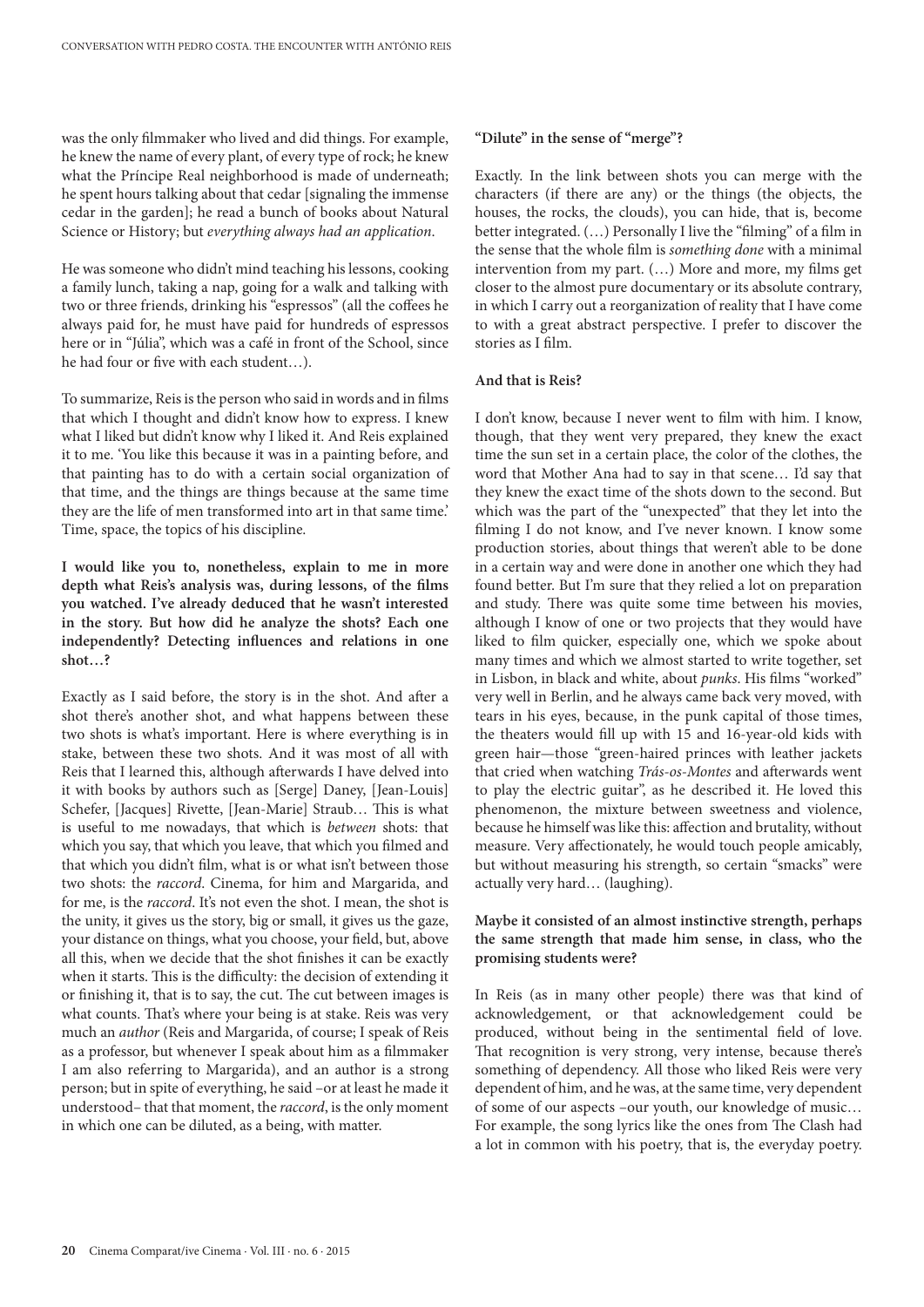It was beautiful. Very dependent people, very strong and very weak, who don't need anyone and need everything, who are always alone. Reis was always alone. Immensely solitary.

### **Except with his family, I guess…**

Of course, but I don't think it would surprise Margarida to hear me say this, because Reis had always been alone, just like she had always been alone as well, in the sense that the solitary person has their own world. And he was solitary. Probably that's why he recognized other solitudes in the students he had.

## **Would this be one of the reasons why their filmography is so unique, so particular?**

Yes, but I don't want to say it was better or worse, or more singular, than Paulo's [Rocha] or [Manoel de] Oliveira's. What touches me more in theirs is something that I don't know how to explain and I don't have words to define, and that I don't find in other films. For example, the other day I rewatched *Francisca* [by Manoel de Oliveira], which I think is absolutely genius. I had seen it when it was released (1981) and, in addition, by António's recommendation. Let's face it, Manoel de Oliveira wasn't a filmmaker of Reis's choosing, although he respected him, had been his assistant and liked some of his films a great deal –nobody spoke of *Amor de Perdiçao* (1979) like him–. But it was partly because of Reis that I went to watch it, and perhaps that's why I perceived it in a totally different way than how I did recently. Of course time has passed, the way we access films has to do with each person's history, I've had more experiences… But there's something in Reis that I don't find in Rocha or in Oliveira (and I mention these two because, with him, they are the three best Portuguese filmmakers), that has to do with… a type of photogenic quality. Don't ask me to specify because I can't say more than… there's something in the faces, in the people, not so much in the bodies but in the skins, in the rugosity… a photogenic quality "without" aesthetics, that is captured directly and very well, that is, taken instinctively, as if it were bitten… something very, very sensual. To summarize, in Reis there is an almost animistic sensuality that I don't "have" in Paulo or Manoel; there's a sensuality, not savage (although he spoke a lot about savage beings), but delicate and beyond words that can only really be captured with cinema. Why? Because there's a sensual side to it, of the senses, that can, actually, be animated by cinema, that is, one can film something and then animate it with a different type of life, a life that is not life.

This pleasure, this dimension that I don't dare call "sexual", is to me masculine, grave (in the sense of "serious"). There's something seriously masculine, in Reis, that Paulo doesn't have, because he is a very feminine filmmaker, and Manoel either, because he is excessively macho. Reis, on the contrary, is everything…

**In human terms, I had the impression (that this conversation only confirms) that Reis was really someone very honest, right?** 

Yes, yes. It's really very implicit in everything he said. I'm not his age yet, but I think I have to start saying that cinema today, in Portugal, is very miserable. And it could have been another way. And the lack of Reis is immense, even because what he said, he said it directly. 'This movie is very bad,' 'This person shouldn't film for now,' 'Don't give money to this person,' 'Give money to first works', statements that no one says nowadays. We live in a paralysis, this type of "everyday pornography", which has started to lack beauty and a sense of dignity. And Reis had a great deal of dignity. He said upfront and quickly what had to be said. Now we do press conferences to announce the films that will be done, and we only think about what will make the most money… People are aging badly, very, very badly. And António Reis was young, he was never old… he was ageless.

That's why he kept his first beliefs, those that are really liked without knowing why. Try speaking, writing or drawing, but what is true is that it's yours; it's your better, a part of you. If you look at something and it looks at you back, it's because there is a part of you there. And this is what Reis told us, that we had to choose early a field of action, of combat, of work. And Reis chose. He chose the field of the humble (don't take it as a pretense, because that's not the attitude), that is, a certain humbleness of the people, of the feelings, of the little stories and the little gestures, that really belong to a singular class. And if you study well and stand by him, that class will give you class; he wouldn't say "style" but "elegance". Reis was very elegant. On a day-to-day basis, he would give you money if you needed it, he would feed you, teach you, ask you, this exchange elegance that turns aristocrat because it doesn't have commerce. That's where the brutality comes from. And the elegance. And the great humbleness.

Reis chose from an early age the autodidact path, a life without pageantry, of small rooms in Oporto, of small jobs, of that "dry" poetry about nighttime or how hard it is to wake up in the wee hours of the morning, that is, a path anchored in a humble life, almost thrifty. This choice of the field of the humble was for me essential, as there is, in the poor, a beauty, a richness, a truth, that is getting lost because it's frowned upon, and can only be obtained when spending a great amount of time with these people. Reis spent his whole life with them. This idea of humbleness, which, I insist, is not pretentious, is a good choice because it draws limits. He and Margarida liked this. And I do, too: there's lines that cannot be crossed, licenses that can't be taken, borders that shouldn't be trespassed, because cinema starts one way and it will end—if it ends—in the same way.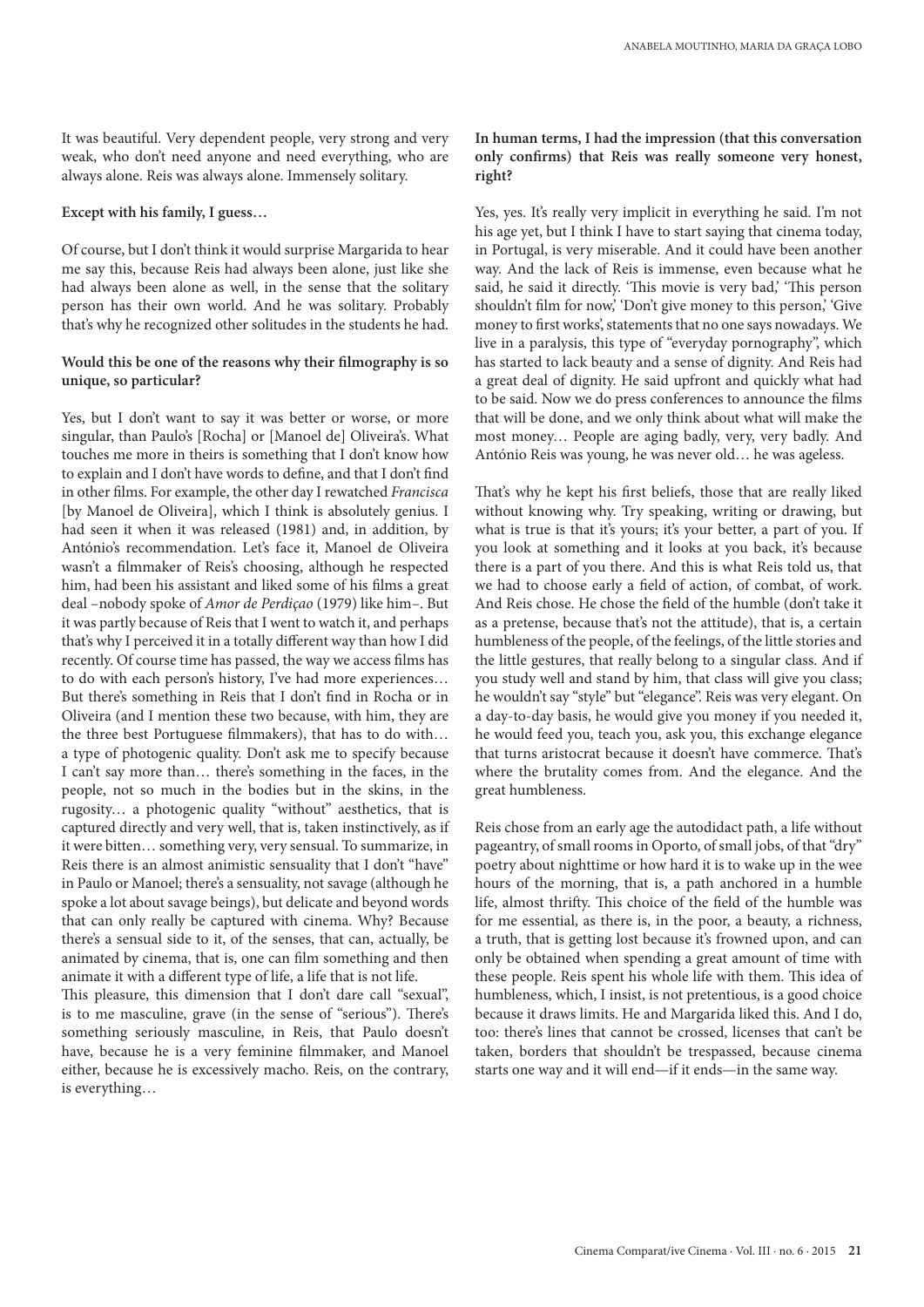### **That is…?**

Like the poor. Cinema started looking at people who did not have an image, it didn't start by making stories: it's History. And that is, for me, what is magnificent. For example, this film that I have just finished –*Ossos* (1997)–, is unique because there has never been anything like it and there will never be anything like it. There's a capture of something, but nothing to invent. I felt this resistance to invention in António and I think he had gotten it from Rossellini. Why invent? Only idiots invent in the basis of a cinema that has already been seen, of what's general, universal, of the majority. Now, good movies don't have to invent anything, they only have to watch and reproduce. But reproduce in a different order. In this sense, all of Reis and Margarida's films are "supernatural", because they are ordered in an order that has never been seen and that isn't the first one. And you, when you go, will also make your own order. •

This interview, which took place on July 28th in Lisbon, by Anabela Moutinho and Maria da Graça Lobo, was published in the book: MOUTINHO, Anabela y DA GRAÇA, Lobo (1997). *António Reis e Margarida Cordeiro. A poesia da terra.* Faro: Cineclub de Faro. We thank Pedro Costa, Anabela Moutinho and Maria da Graça the authorization to reproduce and translate this article.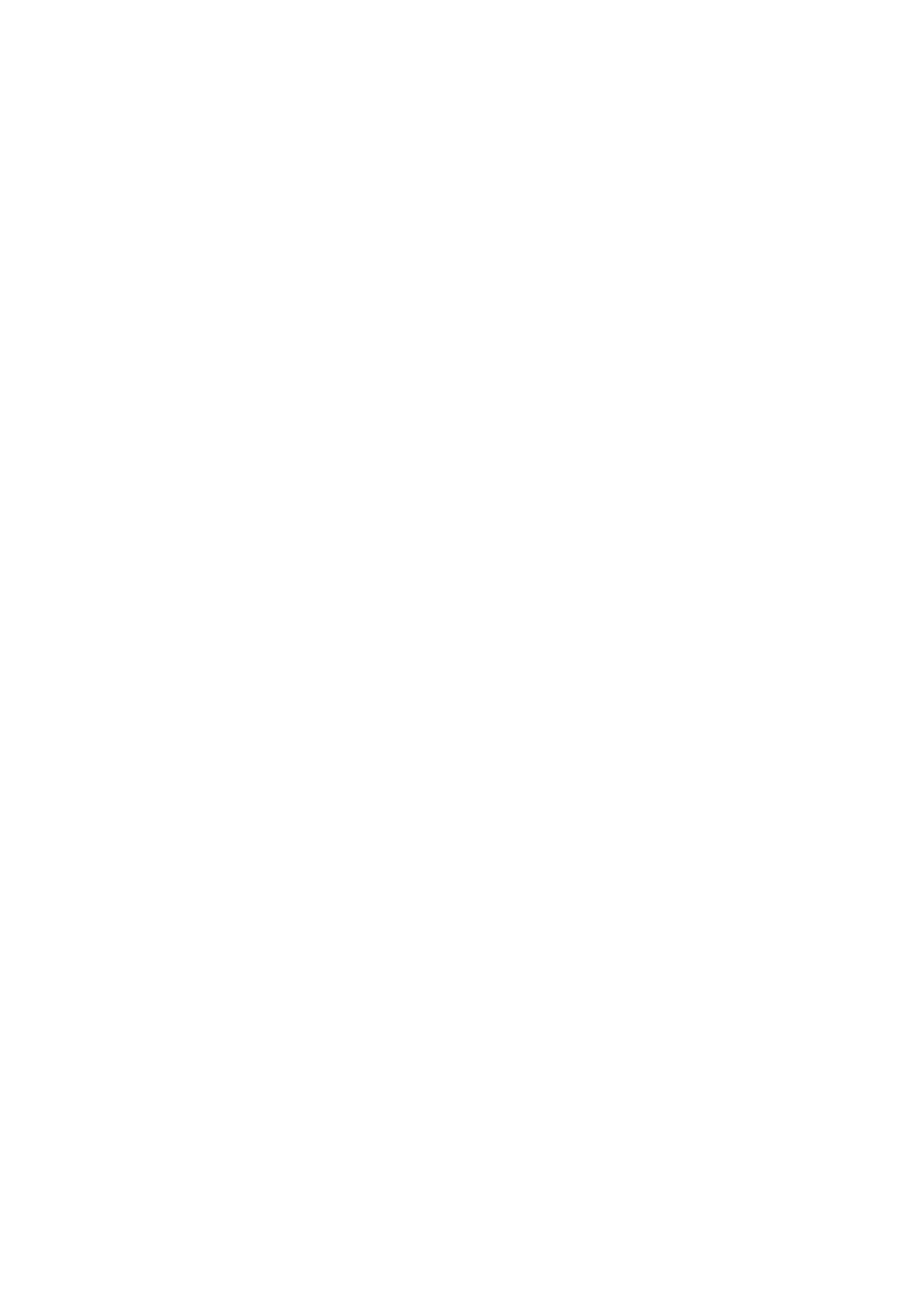## **The Theatre in Manoel de Oliviera's Cinema**

## Luis Miguel Cintra

## **ABSTRACT**

Based on his experience as both an actor and spectator in Manuel de Oliviera's films, the author reflects about the relation of the filmmaker with theatre, and his way of working the space, the texts, the actors and time. From *Acto da Primavera*, conceived as a truly poetic art, this essay visits Oliveira's filmography to show the way in which his films are based in documentary to reach the actor, and how artifice and representation is constructed from there as the best way of capturing the truth of a mysterious reality: the human life.

## **KEYWORDS**

Manoel de Oliveira, theatre, actors, camera, fiction, documentary, distancing effect, space, text, time.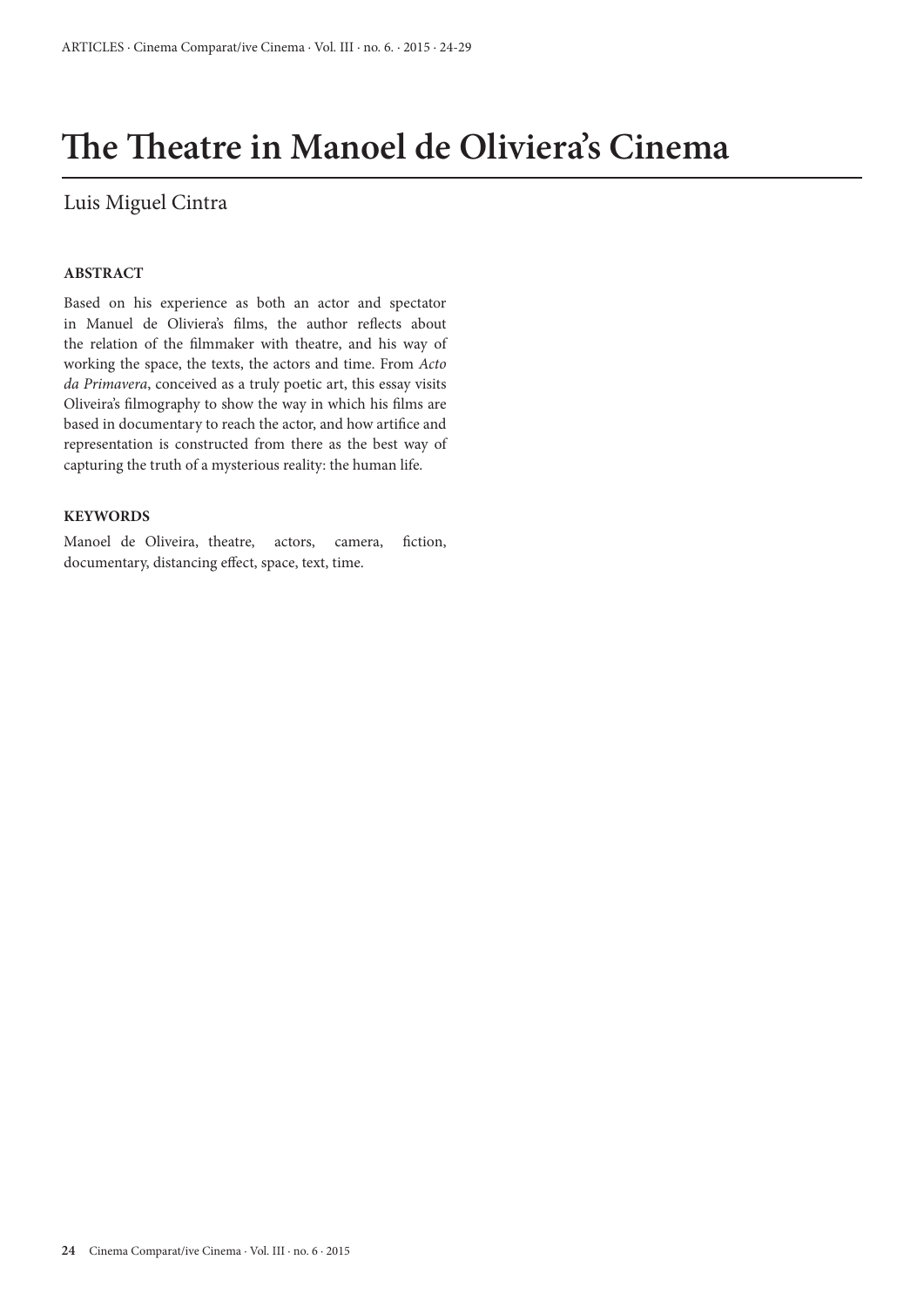I have been many times confronted with the affirmation that Manoel de Oliveira's films are very theatrical and I have questioned myself about the reason of this undeniable presence of theatre in his films. These are uncomfortable matters to me. I do not want to deny you the right to meddle in my trade, but I, who have lived in theatre for so long, don't recognize theatre in his films. What I see in his films is not theatre, not even what it would be called filmed theatre. I only see cinema.

But there is at least one certain thing. Since 1963 Manoel de Oliviera has used theatrical texts for eight of his films: *Acto da Primavera* (1963), *Past and Present* (*O Passado e o Presente*, 1972), *Benilde or the Virgin Mother* (*Benilde ou a Virgem Mãe*, 1975), *The Satin Slipper* (*Le Soulier de Satin*, 1985), *Mon Cas* (1986), *A Caixa* (1994), *Anxiety* (*Inquietude*, 1998), *The Fifth Empire* (*O Quinto Império, ontem como hoje*, 2004). And he has introduced theatre in many other films: *Francisca* (1981), where characters attend to the theatre, *Lisboa Cultural* (1983), where there is a theatrical representation inside the Hieronymites Monastery, *The Divine Comedy* (*A Divina Comédia*, 1991), where several crazy characters represent scenes, *I'm Going Home* (*Je rentre à la maison*, 2001), where the main character is an actor. And there are some scenes of *Le Roi se Meurt* by Ionesco, and *Porto of My Childhood* (*Porto da Minha Infância*, 2001), where the filmmaker himself plays the actor Estêvão Amarante in a theatrical scene. The theatre is really one of the central topics of his films and a dominant presence in certain phase of his work, the 70's and 80's.

For me, everything begins with Acto da Primavera, that film which I consider truly poetic art and which marks his clear entrance to the production of fictions. It was the first of his films I saw, overwhelmed. I still can remember my emotion: I did not want to believe in the miracle. I had not known anyone who had looked into theatre from cinema as well. He made theatre like I understood it: the representation of life. I became then forever faithful to his cinema, and this is the film I have forever considered to be the founding act of his work, even though it arrived already in the sequence of other great works.

*Acto da Primavera* begins with the first words of the Gospel According to St. John in off, spoken by a peasant: 'In the beginning was the Word, and the Word was with God, and the Word was God. The same was in the beginning with God. All things were made by him; and without him was not any thing made that was made. In him was life; and the life was the light of men. And the light shined in darkness; and the darkness comprehended it not.' The topic of the film and, finally, of the whole work of the filmmaker emerges from here: life as a mystery, how men do not understand the miracle. And as soon as we hear this, we see images that would be guessed

from a documentary and that by their juxtaposition are a representation of humanity after the sin, after Adam: the peace of original nature in the shepherd with the sheep, the labour in the digger's hoe, war and violence in the bull combat, the game with the sticks, and the strange gathering of the messy multitude and the military helmets (to repress it?); the course of time with the old woman of long white hair who combs at the pace of the young, and evidently, the relationship man/ woman in the scene between the young woman that will play the Samaritan and her lover burning in desire. Yes, the woman, her vanity and her lie. And even the wedding: she was not with her husband. And little by little, social life is penetrated: people who meet in the streets of the town, the square where the news are read, the progress (with the news of the arrival of men to the moon), until the announcement of theatre is heard. 'Come and see! Come and see!' The announcement of the play brings the preparation for the performance: the construction of the decors, the distribution of the costumes, the actors going to the place, the arrival of the villagers that will attend, the bourgeois audience like presumptuous and dulled tourists… Until the machine of cinema itself (or its representation) appears on the screen: In front of the actor that will open the show, Manoel de Oliviera himself is operating the camera and giving orders to the sound engineer to record the voices and sounds. Finally, in the top of the pyramid, the screen coincides with what Oliviera's camera is recording: the shot of the actor himself, in a long angle that ennobles him. He addresses the audience aware of the responsibility of the moment, in such a solemn and artificial tone that he almost sings. And the actor begins defending, for ever, almost as a celebrant, the reason of being of this structure of production of sense: 'Contemplate this sinners!'

For me, the whole definition of Oliviera's cinema can be found in this sequence. Passing from documentary to the actor, and with him, to the construction of the artifice as the best way of capturing the truth of a mysterious reality: human life. In the film introduction, with the biblical text overlapped to the most constructed sequence of non-staged images, we find the definition of the cinematic matter: men both as creation of God and sinners. The image of men in society and of his relationship with others is represented progressively as the images start to focus in the life of the village. Art is inserted when that man starts to represent himself as a man linked to the religious vision which gives him sense in front of other men, in front of 'any sinner'. Theatre arrives. And Oliviera places himself, in fact, in front of the theatre, or even better, in front of this idea of theatre, filming it, this means, filming the man representing himself in front of others through the Passion of Christ; others, who instead of being an audience become just people.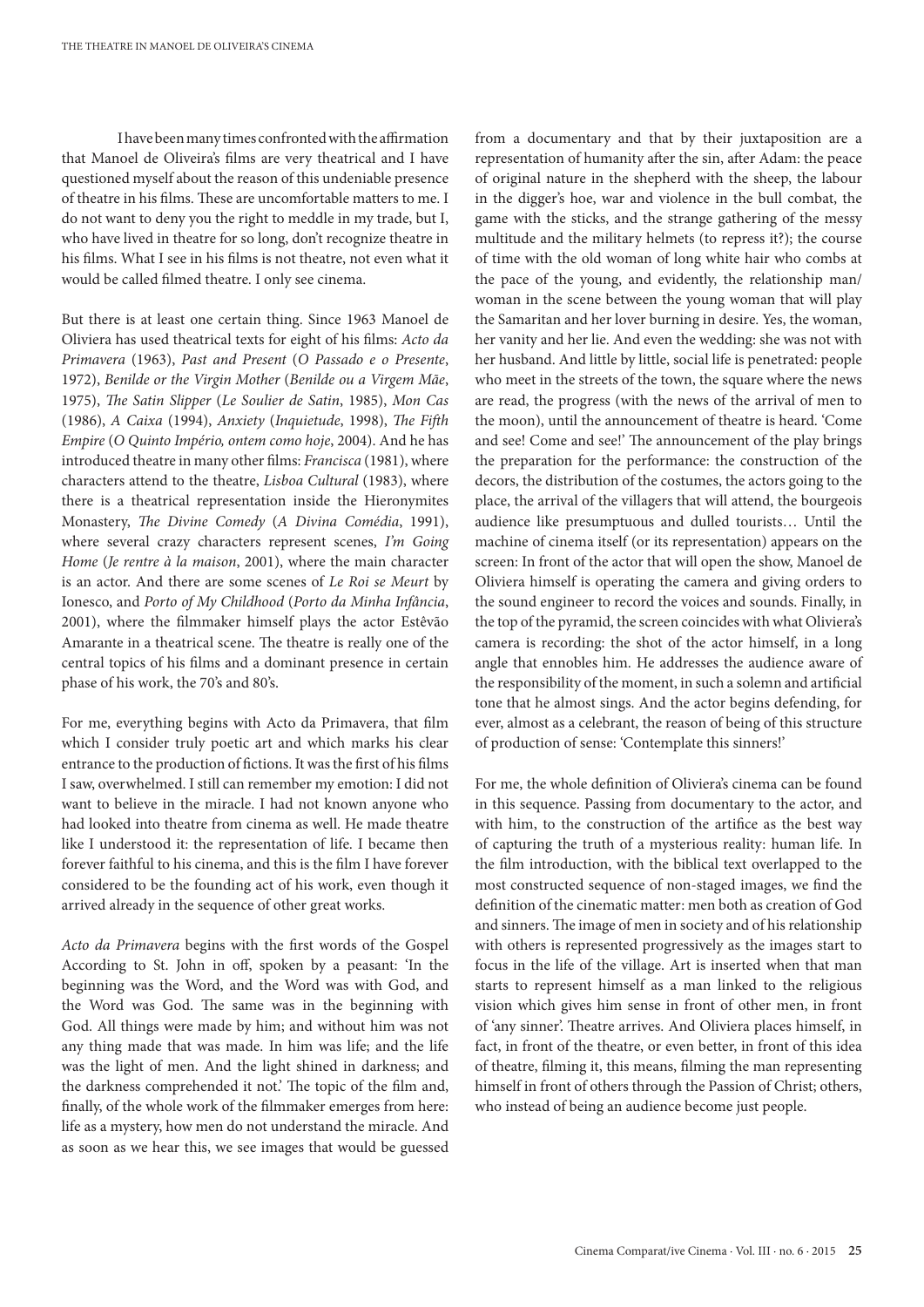It is in the light of this symbolic sequence, of this incredibly beautiful and simple declaration of principles defined for the first time in the opening sequence of this film (and I would not be surprised if Oliviera's way of being in the world had lead him to expose it, in such a clear way, when he starts to get away from documentary and begin to stage what he films), that I get to see the nature of the presence of 'theatre' in Oliviera's films. And I believe henceforth, even when he films novels or history, he will never stop filming life through the construction of an evident and strange 'theatre' which might sometimes use theatre texts properly speaking, the stage and a performance of the actors that could be defined as 'recited', but which is, above all, an evident construction of a 'mask', or of a process of 'denaturalization' of the filmic matter towards a distancing effect with the spectator. This effect, above all, leads the spectator to become responsible. It makes him think, see and hear life differently, transformed or 'represented' by itself. It makes us see beyond what we normally see, and feel the (impossible?) need to give sense to it.

In the opening of *Acto da Primavera*, structured in the relation of cinema with its audience, this is, with the existence of other people, it becomes clear how fundamental this relationship is. For Oliviera, to make a film is to present himself to the world, to take part in life, in a certain way to celebrate it like the peasants in Curalha do in the representation. And to do it without traps, with the game rules laid bare. A theatre, like an idea, is the exposition of that same conviction: a stall (people alive) in front of a conventional space for the construction of artifices (the stage or the scenography) where other people alive (the actors) expose themselves with costumes (the parts) to represent the life that does not stop being present in their own bodies and souls. It is comprehensible that Manoel de Oliviera turns to theatre and its attributes as a process of his cinema or his artistic thought. Several times he uses it again as clear as in Acto. In the introduction of *The Satin Slipper*, more than ever, with the entrance of the audience to the San Carlos Theatre, Moliere's blows and the screen inside the stage itself; In *Anxiety*, in the transition of the first to the second 'story' with the *mise-en-abyme* of *Os Imortais* through the closing of the curtain over the representation, and the actors who were finally on stage (but who were not in the shooting, in fact, as it becomes evident with the scene of the picnic filmed at open-air) bowing the characters of the next 'story'; In the separating parts of *Mon Cas* with the theatre curtain, the comedy and tragedy masks, and 'claquette'. But what interests him is not theatre. Theatre is a tool for his own way of 'representing' that even as a 'representation', in this case cinema, is always the fixation, in images, of the life he has filmed.

Deep inside, it is an artifice produced by an author-artist which wants to be shown as such, which bravely lets itself be seen in order to stop cinema to become that machine of illusion, of evasion of our intellectual responsibility as spectators, that oblivion of ourselves that so wonderfully cinema can become. It is more of an instrument to work the life that cinema can be, like the light, photography, the camera movements or montage, and that, as deep inside all arts, is simultaneously an instrument for a better understanding on the least evident truth of life.

And what does this artifice fundamentally consist on? Why we recognize in that strangeness of Oliviera's cinema something called 'theatre'?

I believe there are three points: the space, the text, the actors and maybe time. We all notice how the position of the camera is felt in this cinema. Almost the whole filmed action is organized according to the camera, without internal alibies of fiction. Just like in the theatre. As if the frame, later the screen, was a proscenium. The epitome of this is the shooting of *Mon cas*, where, on the other hand, the process of *Acto* is repeated: in the final moment of joy, when Job is cured by God from his leprosy and is given great descendants in the ideal city, the situation is inverted and the stall where the camera and the whole crew is, is seen from the stage. The camera looks itself in the mirror and shows the process. The camera seems to want to be noticed. And the space, more than Job's ideal city, is the distance from the camera to the actor. And in the film theatre, the audience will be where we now see the filming machine. I will never forget the day when Oliveira told me for the first time, in my function as his actor, the contrary of what any filmmaker would have said: 'Look at the camera'. And another day (because he never gives closed lessons) he added: 'Remember that when you look at the camera you are looking to the film theatre.' We can say: 'Nothing is more theatrical.' Yes, because there is a direct game with the audience and because no one forgets in stage that the spectators are in front, in the stall, looking at us, and there is no fourth wall in the stall that makes someone forget that the actors are in stage, in a conventional place of 'representation'. But is this how theatre is made? Representing to the front? Very few times. In theatre the artifice is the opposite: we mainly look at each other in order to pretend the public is not there. But the characters are 'put together' in the stage according to the eyes of the spectators as well, like here. The figures are distributed in the space according to what the camera sees, and almost never for internal reasons of the fiction, which besides confuses many actors that learned as a rule that in cinema the camera does not exist: it is the keyhole. It is different in this cinema.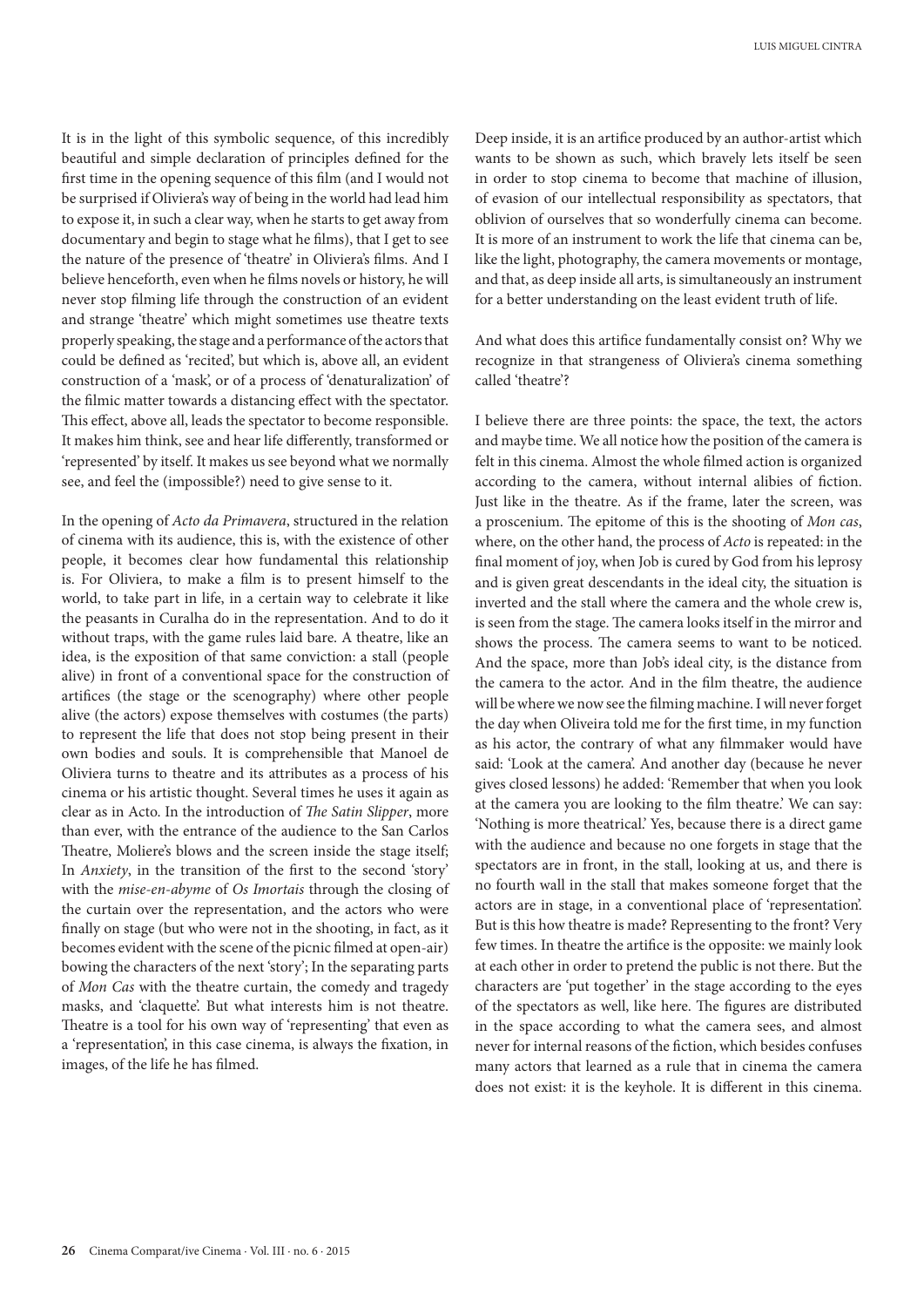The actor is, as it is obvious and for good, representing in front of the camera, as in theatre in front of the audience. How many times Oliviera fakes the look of actors in a face-to-face situation, with profile shots, according to what the camera sees (in order for the eyes of the actors not to remain white, without pupils) to the point of deframing their natural relation, so the fiction of their dialogue becomes completely artificial? And the theatre-sensation comes from here, from this vision of the camera. Because if usually the sensation of the space is similar to the one created in theatre with the audience, this is not the relation that is reproduced here but rather its reinvention with the filmic media. The distance between the spectator and the actor varies with the size of the shot, the camera moves during each shot or from shot to shot, it enters the space of fiction. The relations stage/stall are endless, there are as many as shots in the film, and that does not happen in theatre. And when, at the end of *Benilde*, the camera reverses to show that Regio's house, where the film originally takes place, was finally a decor inside a studio, we say it is theatre, but there is no stage where those decors could have been constructed nor one where the figures could haven been deployed as such.

But the 'theatralisation' of the space is not only perceived in the space of fiction that the camera constructs or deconstructs according to the vision of the spectator. Many times is the nature of the decors themselves what turns it theatrical, false (and again the nature of the film device is exposed). It is obvious that this happens in several decors of *The Satin Slipper*. Curiously, the least theatrical the argument is, the biggest the need of the filmmaker to use this resource: the decors of *Benilde's* do not seem to be fabricated, but those of *Amor de Perdição* (1979) do. A Caixa is developed in a real 'decor'. In *Mon cas*, if not for its expositive half oval form, the shooting of Regios's play could almost be a real 'decor', but the last part, 'The Job's Book', is represented in an evidently painted decor, completely anachronistic by the way. Was the scene where Ema Paiva sweeps the entrance of the church in *Abraham's Valley* (*Vale Abraão*, 1993) shot in a true 'decor' or was it a stage? In *A Talking Picture* (*Un Film Falado*, 2003) the Egyptian Pyramids in front of which I interpret myself with Leonor Silveira, who interprets a fictional character in the most amusing game between reality and fiction he has offered me in his many films, were filmed in the real setting (and thanks to that I have been to Cairo), do they not seem as false as in a travel agency brochure? And, do we not always find, since the first films, an ability and pleasure to 'formalise' the landscapes themselves or to denaturalise the natural decors through the 'frame'? And how many times is colour itself what makes them theatrical? Can Picolli's and Bulle Ogier's dinning room in *Belle Toujours* exist in that colour? One who speaks about the decors could refer to the costumes as well, so many times evidently false as in theatre.

Why, if nobody complains about it in theatre, do the texts of the actors, their dialogues are believed to be artificial? Oliviera does everything, almost always, for the text not to come out 'naturally' from us the actors. Now with another order I have heard from him many times: 'Speak loud!' And this is, again, the opposite of what any filmmaker would do. They usually do whatever is possible to dissimulate that the sentences of the characters are not the actor's or the character's, but rather those of the scriptwriter. Oliviera yearns for seeing an 'artificial' way of representing in the actors because he does not want to make any illusion through cinema, and because the literary words are better, they are a product of the work of other artists. And which theatre does Oliviera incorporates to cinema? What plays does he take to the screen? Texts that are not part of the usual repertory, and are even more 'artificial' than what theatre usually implies. They are all particularly elaborated texts, many times laborious and very far from the spoken language, which is the opposite of what is usually considered suitable for cinema. Plays that even in theatre, where we are used to characters who speak in a literary language, could be easily considered impossible to represent: in Acto, a 16th century text based on the Bible and transformed by the tradition until the 20th century, two plays by Vicente Sanches, three by Régio, two by Prista Monteiro, one monumental play by Paul Claudel (seven-hour-verses). Oliviera constructs a cinema that is exposed as artificial but does not bring theatre to cinema, he rather turns theatre in a pure distancing artifice both through a type of non-natural diction that is usually called 'theatrical' and the theatre texts he choses. He invents a process. *A Caixa* by Prista Monteiro is fully written in a language that Prista declares to be a variation of the popular speech from Lisbon, but which actually is a very artificial dialectical pastiche. In *Os Canibais* (1988) he wanted the artifice to get so far that he filmed an Opera in a natural setting and he made the artists preform in playback. He deprived them from their voice, the worst of the different 'tortures' he had subdued me to probably believing that the greater the artifice in the way of representing, the least artifice I would be able to produce for my presence on screen and therefore would expose myself more truthfully. And behind the image of the leprous Job in *Mon Cas*, created on my skin by the make-up artist to the point only my eyes and mouth remained visible, behind the French diction of the Biblical texts or of Viera's pseudobrazilian, there are, in fact, some of the moments in which I have least defended myself in front of the filming machine. But does this pleasure for making the word artificial in cinema not extent to other processes of working the texts that has nothing to do with theatre, or to for example, novel adaptations? In the sense in which this cinema is accused of theatrical, are Oliviera's dialogues in Non or Agustina's dialogues in *The Uncertainty Principle* (*O Princípio da Incerteza*, 2002), for instance, not as theatrical or even more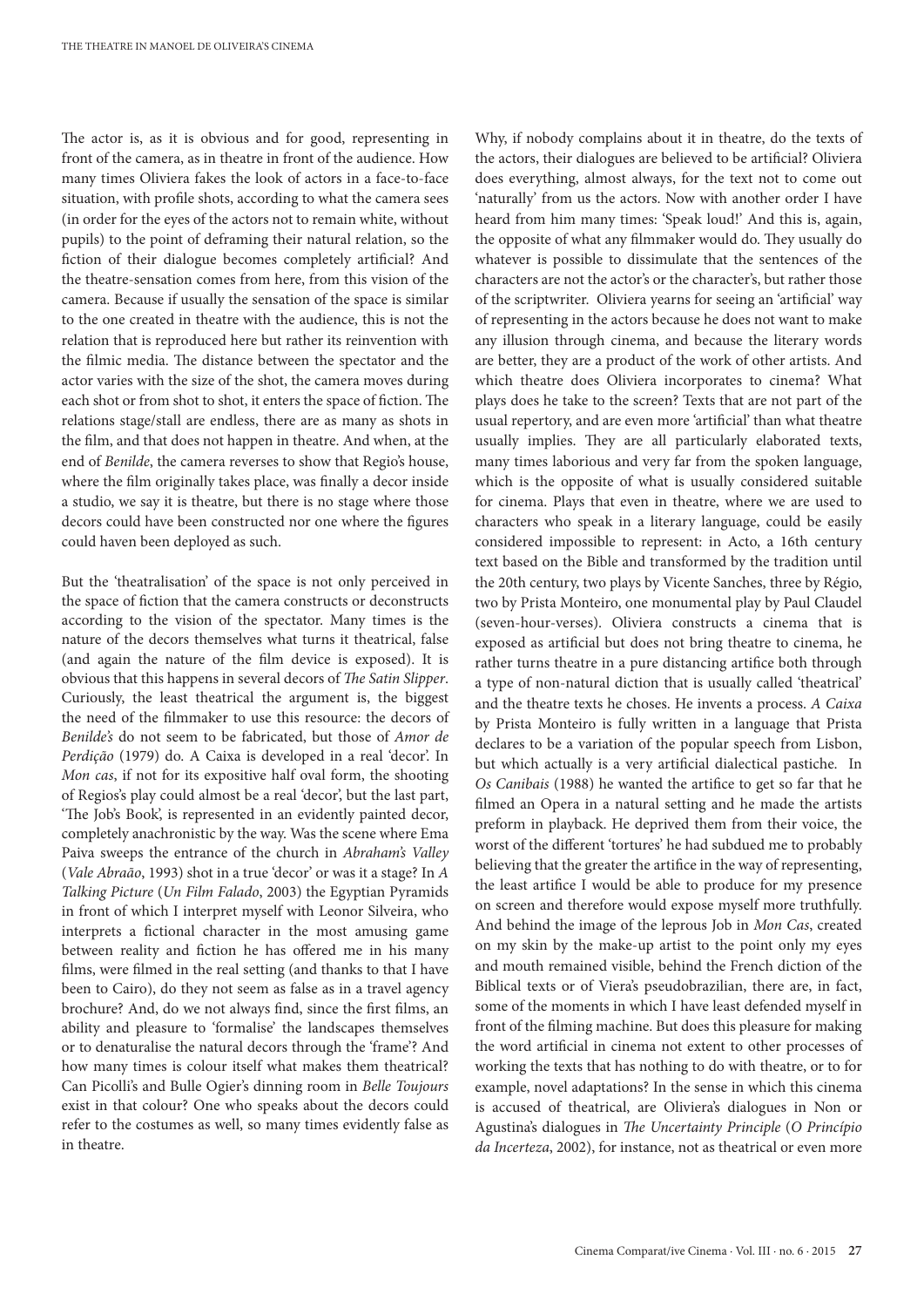theatrical than many dramatic texts? And is it only through theatre that Oliviera achieves that effect in the spectator? Would the narration of *Abraham's Valley* or the letters of *Amor de Perdição*, both effects of the novel itself transported to cinema, not have a distancing effect in the spectator or charm them with processes of more responsibility than the pure effects borrowed from theatre?

When one talks about theatre in Oliviera's cinema, one talks about the actors too. Only when Oliviera started to work with great foreign actors or at least when he started to do it in French, maybe then, the complaints about the bad interpretation of his actors, about them being theatre actors with no cinematographic technique, false, etc., ceased. I don't think there is any problem in the quality of the performances of Oliviera's actors. And it is an absurdity to call 'theatrical' the way in which they perform, even in *The Satin Slipper*. In Oliviera's cinema there is, for good and very much so, the concept of good and evil. But this would never be applicable to the actor's performances. There are no rules for the filmed matter. No actor can 'do wrong' because 'performing' in Oliviera's film is never a technical medium to make fiction arise, this is to say, to make the spectator forget they are looking to actors and believe they are looking to characters. Characters are never seen in his films. They might be created in the spectators' mind, in some cases more than in others, based on the way the actors interpret their gestures and speak their dialogues. But what the camera actually records, are characters in the act of representation, as it is evident, on the other hand, in *Acto*. Who sees in that unforgettable Virgin Mary weeping at Christ's feet or in the sublime Veronica, the virgin or Veronica themselves, more than two peasants of Trásos-Montes in the act of the most moving faith? Is the subtitle with which the film was announced not 'The village of Curalha in the rite of the Passion?' One would say this always happens in cinema, by definition, even when the representation does not seem theatrical. Yes, but the difference is that, as opposed to a 'normal' or 'normalized' cinema, Oliviera turns that into a means of artistic expression and gives it to the spectator to see. And one would say this happens in theatre as well. No, because in theatre the representation of the actors is itself the artistic language with which the dialogue with the spectator is held, and for that to happen, an acting coherence is indispensable between the actors, in the light of which one can say some are doing good and some others wrong. In Oliviera's cinema, the coherence of the artistic language is the look the filmmaker addresses to the actor. And nobody can do wrong. On the other hand, nobody 'does', they all 'are' just what they are (as much as a human being). And as Oliviera always does, he makes a clear affirmation about this in his cinema: when he makes Teresa Madrugada say in front of the camera who she is (Teresa Madrugada) and which the character she will interpret, Ana

Plácido in *O dia do Desespero* (1992). Some actors might have a more interesting way of performing, that for sure, but watching how each one of them preforms and what of their deep truth as human beings sweets from there, is one of the biggest pleasures that this cinema can give us. That is why Oliviera makes it possible to get sublime moments from non-actors who in theatre would find it difficult, and less interesting moments from professional actors when they are helped by normalized or stereotyped technical media to perform. And he makes possible that great professionals, apprentices and amateurs cohabit in equal conditions and in the same film. Who will not find the non-actress Teresa Menezes as sublime as the great actress Manuela Freitas in *Francisca*? No, the 'artificial' way of acting in Oliviera's films has nothing to do with theatre, even when we are talking about theatrical texts. Would someone believe they are seeing theatre if they saw *The Satin Slipper* on a stage represented as in Oliviera's film?

The time of his films, always considered slow, is usually called 'theatrical' as well. Why? Is it because in theatre there is no montage of images and the time of the action is not manipulated by any intermediate between the dramatic action and the spectator? And because cinema can create a dynamic where the dynamics generated between actors, space and time of the action are manipulated by the succession of discontinuous images created by montage? Maybe, but I believe this issue is only raised because the spectator is surprised with a cinema that does not present, as usual, everything ready for passive consumption. This cinema projects itself differently and likewise demands a constant surprise. Oliviera does not have, and I believe he does not desires for, his own manner or a style. It would be rather easier to discover an attitude. But there is, in fact in many of his films, a pleasure for making the shot last the time required by the filmed action and make the filmed action last the time it demands itself, as far as it is technically possible. Because in cinema everything represents without ceasing to be what it is. And this is the opposite of the idea of cinema as a factory of illusions. It even opposes the construction of a 'story' by the rhythm of images, of a narrative sequence. Oliviera will rarely assume the place of the narrator. Maybe because he does not want his function as a filmmaker to be that of a manipulator of reality placed outside it to create a filter between reality and the spectator. He will be, at most, a witness or the inventor of the filmed reality itself. To manipulate the true perception of the real time of the action through illusions constructed by montage might not coincide with what I consider the purpose of his cinema. Oliviera wants to see things are they are, and maybe as they are not usually seen. He has always had, as I have understood, a documentary maker's soul. I do not think he could ever have the gesture of manipulating the gaze of the spectator, whose responsibility he is always calling. His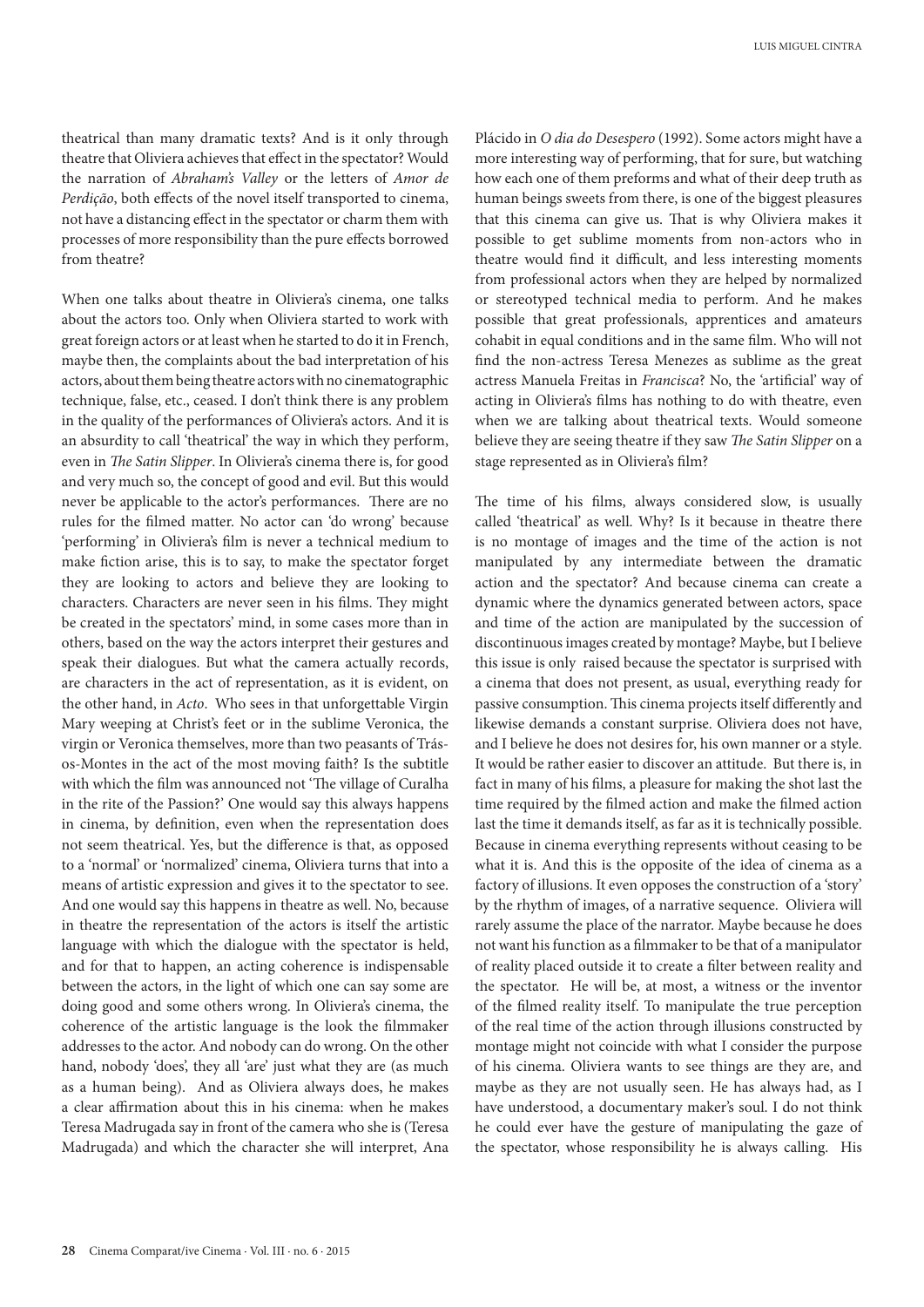more recurrent process is the creation, in different paths, of a strangeness effect in the spectator, in order for the reality recorded in the image to be better apprehended or to be able to tell us more about its own reality. But he films them in the time they actually occurred, without constructing a fictional time, and because this is very rare in cinema, the result is a very slow time effect for we to perceive it with no strangeness. Opposite to what usually happens in cinema, one would say that the film is made from an amalgam of internal times of the shots seen as a whole. But is it for this reason that it is transformed into theatre? Is it time in theatre as such? I do not think so. Oliviera's game with real time does not have the rules of theatre, he rather subverts those of cinema.

To create distancing in cinema is not only a characteristic of Oliviera. Many others filmmakers have done it and do so. But I think he believes very strongly in men to prefer the fiction constructed on reality over the human reality itself, as usually happens in cinema. The processes he uses both include theatre as one of the ways in which men represent themselves and resemble many times those of theatre, but rather than turning his cinema into theatre they make it more cinematographic. Not exactly as theatre addresses the audience of each show, but similar to this small universe, this cinema, in fact different,

addresses humanity in the light of history, as one who speaks about the Son of God to all those who God created and with the degree of responsibility which it implies. A sinner's speech to other sinners. 'Contemplate this as any sinner' As if said to the whole world, in the present and the future.

But Oliviera is, in fact, closer than the majority of filmmakers to theatre in one thing. He works his imagination to invent a representation, like a theatre director, inside the image itself and before it becomes an image. His work is done, like that of the theatre actors, while he is alive and within life itself, during the shooting, like the invention of multiple live-games of figuration with the actors, the decors, the place where the lights or the camera is placed, the frame, the camera movements he invents while he is in front or by the side of the human beings he is working with. Alone during the scriptwriting, of course, inventing a project (and even then he rather works in the future than in the past), but above all inside the present while the whole team works simultaneously, in the 'plateau' and very little in montage, especially after discovering (in the *Acto*?) that cinema can represent as much as it gives to the sight, and that is possible to be while one represents, that we never stop being who we are, even when we are representing: on the contrary we live even more. The time of our lives does not stop until

### **BIBLIOGRAPHY**

TURIGLIATTO, Roberto, FINA, Simona (coord.), (2000). *Manoel de Oliveira*. Torino. Torino Film Festival, Associazione cinema giovani.

OLIVEIRA, de Manoel, DA COSTA, João Bénard, (2008). *Manoel de Oliveira : cem anos*. Lisboa. Cinemateca portuguesa-Museu do cinema.

## **LUIS MIGUEL CINTRA**

Portuguese actor. In 1973 he founded the Cornucopia Theatre together with Jorge Silva Melo. They have staged over 100 theatre pieces. He has participated in numerous films of Portuguese cinema, especially in those by Manoel de Oliveira: *The Satin* 

*Slipper* (1985), *Os Canibais* (1988), *O Dia do Desespero* (1992), *Abraham's Valley* (1993), *A Caixa* (1994), *The Convent* (O Convento, 1995), *Anxiety* (1998) and *Word and Utopia* (*Palavra e Utopia*, 2000).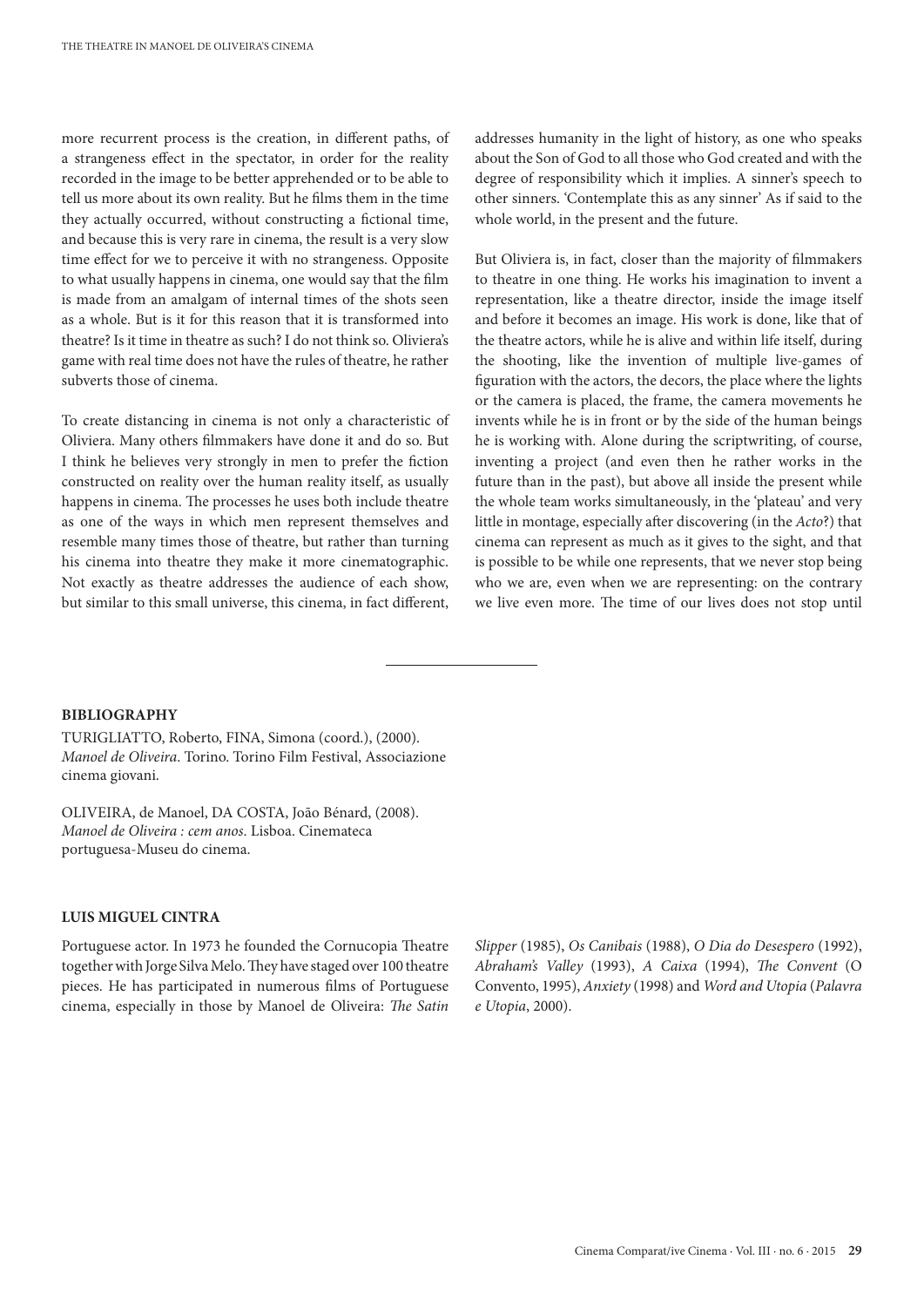## **An Eternal Modernity**

## Alfonso Crespo

## **ABSTRACT**

The ascendency of *Acto da Primavera* (1962-63) by Manoel de Oliviera, in different generations of filmmakers, places the film in a privileged place in the history of Portuguese cinema. This influence, which transcends time and individual poetics, is here clarified with the notion of pedagogy –applied by the critic Serge Daney to the cases of Godard and Straub, and theoretically broadened later by the philosopher Gilles Deleuze- that followed the war trauma in the mid-20th century and the consecutive deterioration of the idea of the cinematic classic. Therefore, certain precepts assumed by Oliviera in this film, such as the ethnographic respect and the archaeological will towards a lyrical transcendence through imagination and memory games, can be followed in the work of some of the main modern and contemporary Portuguese filmmakers such as Paulo Rocha, António Reis y Margarida Cordeiro, António Campos, João César Monteiro, Joaquim Pinto, Pedro Costa or Manuela Serra. However, *Acto da Primavera*, whose baseline is the registration of the annual representation of the Passion of Christ according to an auto from the 16th century, staged by the inhabitants of Curalha themselves, also teaches that cinema is rather related to the arts that precede it –a repository of forms, ideas, gestures and affects- than to any attempt of assimilation of a language or grammar. Following, for example, the fertile concept of collage as a work that assembles different elements and overcomes the illusion of originality by highlighting the difference in what seems a repetition, Oliviera's proceeds could be related to that of other filmmakers such as Paulo Rocha (*A Pousada das Chagas*), António Campos (*Gente da Praia de Vieira*) or João César Monteiro (*Veredas*).

### **KEYWORDS**

Manoel de Oliveira, Acto da Primavera, pedagogy, Serge Daney, Gilles Deleuze, Alois Riegl, Paulo Rocha, António Reis, Margarida Cordeiro, António Campos, João César Monteiro, Joaquim Pinto, Pedro Costa, Manuela Serra, collage, archaeology, ethnography, transcendence.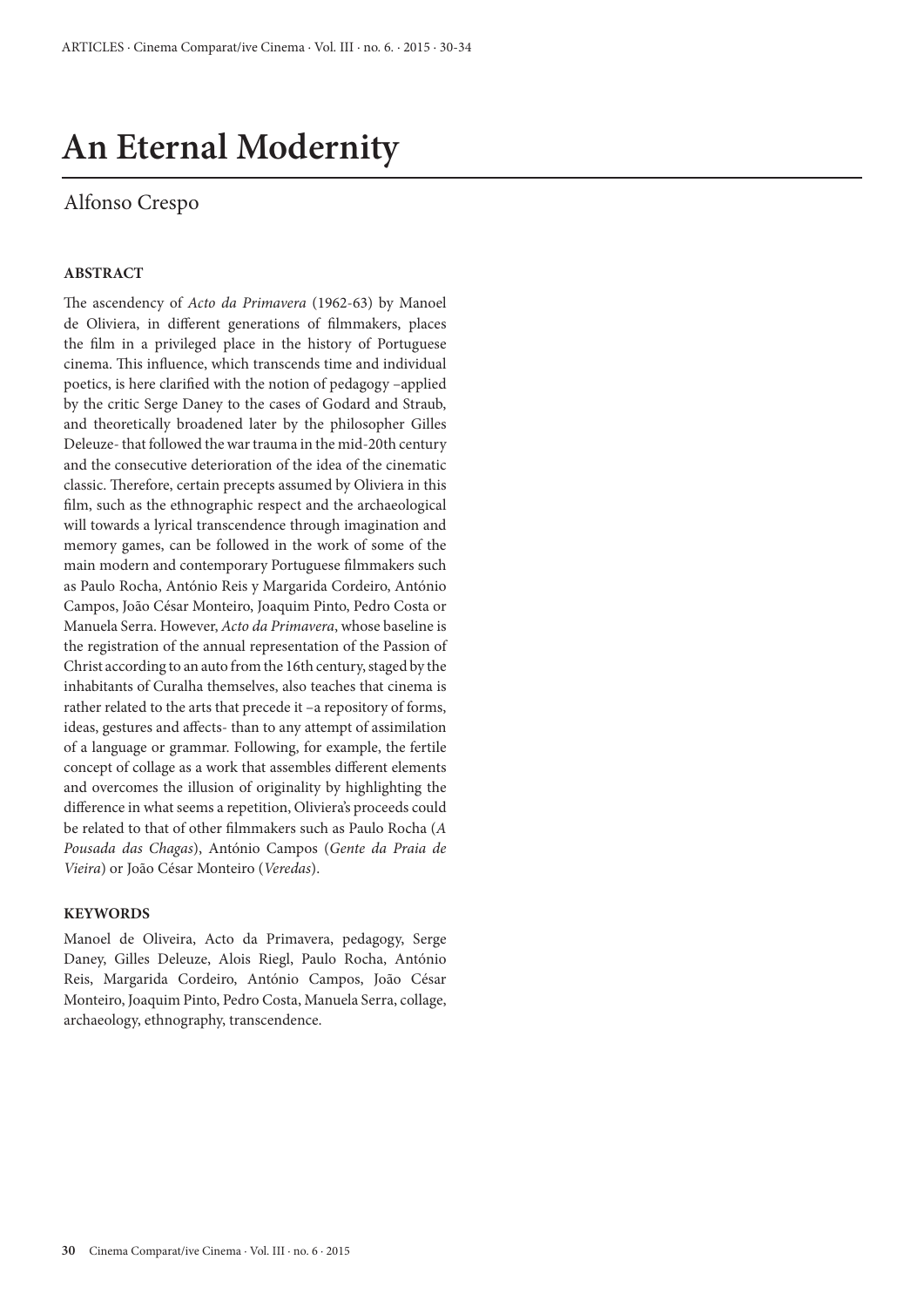### **An Eternal Modernity1**

Whatever the tail with which one begins unravelling the skin of the best contemporary Portuguese cinema, it seems to lead *Acto da Primavera* (1962-63), 'the film where everything started' in words of João Mário Grilo (GRILO, 1999: 129), to that place where a filmmaker recovered his dignity and two others, Antonio Reis and Paulo Rocha, received some kind of first communion. But what was started with *Acto da Primavera*? It seems difficult to define. Perhaps Oliveira, one of the filmmakers who cited it the most, would like to hear or read it in Deleuze's concepts. Based on the idea of modern cinema as the fracture of the 'beautiful totality' of the classic – whose *mise en scène* was undertaken by the totalitarian states-, Deleuze once referred (DELEUZE, 1986: 381-389) to the ages of cinema by relating them to Serge Daney and Alois Reigl, the 19th and the 20th century, cinema and painting. This provides a tabula rasa that forces to return to the origins. Deleuze said: 'Start by seeing', start by perceiving one image, one sound, by reading them… because it is necessary to recover from a blindness, a deafness, both which hindered to realize that the concentration camps were the secret behind the door. This pedagogy, which was famously applied to the cases of Godard and Straub by the film critic, corresponded in Reigl's periodization of plastic art to the purpose of 'spiritualizing nature', making reference to an eye that assumes the flatness of the image and becomes a psychic eye, a spiritual eye. When Joao Bénard da Costa was asking himself –in *Cinema Português*?, Manuel Mozos, 1997– about that familiar look that makes the best Portuguese cinema some kind of fragile and anonymous uninterrupted film composed by images with no depth, stories without phycology or recurrent thematic motives, he probably had in mind this primitive and modern overture by his friend Oliveira.

Thus, it could be said that *Acto da Primavera* starts above all a pedagogy, a discipline, which marked and still marks Portuguese cinema. Therefore, to begin with, we are here encoding a 'before the style' which translates what the poet Reis found romantic about the film (REIS, 1964): 'its very allegoric, very symbolic, even laic and realistic mystic thematic', 'the colour scheme as symbolic, chaste, 'cut' with no relief or mannerism in relation to the natural colours', 'the monody of the word and its plasticity', 'the appreciation of the archaic, of the anachronism, of a certain medieval alchemy, even of magic', 'the simplicity of the film, […] its immature state', 'a pictorial atmosphere that substantially returns to a primitive sphere, where there is something angular, somehow barbarian and bittersweet'…We

could complete, together with Deleuze, Daney and Riegl, that what *Acto da Primavera* finally announces is that once cinema looses its capacity to embellish nature, it has to humbly admire again the beauty of things, which mysteriously is placed upon the world, the words and men.

In this process, the cinematic machines reveal themselves, gaining the trust of the inhabitants of Curalha for a project that explicitly transcends the ethnographic component and finds its essence in the penetration of archaeological layers: Christ's life, his representation according to a 16th century *auto sacramental*, the anachronistic backlash that inaugurates the cinematographic medium that contains and merges all. Talking about documentaries and fiction reduce the debate and domesticates a combat. When António Reis accomplishes his project for the *Museu de Imagem e Som*, germ of *Trás-os-Montes*, he will point out the difficulty of prefiguring the results of some cinematic works based on similar collisions (REIS, 1974: 24-25): 'They implied a hand-to-hand combat with ancestral and modern forms, between wolves and a Peugeot 504, between Neolithic ploughs and gas bottles2'. Ideologically far from Oliviera, Reis and Cordero will simply go beyond the perforating gesture, which in his own words (REIS, 1977) will stop to see Christians and begin to see druids.

Assuming that this latency, as a form of maieutic exercise, was awakened by *Acto da Primavera*, the team of filmmakers enriched the educational practice, which they concentrated and poetically incarnated, by reinforcing the idea of the reencounter and resurrection of the real before its transfiguration. A look that thinks, again, rather than a style ['António Reis was explaining nothing, he was not analysing. He was looking, and it is a look of huge intensity3', comments António Bélem Lima (NEVES, coord., 2014: 177)] that Reis and Cordeiro highlighted in their cinema with the movement of children who discover life –the astonishment towards the world- in some ludic and thrilling sequences which lead to the redolent visit-invasion of the Observatorio astronómico da Ajuda in Rosa de Areia (1989). Ana the matriarch, in the homonymous film made in 1982, precisely mentioned the stars that continue to illuminate once extinguished: their light enlightens us without being our destiny. However, this will no longer be Reis' and Cordeiro's night, but that of Pedro Costa, who, with his elders, will find in other latitudes his particular way of being contemporary (AGAMBEN, 2009: 18-29): navigating in the darkness of the present and interpolating other times to his own –pasts which never stop passing- in order to read History against the grain.

<sup>1.</sup> This text would not have been possible without the generosity of Francisco Algarín Navarro and Lumière's friends.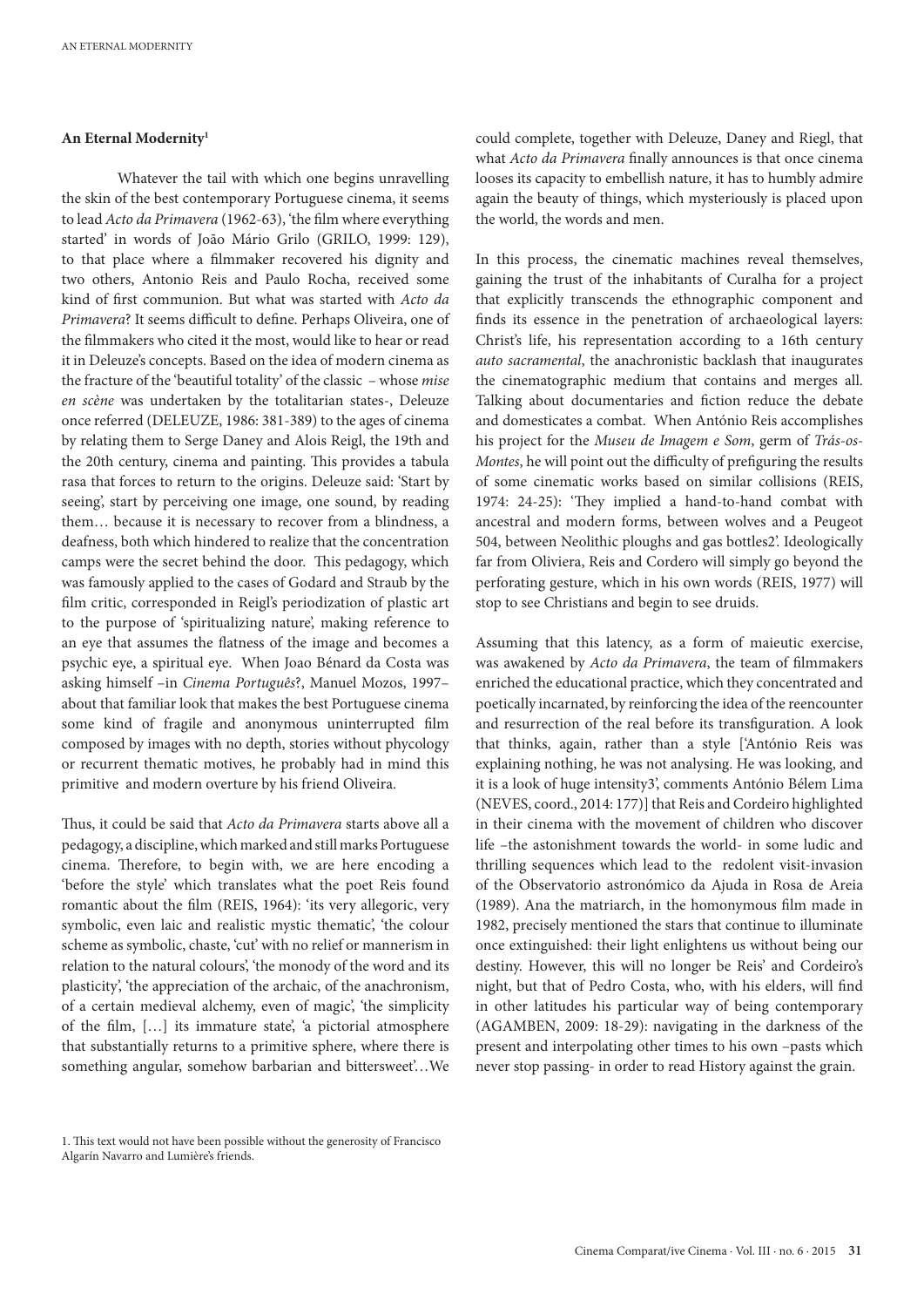Save what is condemned to disappear –since cinema allows it- to later highlight that faded and sepulchral copy of the real through montage, which pulls out from the irreversible time a very different one, made out of survivals and anachronisms, so human that it disassembles, lyrical intensifier of the games of imagination and memory. This time recalls the spectator of the initial perplexity of the filmmaker towards the ancestral rite, which has been wounded to death. The description would work for such different movies as *Acto da Primavera* (1962-63), *Mudar de Vida* (1966), *Vilarinho das Furnas* (1970), *Trás-os-Montes* (1976), *Veredas* (1978), *O Movimiento das Coisas* (1985)…: for Oliveira, Rocha, Campos, Reis/Cordeiro, Monteiro, Serra… All of them, and some others, are related through certain primary gestures of the camera, the panoramas, which introduce a world rather than a story, the rituals, and the unconscious poetic heritage, which transmits a virginal speech, as if it had been recently segregated from the natural noise. Of such attentiveto-time and against destruction cinema is known to draw physical and metaphysical maps. Its main subjects acted within a strange and recidivist secret society that constantly seemed to send encoded messages to one another through Acácio de Almeida. The existence itself of a film such as *Encontros* (Piere-Marie Goulet, 2006), where all this inaugural grammar is concentrated and windows are slightly opened over a landscape assaulted by the testimonies and the voices of the *passeurs and voyageurs* filmmakers (EISENSCHITZ, 2011: 48-52), explains better than any discourse the alliance between pedagogy and poetics, which characterizes this structural trace of Portuguese Cinema that offered eyes and ears for those who were not seen or heard (even though the relation between the filmmakers and the locals was one of lights and shadows).

We are thus not far from an idea of transmission, mainly of an attitude. Perhaps deep inside of a miracle, which is necessary to see with one's own eyes, as happened to Reis and Rocha in Oliviera's shooting or to Joaquim Pinto in the beaches of Furadouro, and later to Giacometti while facing the images and songs of *Mudar de Vida*. Witnesses, like Monteiro of the seminal teachings of *Jaime* (António Reis, 1974) regarding the way of preserving a singular fate and lead it to the collective history of the forms, and further in his career, of the contagious naturalness of *Uma Pedra no Bolso* (Joaquim Pinto, 1988). Were they chances rather than influences? Probably, but chances, as João Bénard da Costa tells in *O Som da Terra a Tremer* (Rita Azevedo Gomes, 1990), are required to be deserved. Were they fulfilled desires? Certainly as well, like that of Paulo Rocha while shooting the loads dragging the fishing boats as he had seen in his childhood, and that only could be accomplished later, *last minute rescue*, by António Campos in *Gente da Praia de Vieira* (1976). The key could simply lay on the fact that such a will of regeneration of the primary potentials of cinema always

summons the notions of community, considering that the efforts of a single individual can not cover it completely, and of communion, joint pleasure as that enjoyed by an autonomous part of the same body.

Regarding the style, however, we would be missing another fertile consequence of *Acto da Primavera* where Oliviera attempted the restitution to the sacred and the mysterious through the image (the word included, as it is known); An ambiguous supplement of epiphany and ascension, but of seduction and deception as well. We are talking about another edge of the same pedagogy, which notices that cinema existed before its own invention, below other forms, in the experience of one who contemplates and conceives the world in its constants of movement and fixity – matter and memory, this is to say that cinema was preceded by a vast repository of ideas and gestures, which would be later transfigured and praised. To be able to start again, it was therefore necessary to nourish from the legacy of other arts rather than from a decadent concept of cinematographic representation. Thus the fact that all acts and affections had already been fixed on centuries of theatre, literature or painting, was not an obstacle for cinema to blow into them a last breath, as similarly proposed in films such as *O Pintor e a Cidade* (1956) by Oliviera or *O Construtor de Anjos* (1978), by Luís Noronha da Costa.

The deepest movement of cinema only arises between shots, leit motiv of *Acto da Primavera*, which is transmitted by Oliviera while opening the distant proximity between past and present, the ordinary and the fantastic, life and death. It this sense, it is significant that this autocratic and marginal Oliviera is described by Paulo Rocha and António Campos as an artist pursuing for the exact trace. Curiously, they didn't realize that they were simultaneously explaining themselves, facing the future, concurrently describing their own exile and their desire, similar in intensity, of colouring fiction with the real. 'Being simultaneously as concrete as formal4', thus Rocha validated the plus he admired in the Oliveira of *O Pão, Acto da Primavera* and *A Caça*, by enclosing a place beyond transparency, which indicated that a filmmaker should not be content with being an illusionist, because his destiny was rather related to that of a demiurge, opened to chance and vertigo towards the materials within its reach, 'A bizarre number of possibilities5' (ROCHA, 1995: 125-6).

A fertile sense of collage here resounds, when dispossessed of semantic vices and historical restrictions, since the work combines elements of different origins, overcoming the illusion of originality through a work that highlights the difference of what is apparently a repetition. In *Acto da Primavera* is an impurity projected to the future, time of conjugation of its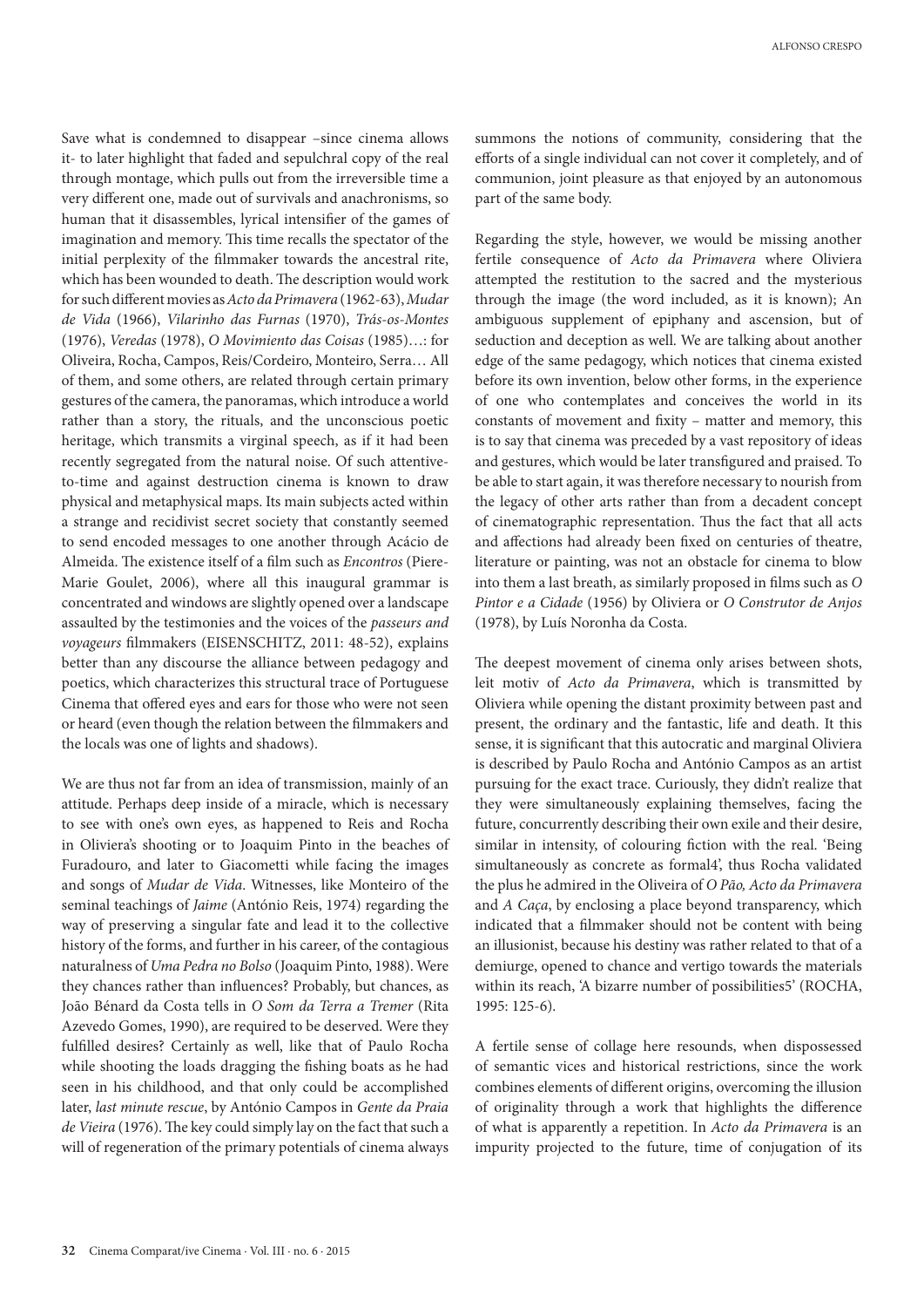end, bud of life, Godardian resurrection of the image through the remnants of the intractable archives (a threatened future like that of the new born in *Veredas* or the couple of *Mudar de Vida*). According to this more aesthetic than spiritual creed, one could better conceive the ostensible turn that Rocha begins in *A Pousada das Chagas* (1972) –the 'modernist auto' (ROCHA, 1995: 135) that revitalizes The *Museu de Óbidos* through texts, spaces and suffering bodies distilling their humours, desires and energies-, and concludes in *Si fosse ladrão… roubaba* (2013). It is about a free celebration of the virtuality of filmic legacy itself, with its broken sutures and already inserted in the indistinguishable amalgam of work and life from which one continues to learn; also in the reappropiation of the popular culture as resistance in the early Monteiro; or when using him to consider the illuminations of José Manuel Costa who observed that the films by Campos 'are made of everything', 'a cinema that affirms and denies itself as cinema6' (COSTA, 2000: 67, 48). It was precisely Campos, who in the also pioneer *A Invenção do Amor* (1965) would expose, with a similar critical and modern sense as Oliviera, the rest of machines that accompanied the camera, those sound recorders which the daring lovers were spied with, the resonant sources from which the counterpoints of some of his richer and more fertile films, such as *Gente da Praia de Vieira*, were orchestrated, where cinema appears as the bifrontal Janus that it is: on face fixed to the present, the testimonies, the denunciations, the opinions, the staging; the other, turned towards the past, exhuming the memories of the inhabitants of a zone based on the remontage of the cinema of Campos, almost as lost, distant and fragile as the memories of the earliest pioneers.

What is, then, started with *Acto da Primavera*? Nothing that had not started already. In this film, cinema is publicly celebrated, its discipline, its labour, the generosity of its intimate functioning when it is covered by an overflying morality; its inviting vocation as crucible of the most diverse materials. Hence, it congregates a myriad of inclinations and its spectators feel fortunate, almost destined. •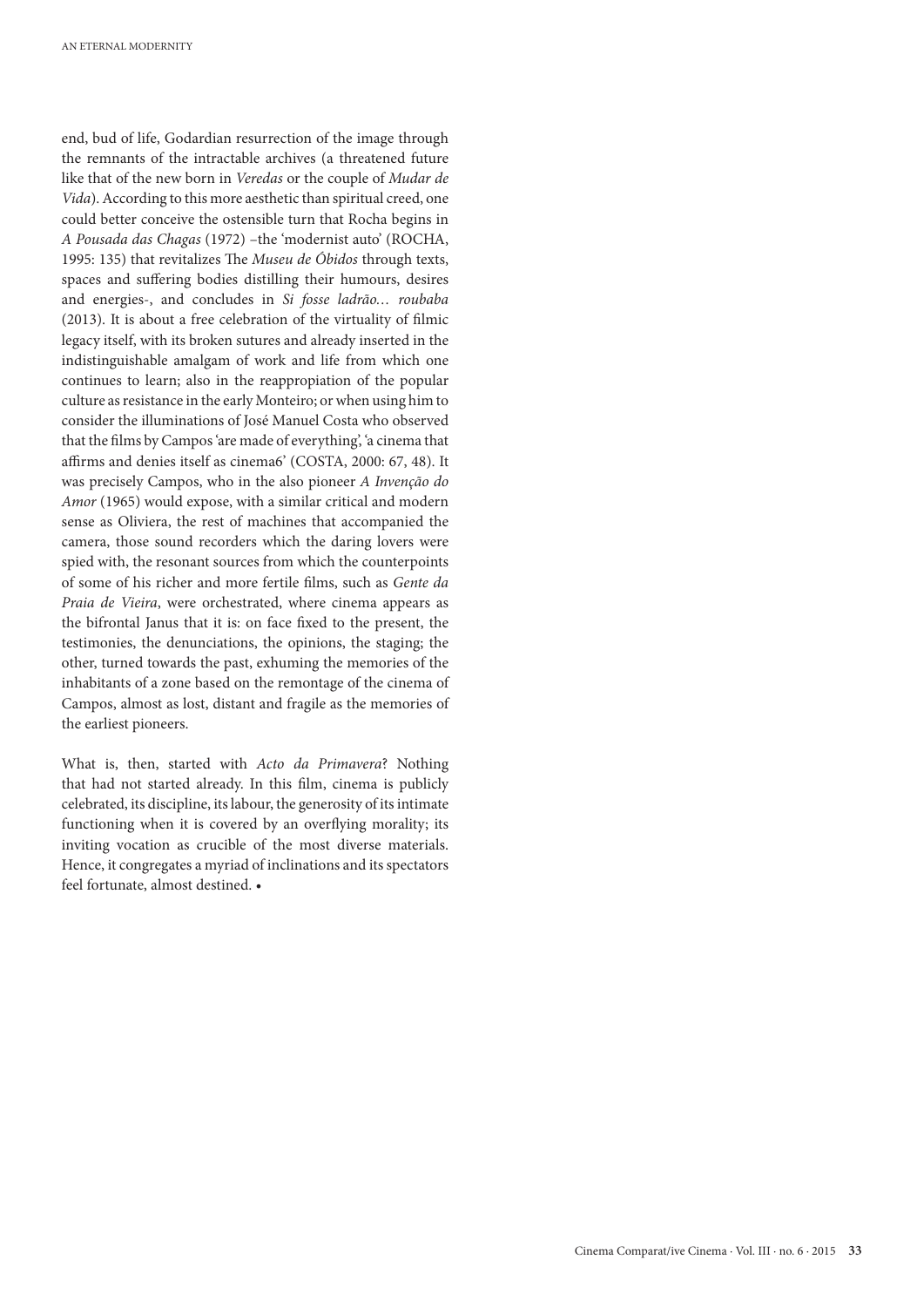## **BIBLIOGRAPHY**

AA.VV. (2000). *Antonio Cámpos*. Lisboa. Cinemateca Portuguesa-Museu do Cinema.

AA.VV. (1981). *Manoel de Oliveira*. Lisboa. Cinemateca Portuguesa.

AGAMBEN, Giorgio (2011). *¿Qué es lo contemporáneo?. Desnudez* (17-30). Buenos Aires: Adriana Hidalgo editora.

DANEY, Serge, OUDART, Jean-Pierre (1977). *Trás-os-Montes. Entretien avec António Reis. Cahiers du Cinéma*, 276, 37-41.

DELEUZE, Gilles (2014). *Soberanía, disciplina y control en los regímenes de imágenes. El poder. Curso sobre Foucault* (381- 389). Buenos Aires: Cactus.

EISENSCHITZ, Bernard (2011). *Encontros, de Pierre-Marie Goulet. Trafic*, P.O.L., París, 48-52.

FOLGAR, José María, GONZÁLEZ, Xurxo, PENA, Jaime (coord.) (2004) . *Manoel de Oliveira*. Santiago de Compostela. Xunta de Galicia, Concello de Santiago de Compostela, Universidade de Santiago de Compostela.

GRILO, João Mário (2006). *O Cinema da Não-Ilusão. Histórias para o cinema português*. Lisboa. Livros Horizonte.

NEVES, José (coord.) (2014). *O Lugar dos Ricos e dos Pobres no Cinema e na Arquitectura em Portugal*. Oporto. Dafne Editorial.

## **ALFONSO CRESPO**

Film critic. Degree in Audiovisual Communication at the University of Seville and Master in History and Aesthetics of Film in Valladolid . He is the author of *Un cine febril. Herzog y El enigma de Kaspar Hauser* (Metropolisiana, Seville, 2008) and he coordinated *El batallón de las sombras. Nuevas formas documentales del cine español* (GPS Editions, Madrid, 2006).

NICOLAU, Joao (coord.) (2005). *João César Monteiro*. Lisboa. Cinemateca Portuguesa-Museu do Cinema.

PARSI, Jacques, BAECQUE, Antoine de (1996). *Conversations avec Manoel de Oliveira*. Paris. Cahiers du cinéma/Éditions de l'étoile.

PARSI, Jacques (dir.) (2001). *Manoel de Oliveira*. París. Centre Pompidou, Edizioni Gabriele Mazzotta, Torino Film Festival.

REIS, António (1964). Flashback sobre 'Acto da Primavera'. *Lumière*. Recuperado de:

http://www.elumiere.net/especiales/oliveira/01\_web/15\_reis\_ oliveira.php

REIS, António (1974). «Arquitectura do Nordeste». *Cinéfilo, abril,* 24-25. En CUNHA, Paulo (2009). O Museu da Imagem e do Som. *Catálogo Filminho 2009 - Festa do Cinema Galego e Português*. VN Cerveira/Tomiño,80-85.

SILVA, Jorge (coord.) (1996). *Paulo Rocha*. *O Rio do Ouro*. Lisboa. Cinemateca Portuguesa-Museu do Cinema.

TURIGLIATTO, Roberto (coord.) (1995). *Paulo Rocha*. Turín. Lindau.

He writes about cinema, literature and theater in Diario de Sevilla, where he worked since 2000 and where he publishes the blog 'News from Home'. He is contributor in several magazines (*Letras de Cine, Cámara Lenta, Lumière, So-Film España*) and specialised books (*Claire Denis. Fusión fría*).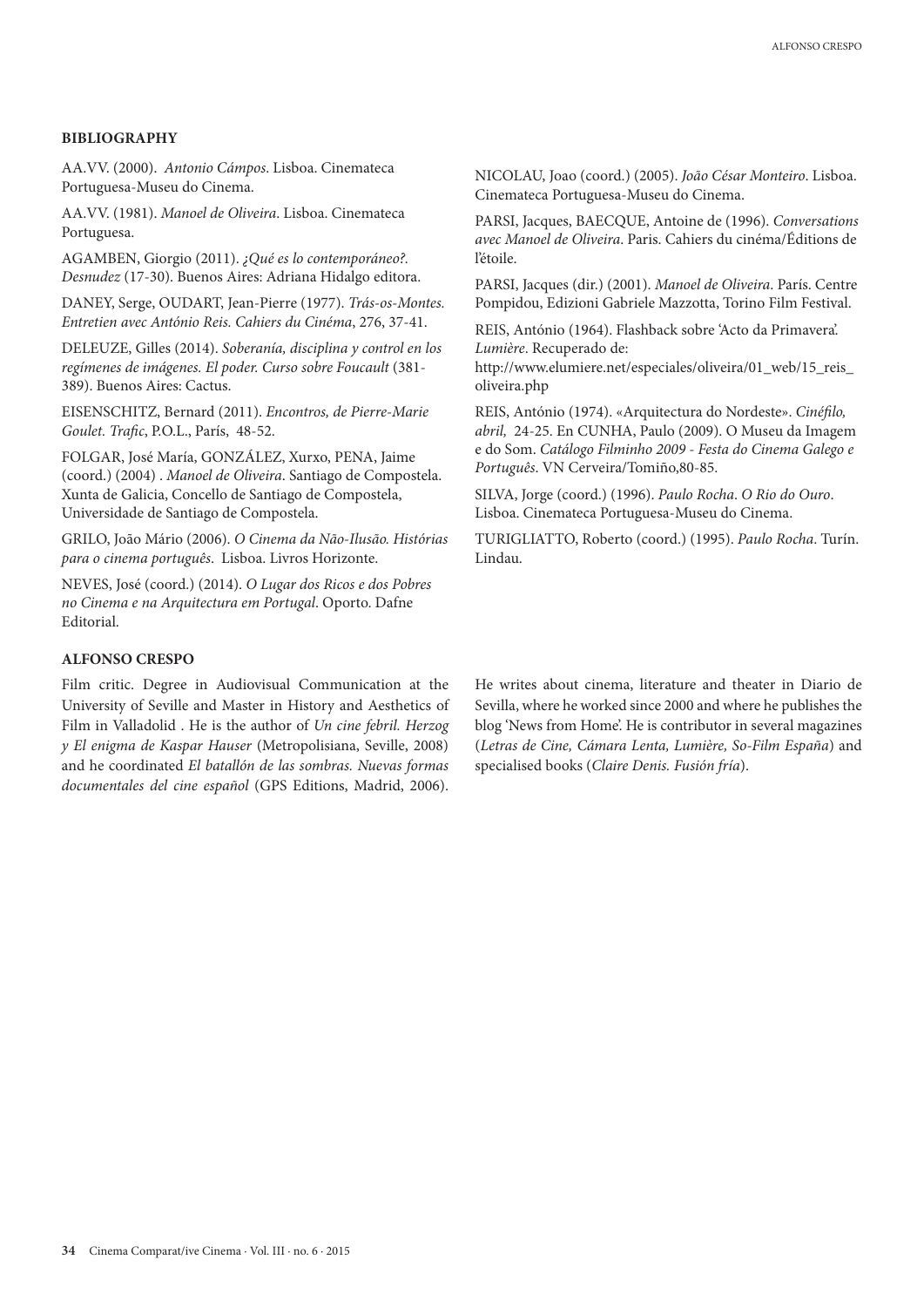## **Scenes From The Class Struggle in Portugal**

## Jaime Pena

## **ABSTRACT**

Between April 1974, when the Carnation Revolution started, and 1982, 116 films were produced in Portugal. The Film Series *Despois de abril. Cine portugués 1974-1982*, gathers together and relate 11 of these films to study those post-revolutionary years of upheaval. The author shows how the series not only enables a panoramic view of the cinema of those years, but projects it on the present, on Portuguese cinema of the following decades and on certain questions of representation of that cinema. One of the purposes of the film series was to show the extreme vitality of Portuguese Cinema of the time, the variety of filmmakers who coming from very different generations (that of the sixties, that of the seventies, besides from Oliviera) converge in a concrete historical moment sharing both interests and concerns around the notion of *mise-en-scène*, and configuring a possible national style. In the same way, the paper observes that the radicalization of these first revolutionary moments will decrease with the years, while the cinematographic radicalization, by contrast, will be accentuated.

## **KEYWORDS**

Film Curatorship, Portuguese cinema, The Carnation Revolution, Political and Filmic Radicalism, National Style, José Ignacio F. Bourgón, Seixas Santos, Manoel de Oliveira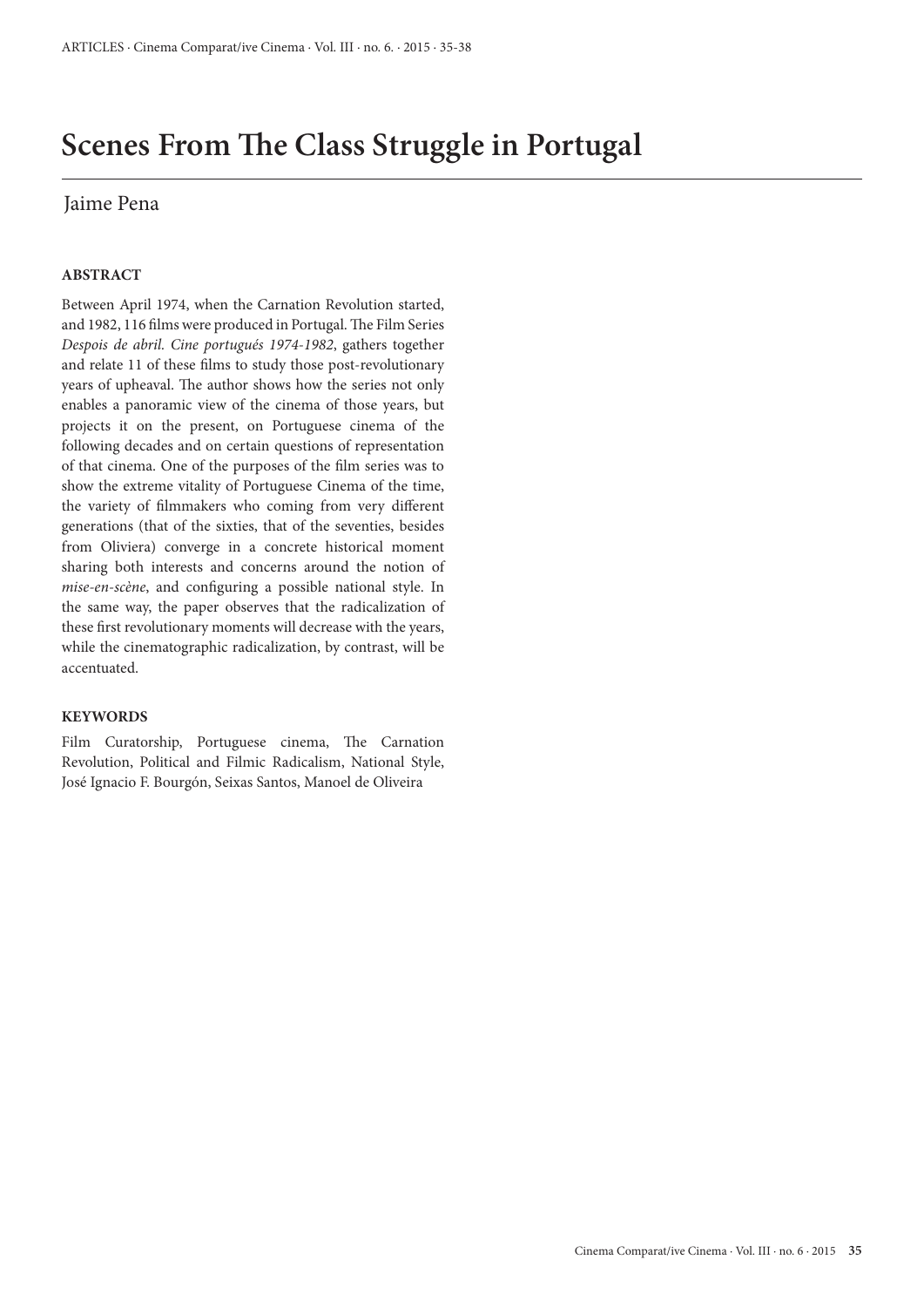Even if once in a while, it is strongly recommended to return to the pages of *El otro cine: recuerdo de José Ignacio F. Bourgón* or, even better, to the original articles published between 1981 and 1983 by the Madrilenian critic, designer and programmer Jose Ignacio F. Bourgon (Madrid, 1951-1988) in the homonymous section of the Journal *Casablanca*. The volume published by Filmoteca Española in 1989 constituted a homage to one of his greatest collaborators. It consisted on a collection of articles and a cinema series that included films by, in alphabetical order, João Botelho, John Byrum, Sara Driver, Robert Frank, Amos Gitai, Jim Jarmusch, Johann van der Keuken, Robert Kramer, Manoel de Oliveira, Nicholas Ray, Carlos Rodríguez Sanz and Manuel Coronado, Alberto Seixas Santos, Jorge Silva Melo, Jean-Marie Straub and Danièle Huillet, Gerhard Theuring and Ingemo Engstrom, Wim Wenders and Ivan Zulueta. The films had been made between 1959 (*Pull My Daisy* by Robert Frank) and 1982, although the majority dated from the late seventies and early eighties and had been addressed by Bourgon in his articles for Casablanca.<sup>1</sup>

This collection of texts and films takes us to a singular and very far time in which travelling was necessary in order to watch a determined type of films and to contact their authors. It would not be a bad idea to repeat that same series to contrast the meaning of the notion of 'other cinema' in the eighties and today. A number of those films are now accessible in DVD editions or at least have had certain dissemination, some others, nevertheless, still demand us to move: those films must be searched for, they do not come to us<sup>2</sup>. Among them, several Portuguese films should be referred, particularly those by Seixas Santos and Silva Melo. As the biographical text of *El otro cine* (not signed) explains, Bourgon had lived 'very closely the events of the Portuguese revolution. This fact, together with the friendship with directors such as Robert Kramer and the Straub-Huillet', lead him to a 'radicalization of his political and cinematographic postures' 3 (1989:7). It should be clear that Bourgon does not allude in any case to the revolution of the 25th of April 1974 –The Carnation Revolution–, or to the cinema that could be derived from it. It is rather his political spirit that inspires the radicalization of certain forms of production and representation, forms that Bourgon not only brings to his texts, but also to the selection of the films and authors and to his film

1. Only a film by George Kurchar is felt to be lacking.

programming at festivals, The Filmoteca Española and The Alphaville Cinema.

To return to the pages of *El otro cine* with certain assiduousness have lead me to mythologise that time and, consequently, to wonder about what happened in those years in Portugal, those between the Revolution of 1974 and 1982. Thus, with this aim one writes and programs many times: simply to find the answers to some intriguing questions. In 2013 I started to prepare a large film series for the Bafici (Buenos Aires): 'After April. Portuguese Cinema 1974-1982'. A series that was to be programmed coinciding with the 40 years of the Revoluçao dos Cravos in April 2014, and that would include around twenty films produced in this period during the years of postrevolutionary upheaval. Finally, the closure for improvements of the Cinemateca Portuguesa at the Cinemateca Argentina postponed sine die that project that was to be nourished by the copies donated by the Portuguese Cinematheque. I resumed the programming of the series for the CGAI-Filmoteca de Galicia (A Coruña) in a more synthetic version in 2015. Problems with the availability of the prints in April and May, forced us to delay the project until October, date in which, keeping the title of the series, at last the collection of eleven films could be programmed in ten sessions. Regarding the initial Bafici project, some of the titles that could be considered more commercial and conventional or, with the perspective of time, unsuccessful (put inverted commas to all these adjectives, if it is the case), were no longer part of the series: Films by Antonio Pedro Vasconcelos, Lauro Antonio or Luis Filipe Rocha, but also by others who were more or less representative for the time such as Fernando Matos Silva, Solveig Nordlund, Luis Galvão Teles, etc. Reconsidering the extension of the film series was related to the magnitude of the Bafici and the CGAI in Buenos Aires and A Coruña. The film I most regret not having been able to include is *Passagem ou a meio caminho* (Jorge Silva Melo, 1980), which was not available in the archives of Portuguese Cinematheque, and which Bourgon had written on in *Casablanca* and made part of the homage series at The Filmoteca Española. As it can be seen, certain films still conserve that inaccessibility aura.

In *O cais do olhar* (1999) José de Matos-Cruz recorded in the period between 1974 and 1982 a total of 116 feature films, an

<sup>2.</sup> To clarify, the film by Jim Jarmusch that Bourgon commented on an article in 1981 was Permanent Vacation (1980), while in several texts of 1982 he would address Oliviera with *Francisca* (1981), the Straub-Huillet with *Trop tôt, trop tard* (1981), Nicholas Ray with *We Can't Go Home Again* (1979) and Wim Wenders with *Reverse Angle: New York City, March 1982* (1982), to mention some of the best known names that we can consider today as the

most 'normalized' (this said with inverted commas and all the caution). The first chapter of "El otro Cine" (October 1981) was focused in *Arrebato* (Iván Zulueta, 1979) and *Inserts* (John Byrum, 1975).

<sup>3.</sup> In a former paragraph we are told Bourgon personally had contact with the Straub-Huillet in the Figeuira de Foz Festival in 1974: the Portuguese connection!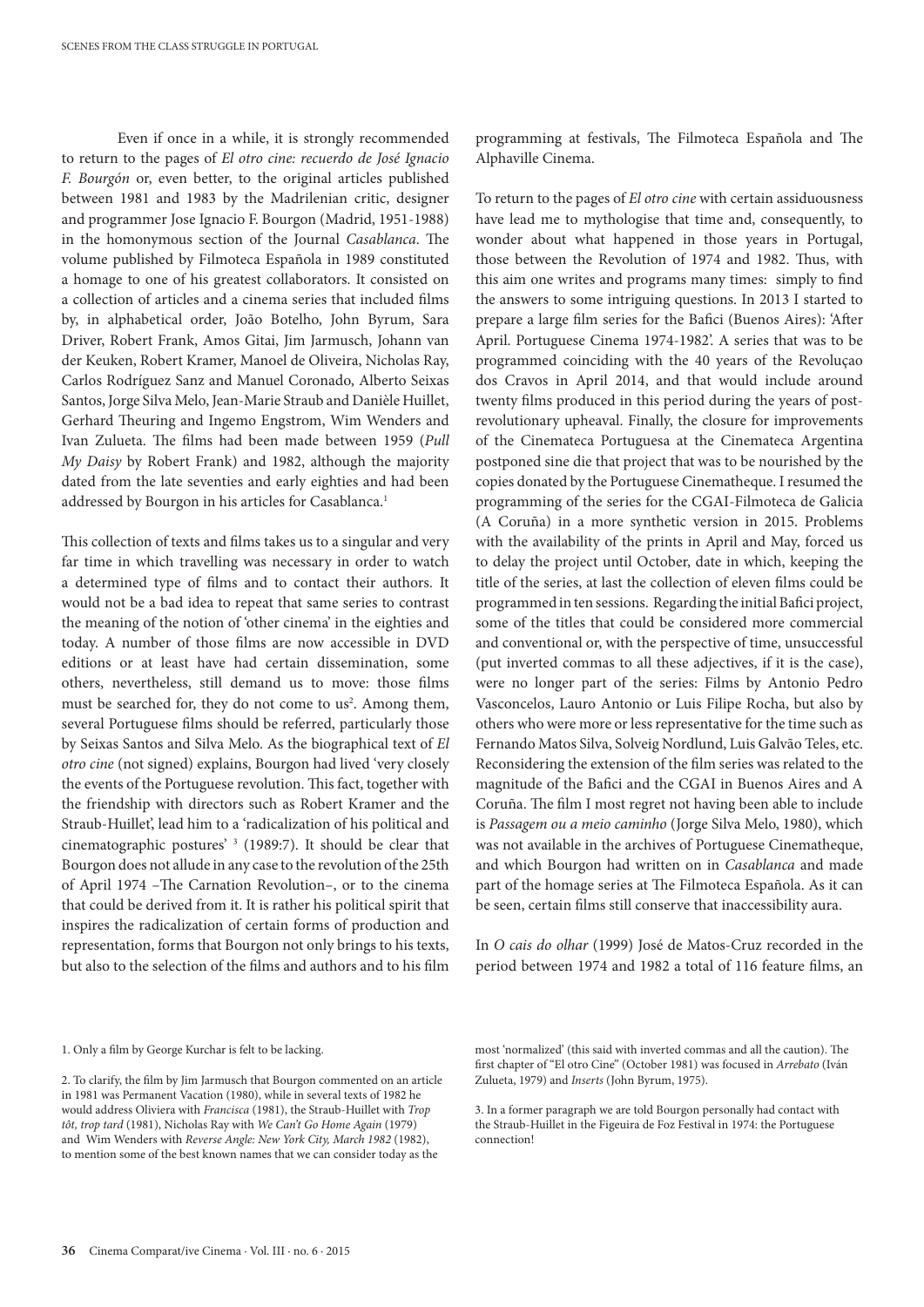important number for a country with a considerable reduced level of production. Matos-Cruz is generous when he attributes to the category of feature films works of less than a hour, nevertheless, some of the most significant titles of these years are not referred in his book because they are, like in the case of *O constructor de anjos* by Luis Noronha da Costa (1978), short films or medium-length films. The film by Noronha da Costa, converted into a mythical tittle, is one of the eleven films composing 'After April. Portuguese Cinema 1974-1982'4 . Even if the other ten feature films represent only the 8.6% of the production of those years, I consider them of an undeniable importance and relevance, above all if as I pretended they not only enable a panoramic view of the cinema of those years, but project it on the present as well, on Portuguese cinema of the following decades and why not, on certain questions of representation that the Portuguese have constantly considered and which, in different degrees, could be extended to filmmakers such as Rita Azevedo Gomes, Pedro Costa, Miguel Gomes or João Pedro Rodrigues, thus shaping some kind of national style, a truly national cinema. Of course, the style itself, highly rooted in the theatre and the novel, or at least formulating a different way to approach the traditional forms of literary representation, could be traced already in the work of Manoel de Oliveira, at least since *The rite of Spring* (*Acto da Primavera*, 1962). Simultaneously, I have always wondered about the influence, as in the case of Jose Ignacio F. Bourgon, that this retrospective of Straub-Huillet in Figuera de Foz in 1974 could have exerted in this Portuguese cinema as a whole.

Be that as it may, the film series does not have a historicist will nor its discourse is chronologically organized: its disseminative vocation always prevails. If that discourse was prioritized it would be more suitable to commit to tittles such as *Benilde ou a Virgem Mãe* (1973) instead of *Amor de perdição* (1979) as examples of the work of Manoel de Oliveira, or in the case of João César Monteiro to *Que farei eu com esta espada?* (1975) rather than Silvestre (1981). Certainly the film series pretends to be some kind of *Greatest Hits*, even if many of the represented filmmakers never had a single one and constitute, in countries like Spain, authentic strangers. Deep inside, one of the purposes of the film series was simply to show the extreme vitality of the Portuguese Cinema of the time, the variety of filmmakers who coming from very different generations (that of the sixties, that of the seventies, besides from Oliviera) converge in a concrete historical moment sharing both interest and concerns around the notion of *mise-en-scène*.

Hence the initial decision to choose only one film per director with the exception of the two films by Alberto Seixas Santos, for reasons I will explain later, or that in the midst of the managing of the series with the death of Manoel de Oliviera, the possibility to conclude the series with his posthumous film Visita ou *Memórias e Confissões* (1982) was considered. This film represents a true turning point in Oliviera's career and I would rather say in Portuguese cinema since it defines the end of an entire era. Unfortunately, the limitation of the existing prints, and the avalanche of requests from all over the world, made its inclusion impossible. But far from being devoted exclusively to rarities, the series aimed for a combination between the most known (Oliviera, Monteiro, maybe João Botelho, *Deus*, *Pátria*, *Autoridade* a very popular tittle among cinema-clubs in Spain during the seventies and the eighties) and the least known or directly unknown, including films that haven been widely heard of and read about such as *Trás-os-Montes* (António Reis and Margarida Martins Cordeiro, 1976), but that still have had a very limited circulation in Spain. As usual, the hope is that the better known tittles awake the curiosity towards the least recognizable and that the first, at least, bring the attention of the occasional cinephile.

In general lines, the series starts with two films framed in the exact moment of the Revolution and it is structured in three strands. The first one is the change of the regime itself, Salazar's death announced in *Brandos costumes* (1974), and the revision of the Estado Novo, both in the film by Alberto Seixas Santos (the documentary images of Salazarim, the family history as microcosms of a country), and in *Deus, Pátria, Autoridade* (Rui Simões, 1975), a militant documentary of Marxist vocation that advocates for control of the means of production by the working class<sup>5</sup>. If the political radicalization of these first revolutionary moments will decrease with the years, the cinematographic radicalization, by contrast, will be accentuated. In the second strand of the series, that of documentaries, it can be verified that the anthropological observation end up drifting to a questioning of the representation itself and to metanarratives: *Gente da Praia da Vieira* (António Campos, 1975), that great master piece of the cinema of the seventies that *Trás-os-Montes* is, and *Nós por cá todos bem* (Fernando Lopes, 1978), a film that Miguel Gomes himself recognizes as his main influence for *Aquele querido mês de agosto* (2008).

It results particularly noticeable to confirm the perfect continuity between these 'documentaries' and films with a

5. *Visita ou Memórias e confissões* would have constituted a good response within the series, that of the bourgeoisie itself, since Oliviera's family lost the

<sup>4.</sup> Film series programmed in the CGAI-Filmoteca de Galicia (A Coruña) between the 7th and the 23rd of October 2015.

control of its factory after its occupation by their workers. Oliviera would never recover economically from this, and the sale of his house, the subject, the reason of being of the film itself, was nothing more than a coincidence of that imperial need to pay off the debts he had incurred in.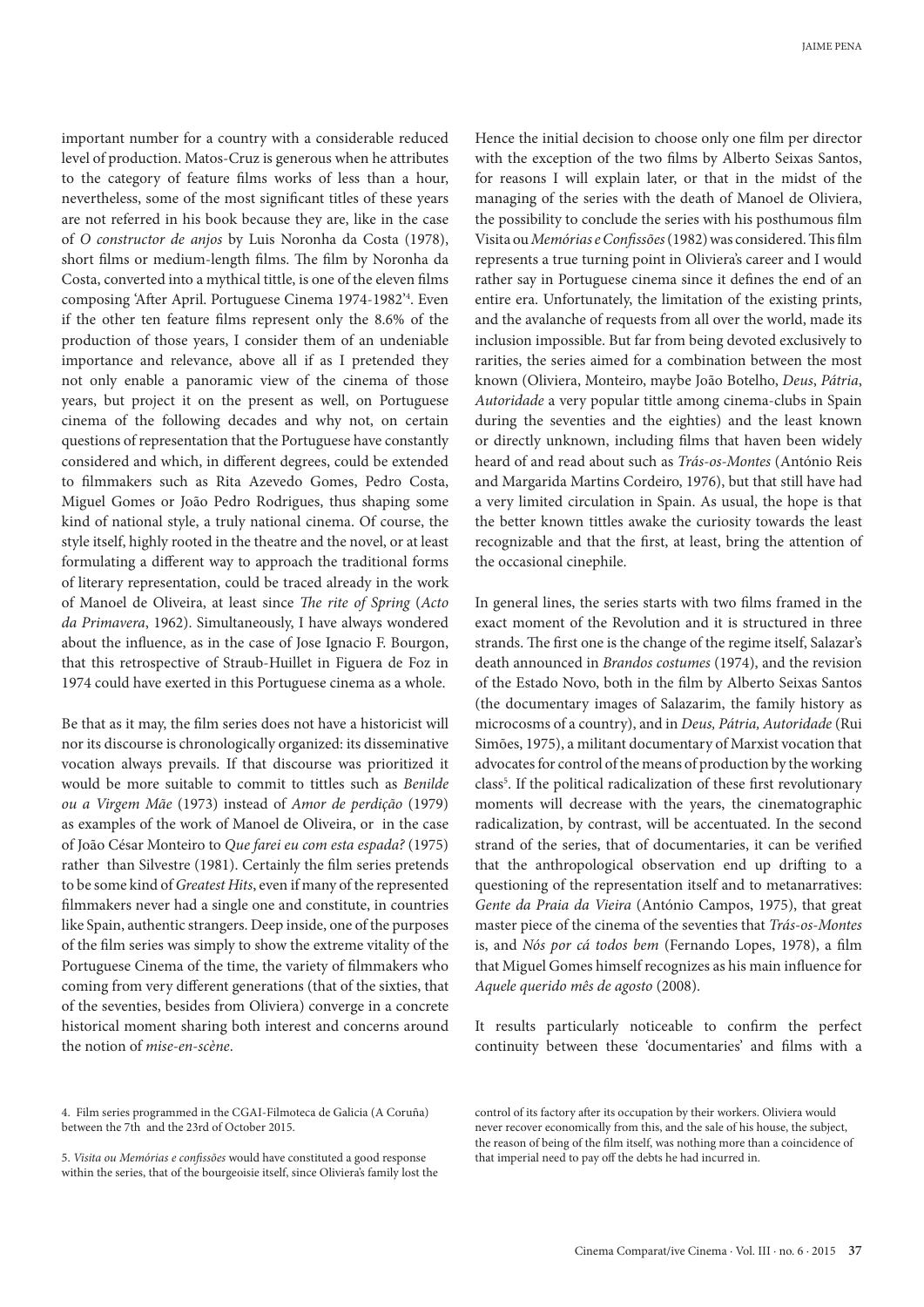strong literary component such as *Conversa acabada* (João Botelho, 1981), *Amor de perdiçao* (Manoel de Oliveira, 1979), *Silvestre* (João César Monteiro, 1981), and *A Ilha dos Amores*  (Paulo Rocha, 1982), which compose the third strand of the series. If *Tras-os-Montes* and *Nós por cá todos bem* can not be understood without the precedent of *The Rite of Spring,* a film like *O construtor de anjos*, with its approximation to the fantastic so deeply rooted in Jean Cocteau, seems to foresee the universe of the much later *Os Canibais* (Manoel de Oliveira, 1988). Finally, as if it was an epilogue, *Gestos e fragmentos* – *Ensaio sobre os militares e o poder* (1982) is the second and indispensable film by Alberto Seixas Santos in this series: who was to shoot the first revolutionary film, would shoot as well its epitaph, a documentary in which Otelo Saraiva de Carvalho, Eduardo Lourenço and Robert Kramer<sup>6</sup> reflect on the 'fail' of the Revolução. Political disappointments do not have to go by hand with those aesthetical. More than forty years after April 1974, we know that the revolution bore fruits and, what is even more important, that those fruits had continuity and still are visible in Portuguese cinema today.

6. Precisely the author of *Scenes from the Class Struggle in Portugal* (1977) and, some years later, of another 'Portuguese' film like *Doc's Kingdom* (1988).

## **BIBLIOGRAPHY**

BOURGÓN, José Ignacio F. (1989). *El otro cine: recuerdo de José Ignacio F. Bourgón*. Madrid. Instituto de la Cinematografía y de las Artes Audiovisuales.

*MATOS-CRUZ, José de (1999). O cais do olhar. O cinema português de longa metragem e a ficção muda*. Lisboa. Cinemateca Portuguesa-Museu do Cinema.

### **JAIME PENA**

(Miño, A Coruña, 1965) Graduate in History of Art. Programmer since 1992 at Centro Galego de Artes da Imaxe, Galician Cinematheque. Member of the Editorial Board of the monthly journal *Caimán Cuadernos del Cine* (former *Cahiers du Cinéma España*) and usual collaborator of the Argentinian revue *El Amante*. Author of *El espíritu de la colmena* (2004), Films included in the series 'After April. Portuguese Cinema 1974-1982' (CGAI, 1 September – 22 October 2015).

*Brandos costumes* (Alberto Seixas Santos, 1974) *Deus, Pátria, Autoridade* (Rui Simões, 1975) *Gente da Praia da Vieira* (António Campos, 1975) *Trás-os-Montes* (António Reis y Margarida Martins Cordeiro, 1976) *O construtor de anjos* (Luis Noronha de Costa, 1978) *Nós por cá todos bem* (Fernando Lopes, 1978) *Amor de perdição* (Manoel de Oliveira, 1979) *Silvestre* (João César Monteiro, 1981) *Conversa acabada* (João Botelho, 1981) *Gestos & fragmentos – Ensaio sobre os militares e o poder*

(Alberto Seixas Santos, 1982)

*A Ilha dos Amores* (Paulo Rocha, 1982)

and *Cine español*. *Otro trayecto histórico* (2005, together with Jose Luis Castro de Paz); Coordinator, among others of, *Edward Yang* (2008), *Historias extraordinarias. Nuevo cine argentino* 1999-2008 (2009) and *Algunos paseos por la ciudad de Sylvia* (2007, together with Carlos Losilla).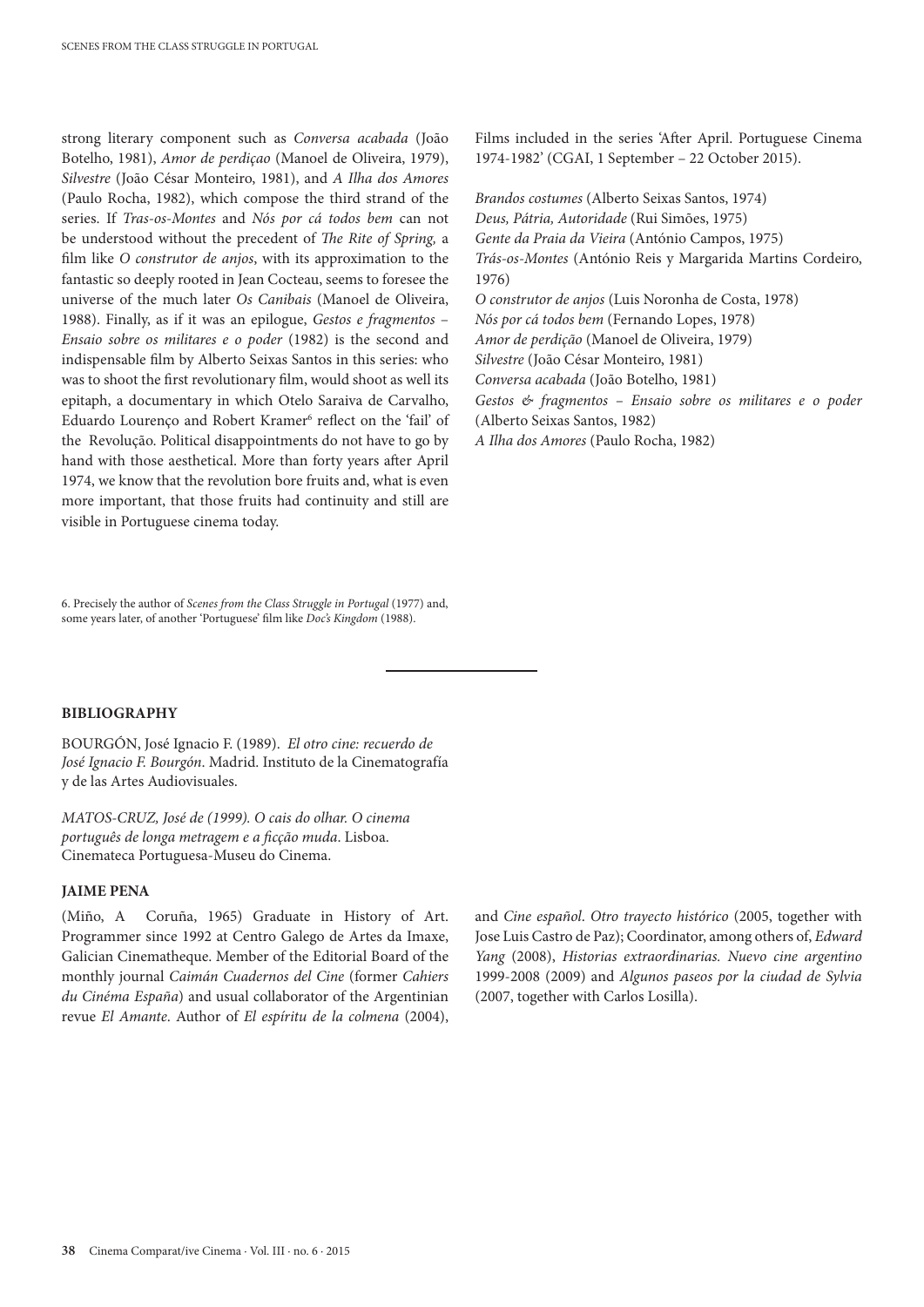## **Aesthetic Tendencies in Contemporary Portuguese Cinema**

Horacio Muñoz Fernández, Iván Villarmea Álvarez

## **ABSTRACT**

Contemporary Portuguese cinema has become a privileged meeting point for several aesthetic tendencies inherited from film modernity. Filmmakers such as Pedro Costa, João Canijo, João Pedro Rodrigues, João Rui Guerra da Mata, Miguel Gomes, João Nicolau, Susana de Sousa Dias and Gonçalo Tocha, among others, have developed new forms of storytelling away from mainstream conventions, in which they suggest the possibility of joining national identity and transnational links. This paper, therefore, aims to discuss some of the main aesthetic features shared by these filmmakers, such as the experimentation with genres, the mixture of documentary and fiction, the critical revision of archival footage and the aesthetics of distance. These links have strengthened the position of Portuguese cinema in the interconnected network of reciprocal influences that has recently replaced the old paradigm of national cinemas. Arguably, then, contemporary Portuguese cinema addresses national issues as part of an ongoing dialogue with other film industries.

## **KEYWORDS**

Portuguese Cinema, Film Genres, Documentary Fiction, Film Essay, Archival Footage, Aesthetics of Distance, National Cinemas, Transnational Film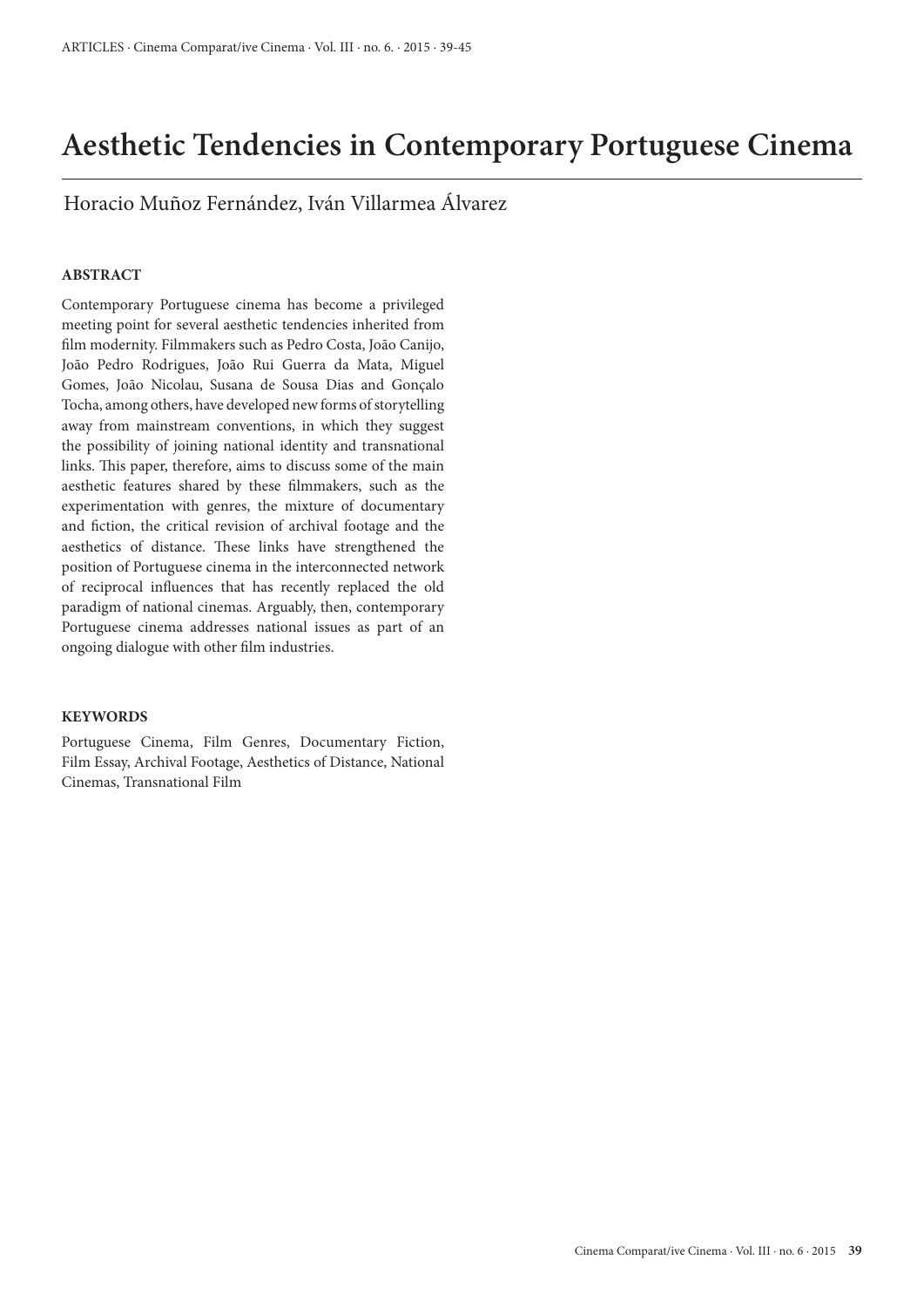Portugal is no longer the magnetic pole that attracted foreign filmmakers fascinated by its recent history –such as Robert Kramer and Thomas Harlan– or by its culture –such as Alain Tanner and Wim Wenders. On the contrary, from 2000, contemporary Portuguese cinema has become one of the most important aesthetic focal points in the international film scene, multiplying its maverick filmmakers and thus confirming the situation described by French critic Serge Daney in 1981 (2001). The difference regarding the past is that this new Portuguese cinema has become a privileged meeting point for several aesthetic tendencies of contemporary cinema, establishing overlapping and random relationships with other filmmakers, without stopping looking at the present and past of their country of origin. Its main filmmakers are developing new ways of storytelling away from conventions and commercial dictations, while their images, as Glòria Salvadó Corretger has written, 'suggest some of the most important issues of modernity' (2012: 8, our translation). We must not forget, however, that three generations of heterogeneous filmmakers meet in contemporary Portuguese cinema without making up a single school: the first one would be the 1990s generation, formed by Pedro Costa, João Canijo, Teresa Villaverde or Manuel Mozos; the next one would be the 2000s generation, to which João Pedro Rodrigues, João Rui Guerra da Mata, Susana de Sousa Dias, Miguel Gomes or João Nicolau belong; and finally there will be a younger generation that began to film after 2005, in which we can include Gonçalo Tocha, Salomé Lamas or Gabriel Abrantes, among others. In our opinion, if we want to grasp the importance and value of their images, we must move away from History's synchronic and normalising models, because their relationship with each other and, above all, with the Portuguese film tradition –represented by names such as Manoel de Oliveira, Paulo Rocha, Fernando Lopes, João César Monteiro and specially António Reis– is far from being hierarchical and unambiguous.

#### **Playing with Genres**

Contemporary Portuguese filmmakers show a clear desire to experiment with genres in their films. Their games *of* cinema and *with* cinema reflect an autonomous and independent conception of this medium. Miguel Gomes and João Nicolau, for example, play with cinema and make cinema while playing, to the point that Nicolau understands these games as a way to open spaces of freedom for his characters. In a paper on the latter, Fran Benavente and Glòria Salvadó Corretger even talk about game-images arising from both the need to break with an unsatisfactory reality and the emergence of unexpected musical sequences that lead the story toward fantasy worlds. In fact, Nicolau uses music in a playful way in his whole work, whether as an element of rupture or as 'something that can make forward

the film' (ALGARÍN NAVARRO & CAMACHO, 2012: 39, our translation). Thus, in *Song of Love and Health (Canção de Amor e Saúde*, João Nicolau, 2009), the Brasília Shopping Centre turns red under Shirley Collins' music and the characters move like ghosts through its shops and hallways. This scene is quite similar to another hypnotic sequence in *To Die Like a Man (Morrer como um Homem*, João Pedro Rodrigues, 2009), in which the main characters went out to the forest for a wild-goose chase and become paralysed by the moon's influence while listening to a song by Baby Dee. Again, the image turns red [Image 2]. In these two examples, music works as a temporal break that links reality with the oneiric and ghostly realms, but the desire to experiment with genres is better expressed in *To Die Like a Man*. The very beginning of this film summarises what will be, in the filmmaker's own words, 'a transgender film in several meanings of the word' (ÁLVAREZ, et al., 2010, our translation). Here, the 'trans' aesthetic works in both a diegetic and a formal level, as happens in Pedro Almodóvar's films, because Rodrigues mixes melodrama, war film and musical film in a work that is about sexual and genre identity. Indeed, the film's lack of generic definition reflects the leading character's own lack of definition: s/he is Tonia, a transsexual who does not dare to take the final step to become a woman.

Meanwhile, realism also allows the emergence of the fantastic and the ghostly inside it, inasmuch as this aesthetics suddenly gains an unreal, nocturnal and abstract atmosphere. A clear example would be Pedro Costa's last feature films, *Colossal Youth (Juventude em Marcha*, 2006) and *Horse Money (Cavalo Dinheiro*, 2014), in which Ventura's figure, as well as some gloomy locations, echo F. W. Murnau's or Jacques Tourneur's work. The Zombie is thus a key figure that resonates with a clear political aim in Costa's entire filmography since *Down to Earth (Casa de Lava,* 1994). The main characters of his films live in the zombie's liminal condition: they are like living deads in the hands of the system. We can even find an almost explicit allusion to this figure in the second half of the short film *Tarrafal (Pedro Costa*, 2007), during a conversation between Ventura and his friend Alfredo. The latter seems to be telling to the former his terrible experience in Tarrafal, a camp for political prisoners in Cape Verde, but Ventura addresses Alfredo as if he were already dead, as happens in many other sequences of *Colossal Youth and Horse Money*. Later on, both characters are sitting on a log outside a shack, contemplating the view of Lisbon's outskirts. This space, like Fontaínhas, is a place disconnected from the city and suspended in time, a place 'where its inhabitants are in an interlude between life and death' (SALVADÓ CORRETGER, 2012: 242, our translation). In order to reinforce this idea, Costa himself has pointed out that the actors thought in hell while wandering around this location during the filming. (NEYRAT, 2008: 166). Accordingly, for this filmmaker, both deportees and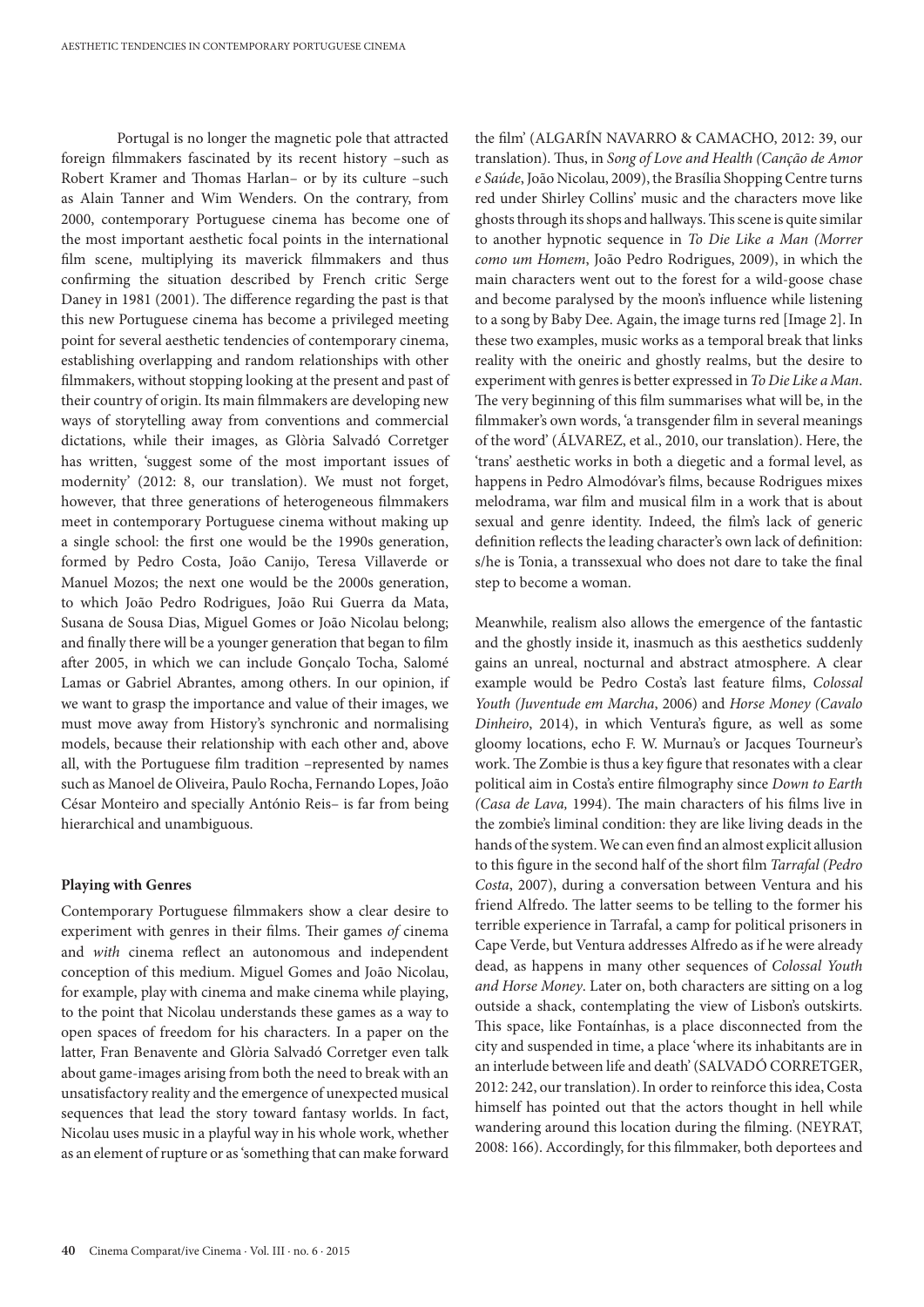political prisoners suffer the same situation, in which the state of exception is the rule. Under these circumstances, the space of the concentration camp, as philosophers Giorgio Agamben and Reyes Mate have pointed out, has become the symbol of modern politics.

In many other works, these experiments with genres allow a dialogue with the memory of cinema and with the Portuguese historical memory. The two films that best represent this tendency are *Tabu* (Miguel Gomes, 2012) and *The Last Time I Saw Macao* (*A Última Vez Que Vi Macau*, João Rui Guerra da Mata & João Pedro Rodrigues, 2012). The former establishes a clear link with silent film and American classical cinema – specifically, with Tabú: *A Story of the South Seas* (F. W. Murnau & Robert J. Flaherty, 1931)– while exploring Portuguese colonial history. Its prologue, narrated by Gomes himself, uses the codes of early and silent film to tell the story of a daring and taciturn explorer, tormented by his late wife, who will end up being devoured by a crocodile that will subsequently undergo his same torture: to become a sad and melancholic being. Following this line, the second part establishes clear links with several American epic films set in Africa, such as *Mogambo* (John Ford, 1953), *Hatari!* (Howard Hawks, 1962) or even *Out of Africa* (Sydney Pollack, 1985). Meanwhile, *The Last Time I Saw Macao* adopts a similar dynamic from its beginning, in which a series of leitmotivs immediately place the audience in the noir field: two feet in shiny black high-heeled shoes walking slow and steady toward the stage, the silhouette of a female figure highlighted in darkness, several tigers moving behind her, and Jane Russel's voice singing the main theme of *Macao* (Joseph Von Sternberg and Nicholas Ray, 1952) [Imagen 3]. From this prologue, *The Last Time I Saw Macao* is full of details related to film iconography, beginning with the lone shoe that already appeared in the opening sequence of *Red Dawn (Alvorada Vermelha*, João Rui Guerra da Mata & João Pedro Rodrigues, 2011), which reappears here as a quote to Sternberg's and Ray's film – the characters played by Jane Russell and Robert Mitchum met when she threw a shoe through a window that accidentally hits him.

The two main elements used by Guerra da Mata and Rodrigues to give this noir touch to their film are the labyrinthine, mysterious and strange spaces of Macao and a voiceover that recalls the first-person narratives of detective stories. In fact, the whole narrative of the film relies on these two elements, given that its characters almost never appear on the screen: we can only heard their voices and see the spaces through which they pass. Guerra da Mata assumes the role of detective, and his diction manages to convey the granitic appearance typical of the golden age of film noir, 'in which the characters' monologues are also constructed from the mix of poetic and ironic notes; and in which the social and political commentary, despite not being absent, was not an end in itself, but part of a more elaborated and complex structure' (ÁLVAREZ, 2012: web, our translation). Moreover, the elliptical presence of one of the filmmakers within the story, as in a self-fiction, places *The Last Time I Saw Macao* within another genre, the essay film, given that 'all first-person narrative tends to be essayistic', according to Philip Lopate, 'because the potential for the essayistic discourse is put into action from the moment when a self begins to define its position and worldview' (2007: 68). Finally, the last section of the film introduces usual elements of sci-fi and disaster movies, thereby multiplying its discursive polysemy.

### **Between Documentary and Fiction**

Beyond the mix of genres, *The Last Time I Saw Macao* also plays with a superposition of registers, between documentary and fiction, that appears in many other contemporary Portuguese films. *Our Beloved Month of August (Aquele Querido Mês de Agosto*, Miguel Gomes, 2008), for example, would be another film that presents this type of hybridisation by combining no less that two registers –documentary and fiction– and three genres –ethnographic documentary, family melodrama and metacinema– to thus invite the audience to mix up story and reality. In this case, the film begins as a documentary about the everyday summer life in Arganil, in Beira Alta, but another reality soon appears within this documentary, another level that tells the story o a filmmaker –Gomes himself– who is compelled to assume the impossibility of making his film. Later on, towards the middle of the film, a third level rises, and then *Our Beloved Month of August* becomes the fiction that sought to be: a romantic melodrama in which two teenage cousins face the girl's father's objection regarding their relationship (CUNHA, 2014: 122).

The documentary register is also mixed with fiction in João Canijo's work: *In Blood of My Blood (Sangue do Meu Sangue*, 2011), real locations, non-professional actors and sequence shots reinforce the realism of the story, an inquiry into the socio-economic identity of a working-class family. Canijo benefits from the lightness and low cost of digital technology to strengthen the documentary side of fiction, thereby allowing a new relationship with the time and the space of the filming. The possibility of waiting makes easier the inscription of the real into a fictional universe, as well as the inscription of fiction into the real world. Similarly, in the case of Pedro Costa, Cyril Neyrat has stated that what is most disturbing in *In Vanda's Room (No Quarto da Vanda*, 2000) is the fact that such a harsh reality is linked to fiction through issues of diction, mise-enscène or lighting: 'the words 'fiction' or 'documentary' fall apart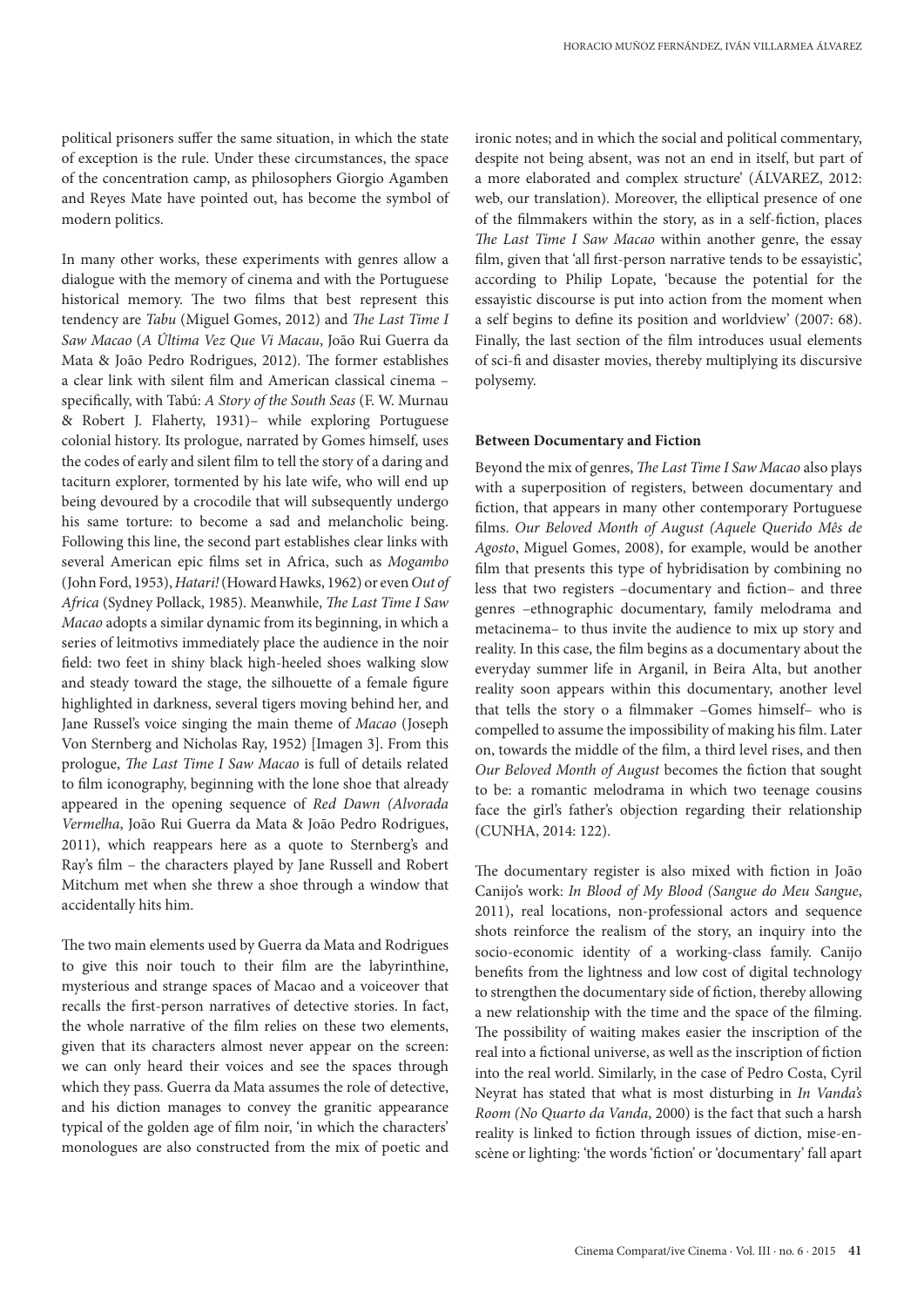because perhaps we have the strongest of documentaries, but with a construction and a kind of belief that entirely come from fiction, from a fictional tradition' (NEYRAT, 2008: 82, our translation). *Colossal Youth*, however, is located at the fictional side of documentary fiction by assuming a more radicalised style. In this film, the rewriting of the real leads Costa to develop a series of situations in which reality is stylised and becomes an image on the verge of abstraction (QUINTANA, 2011: 159). According to Àngel Quintana, this change is symptomatic in contemporary cinema: 'at a time when everything can become an image, the essential question is to see how these fictional images, which have not lost its original documentary nature, may be considered as the recreation of a world that they render more visible' (ibid.: 161, our translation).

The work of these filmmakers shows that the difference between documentary and fiction does not depend on the fact that the former is on the side of the real and the latter on the side of the imagination. Documentary, as Jacques Rancière points out, no longer addresses the real as an effect to be produced, but as a fact to be understood: 'The real always is a matter of construction, a matter of 'fiction'' (2010: 148). Fiction, meanwhile, does not give rise to an imaginary world opposed to the real one, but to 'a way of changing existing modes of sensory presentations and forms of enunciation; of varying frames, scales and rhythms; and of building new relationships between reality and appearance, the individual and the collective' (ibid.: 141). This voluntary lack of definition of the border between documentary and fiction ultimately entails a mutation in the principles of film history that have favoured fiction –and storytelling– as an essential element, thus suggesting a new genealogy for contemporary cinema, whether at a Portuguese or at a global level.

### **Reviewing the Archive**

Reality not only enters the images through live recording, but also through the process of reviewing different types of archives. *Lusitanian Illusion (Fantasia Lusitana*, João Canijo, 2010), for instance, re-edits propaganda newsreels made between 1939 and 1945, primarily focusing on those images showing the armed forces and the major events organized by the Estado Novo [Image 4]. These newsreels staged a sweetened representation of the time that is later questioned by Canijo by means of a series of texts written by political refugees in transit through Portugal that expose the delusion of such idyllic image. Susana de Sousa Dias' work is also the outcome of reviewing the Salazarist archive. *Natureza Morta* (2005), her second documentary feature, is composed of images from state newsreels and police archives without any commentary. In this sense, her work is more material than Canijo's, inasmuch as she seeks to create a slight sense of estrangement through formal

procedures. She aims to show the hidden face of dictatorship through its own images, so she reframes, slows down and ultimately plays with this footage. Her next film, *48* (Susana de Sousa Dias, 2009), is mostly composed of mug shots, over which she superimposes the prisoners' voices recalling their imprisonment and especially the torture they were subjected to by the PIDE (Polícia Internacional e de Defesa do Estado – International Police and State Defence). Thus, Susana de Sousa Dias uses the victims' faces to draw attention to a memory relegated to oblivion (AMBRUÑEIRAS, 2013: 179).

*48* consciously echoes the mug shot aesthetics, in which the face becomes a document for identification, social control and discipline purposes [Image 5]. Iván García Ambruñeiras explains that the filmmaker forces this objective aesthetics through an intensive exploration of the faces: 'every little picture is magnified by the size of the screen and the length of the shot' (*ibíd*.: 178, our translation). On the one hand, slowing down the images allows the audience to peruse these documents; on the other hand, reframing them challenges the positivist institutional frame and the anonymity of faces. According to Georges Didi-Huberman, playing with the frame is the easiest way for the photographic apparatus to trigger the crisis in the institutional apparatus: 'It is enough with a slight movement while zooming in or out –whether voluntary or not– to expose the system's excess or to produce a misframing –in terms of symbolic framing– that leaves room for imagination' (2014: 72, our translation). By slowing down the images to the 1% in the editing room, Susana de Sousa Dias made these movements almost imperceptible. In fact, without this effect, the film should last 7 minutes instead of 93: 'These seven minutes', the filmmaker explains, 'were adapted to the length of the interviews' (DIAS, 2012: web, our translation).

The police status of mug shots is also challenged through the testimonies arising from the encounter between the victims and their old faces: every image entails a series of memories and a personal story that had been repressed by official history. By locating these stories into a chronological macro-structure, the filmmaker would perfectly fit into the profile of what Miguel Á. Hernández-Navarro has named 'the artist as a Benjaminian historian'. For this artists, according to him, history is an act of remembering, 'a way of intervening in the past and taking a stand in the present, but also an act of history, a writing of time, an embodiment of the past in the present' (2012: 42). From this perspective, Susana de Sousa Dias' work with police archives and oral memory reveals that the real face of history has always been the neglect of victims.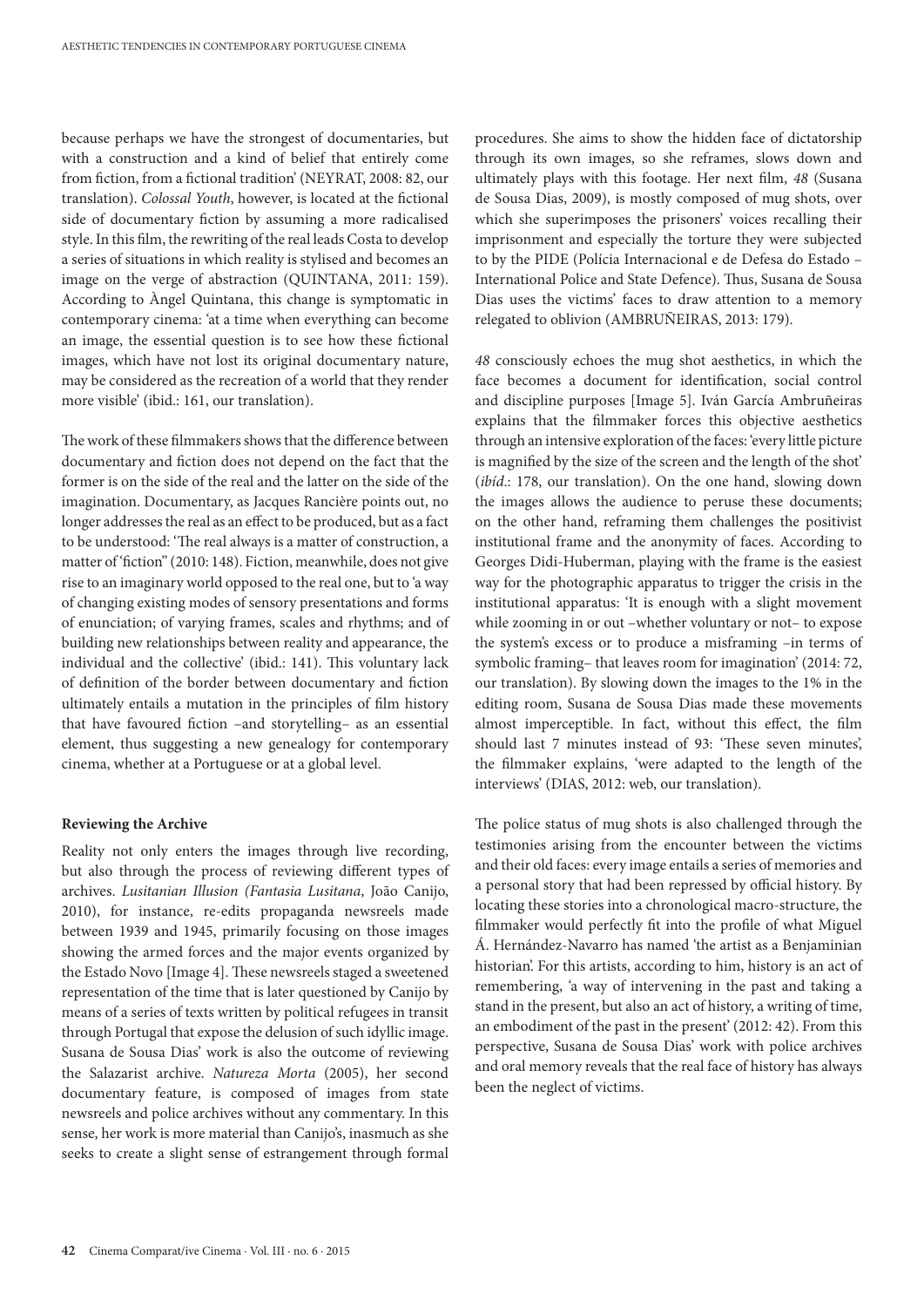Other younger filmmakers, such as Miguel Gomes or Gonçalo Tocha, also work with the archive: Gomes has ironic and redeeming intentions, while Tocha aims to create a film archive of future memories for the Corvo Island. The former resorts to found footage in his short film *Redemption* (Miguel Gomes, 2013), whose commentary consists of four personal letters read by different voices in different languages: Portuguese, Italian, French and German. The Portuguese colonial past reappears in he first letter through a series of images shot in Portugal in the early 1970s, over which a children's voice read a letter addressed to his parents, who are settlers in Africa, telling them how life goes on in the mother country after returning from the colonies. Later on, in the second letter, which is read in Italian, a man recalls an old teenage love; in the third, in French, a father apologises to her daughter for his continued absences; and finally, in the last letter, in German, a women recalls her wedding day in 1976 and the first time she saw Richard Wagner's opera *Parsifal* (1882). We do not know the identity of the senders until the end of the film, when we are forced to rethink the images and the privacy of the speeches, because they are Pedro Passos Coelho, Nicolas Sarkozy, Silvio Berlusconi and Angela Merkel. The feelings expressed by these four politicians have Gomes' usual playful and ironic touch. The emergence of fiction at the end of the film, as well as the mixture of materials of different origin, destabilises the original content of images, which Gomes uses in a performative way: he creates a new film from previous footage in which the fictional speeches favour a political reading between humour and bitterness (WEINRICHTER, 2009: 105).

Regarding Gonçalo Tocha, his footage filmed for the documentary *It's the Earth Not the Moon (É na Terra não é na Lua*, 2011) in the Corvo Island –the smallest and the farthest of Azores archipelago– automatically becomes the only existing archive in the island, because it lacked any other previous audiovisual record, as the filmmaker himself has explained: This is the reason why I sensed that everything I recorded

was special and significant. I always filmed the changes in the buildings or the arrivals and departures of people, because I had the feeling that all that footage would remain for a future memory. And as I have everything classified by dates and events, I came to think that I would not make a film, but a giant archive on Corvo Island. I even had the idea of staying there for ten years to film it (PAZ MORADEIRA, 2014: 194, our translation).

Archives are usually conceived as a means of preserving the past in the present, but they are simultaneously machines that carry the present into the future, as Boris Groys explains (2014: 147). Accordingly, being impossible to preserve Corvo Island's past, Tocha develops a documentary device able to establish a dialogue with the future.

#### **The Aesthetics of Distance**

*It's the Earth Not the Moon* begins with the filmmaker's arrival at the island, which symptomatically appears on the screen for the first time as viewed from the sea [Image 6]. In *Espectres del Cinema Portugués Contemporani*, Glòria Salvadó Corretger states that the presence of the sea has always been a constant in Portuguese cinema: 'a sea that stands as a container of crossed times, of History, of death, linked to a literary substratum and a legendary, mythological imaginary' (2013: 84, our translation). In this sense, the image of the sea, associated with the idea of travelling and the desire for distance, reappears in many recent Portuguese titles: in *Balaou* (Gonçalo Tocha, 2007), the filmmakers embarks on a journey from Azores to Lisbon aboard a small sailboat skippered by a couple for whom the maritime drift has become their lifestyle. Tocha had moved to the São Miguel Island in search of his roots after the death of his mother, but his return to the continent, to Lisbon, has no arrival day. According to Beru, the ship's captain, you have to have time on a sailboat, because you can never go faster than the wind. During the ocean crossing, Tocha repeatedly wonders 'why I went to the Azores? why I'm in this boat?», but the answer, his desire for distance, precedes the journey: «I just want to leave', he says after fifteen minutes of film, «go straight and remain trapped at sea». As seen above, Tocha will come back to the Azores in *It's the Earth Not the Moon*, but this is not a sea film, although it does include a return to what the filmmaker calls «an imaginary unknown»: the film, while expressing the need to create a memory and an archive in the Corvo Island, also alludes to the old journeys of imaginary anthropology. The very title echoes the stories of lunar travels as the example par excellence of distance: the moon appears here as a remote, distant, fantastic and mythological place, which may also be familiar (PRETE, 2010: 186).

In João Nicolau's films, the same desire for distance is associated with the desire for adventure and the need to escape from everyday life. As explained by Fran Benavente and Glòria Salvadó Corretger, the journeys of the Portuguese sailors, to whom Manoel de Oliveira dedicated a trilogy a well-known trilogy –*Word and Utopia (Palavra e Utopia*, 2000), *The Fifth Empire (O Quinto Imperio*, 2004) and *Christopher Columbus, The Enigma (Cristóvão Colombo – O Enigma*, 2007)– also echo in *The Sword and the Rose (A Espada e a Rosa*, João Nicolau, 2010). Nicolau's films, however, are closer to João César Monteiro's –with whom he worked as assistant– especially regarding the representation of the sea: according to Benavente and Salvadó Corretger, *The Sword and the Rose* might be considered the flip side of *Hovering Over the Water* (*À Flor do Mar*, João César Monteiro, 1986), 'because the film seems to have been constructed to show what constitutes a disturbing and mysterious offscreen in Monteiro's film: life aboard a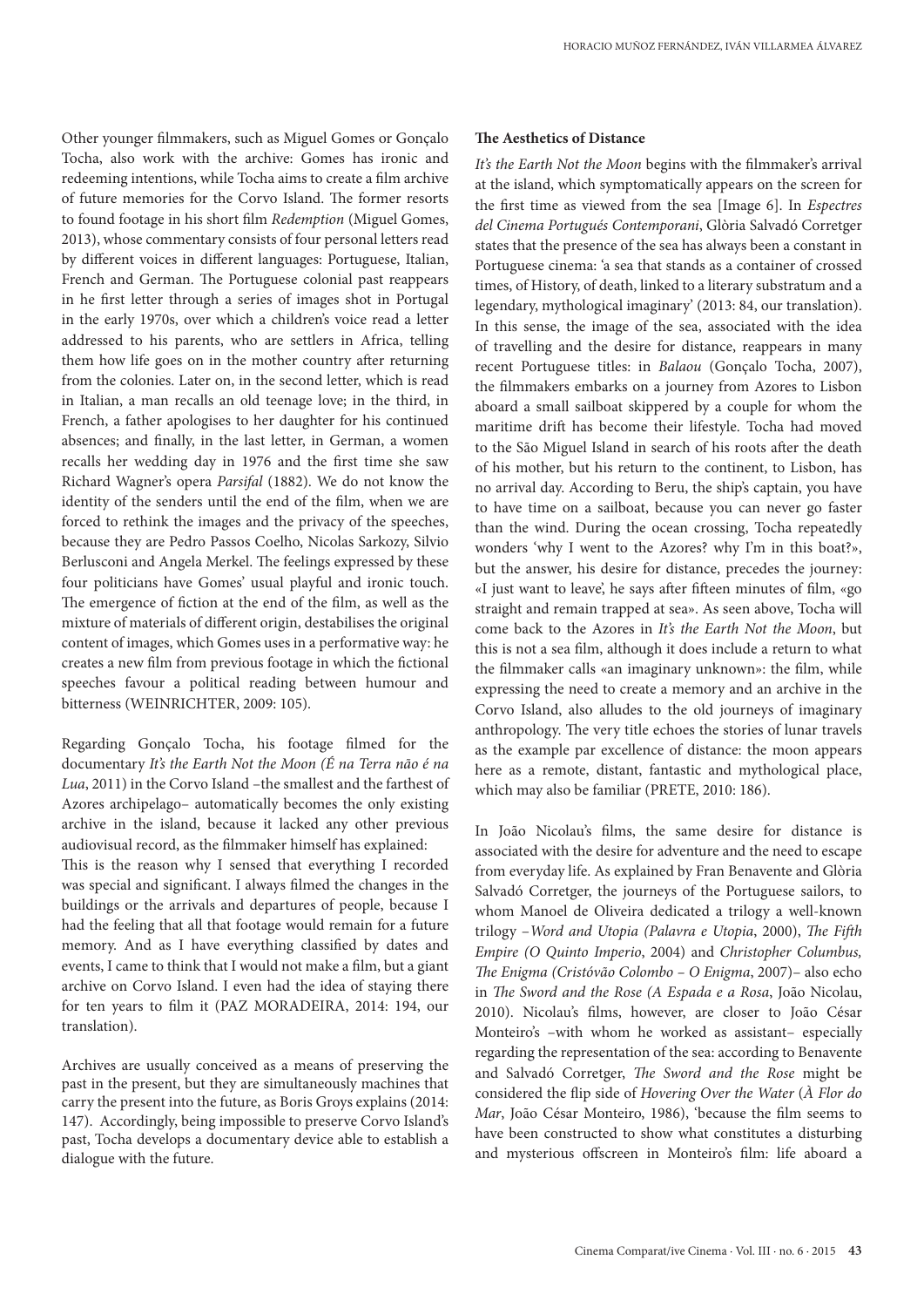ghost ship' (2014: 155, our translation). Manuel, the leading character in *The Sword and the Rose*, embarks on a fifteenthcentury caravel in order to escape from a routine, boring and almost hostile present. His dissatisfaction with this kind of life feeds his desire for adventure and his decision to join a pirate community, thereby leaving his job and the memory of a failed relationship behind. In *Balaou*, the drawing of a pirate appeared superimposed in the image while the sailboat captain told the filmmaker that they still exist. In *The Sword and the Rose*, the new pirates travel in a caravel and 'can have all the necessary goods and provisions' thanks to a fanciful substance: Plutex (ALGARÍN NAVARRO y CAMACHO, 2012: 41, our translation). Towards the end of the film, the former pirate Rosa offers them the paradise they were looking for, a place in which they can find 'dream, love, art and science, literature, music, technology, coffee and rum':

The end is almost Edenic. Nothing is missing, they seem to have everything in that wonderful propriety. However, for some reason, that is not enough for Manuel, so he leaves with the map and we assume that he has to look for other things. It is the same that made him leave his former life. Hence, when introducing the film, I speak a little about utopias, but also about perdition (ALGARÍN NAVARRO y CAMACHO, 2012: 41, our translation).

This illusion of change and utopian otherness seems to be exhausted once summer and journey have come to an end, giving rise to a feeling of melancholy that can only be appeased by the idea of returning in a geographical and chronological sense. This is the reason why the journey, in *The Last Time I Saw Macao*, transports the filmmakers not only to the Far East, but especially to their personal past and to the distant days of Portuguese colonialism [Image 9]. João Rui Guerra de Mata actually spent his childhood in Macao, so the camera visits his places of memory while his character is looking for his friend around the city: his old house, his school, the restaurant where he used to eat with his parents... For him, returning to Macao means returning to the happiest period of his life, a way to recover his lost memories. Consequently, his commentary conveys a strong sense of nostalgia in which familiar images are intermingled with the strangeness of visiting a world detached from ours, whose sign system is completely alien to us.

### **Conclusion: International Relations**

All these aesthetic links and visual resonances between different Portuguese filmmakers have led –along with other links of a professional nature born of necessity, pragmatism and friendship– to an interconnected network that have recently replaced what was previously understood as a national cinema. Thus, despite being deeply rooted in their country of origin,

contemporary Portuguese cinema is constantly establishing links with other national cinemas: for example, Miguel Gomes's and João Nicolau's return to childhood in some of their works, such as *The Face You Deserve* (*A Cara que Mereces*, Miguel Gomes, 2004) or *A Wild Goose Chase* (*Gambozinos*, João Nicolau, 2013), echoes Wes Anderson's universe; the presence of conspiracies and plots in Nicolau's films takes us back to Jacques Rivette's; Gomes' tendency to conceive his works as the sum of several parts places him close to Apichatpong Weerasethakul; his performative use of found footage in *Redemption* bears a clear resemblance with *Human Remains*  (Jay Ronsenblatt, 1998); the review process of the film image of dictatorship undertaken by both João Canijo in *Lusitanian Illusion* and Susana de Sousa Dias in her whole work coincides in time with Andrei Ujică's similar work in Romania; the usual (con)fusion between documentary and fiction in Pedro Costa's films is also present in Jia Zhang-ke's, Naomi Kawase's, Sharon Lockhart's or Lisandro Alonso's, among others; and finally, the vanishing places of In *Vanda's Room* locate Costa close to other contemporary filmmakers, such as José Luis Guerín, Wang Bing o Jia Zhang-ke, who have felt the need –or the obligation– to film processes of urban change and for whom ruins have become a metaphor for the spatial violence in late capitalism. These international relations, even if they are not fully aware, locate Portuguese cinema within the transnational framework that characterises the contemporary audiovisual scene. The separate compartments of the past currently become overlapping networks that extend from the local to the global. In this regard, any current research on Portuguese cinema has to go beyond the study of a group of filmmakers only obsessed and absorbed with their own identity to understand their position within those networks. Arguably, therefore, Portuguese cinema brings together some of the key trends in contemporary cinema, such as the aforementioned play with genres, the mixture of documentary and fiction, the critical revision of archival footage and the voluntary escape to fantasy worlds. These tendencies, however, are not exclusive of Portuguese cinema, but shared with other national cinemas that also have a clear transnational orientation. From this example, we can conclude that the future of small national cinemas depends on their greater or lesser degree of connection with large global aesthetic networks: thus, the greater the connection, the greater the distribution of films. This would then be the best way to improve the position of countries and cultures in the current geopolitics of cinema. •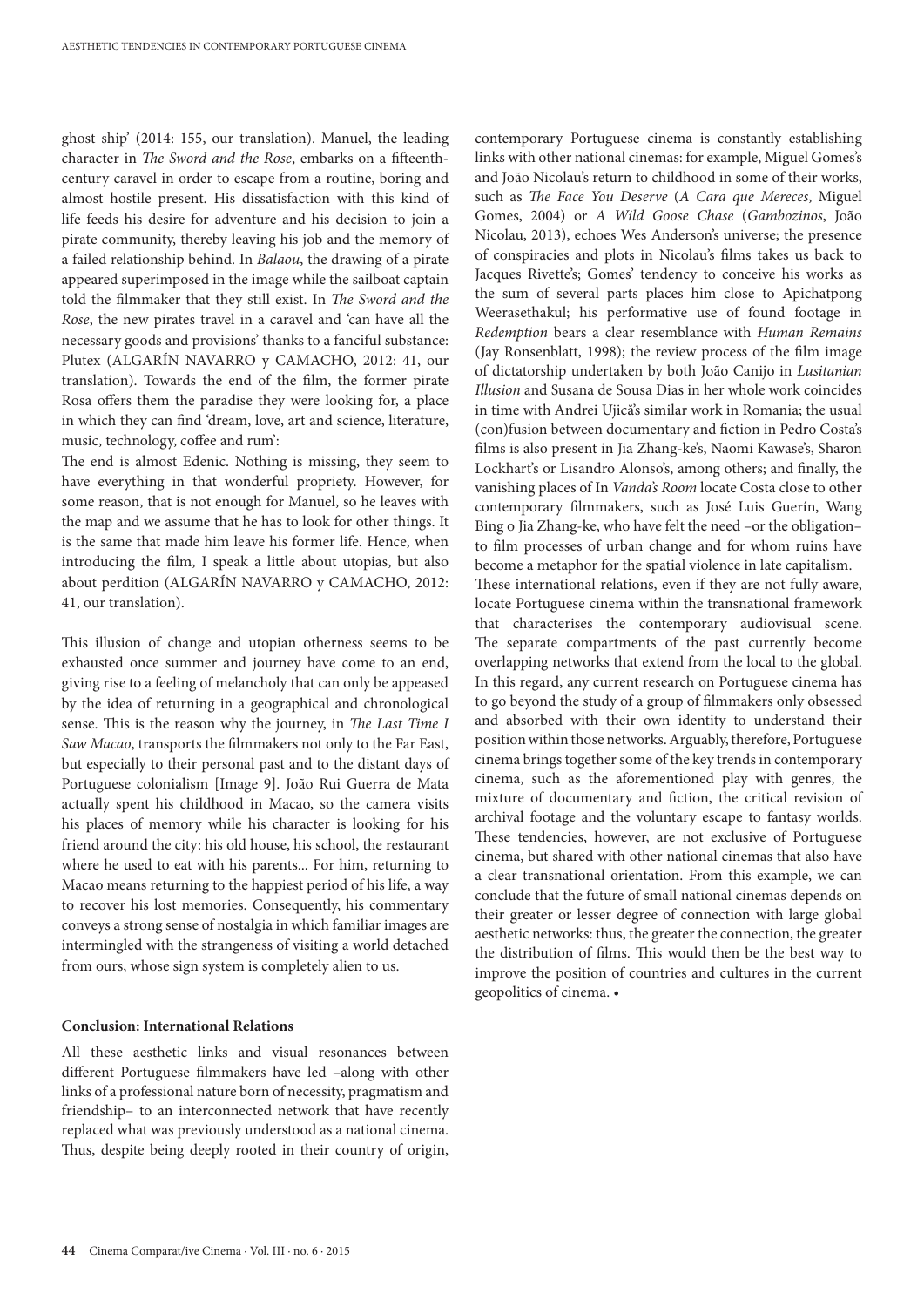### **BIBLIOGRAPHY**

ALGARÍN NAVARRO, Francisco y CAMACHO, Alfonso (2012). 'Entrevista con João Nicolau: Aquí tenemos de todo: sueño, amor, arte, ciencia, literatura, música, tecnología, café y ron'. *Lumière* Nº 5, pp. 29-48. http://www.elumiere.net/ numero5/num05\_issuu.php

ÁLVAREZ, Cristina; LAHERA, Covadonga G., CORTÉS, Jesús (2010). 'Entrevista a João Pedro Rodrigues', *Cine Transit*, consultado 14 de abril de 2015 http://cinentransit.com/ entrevista-a-joao-pedro-rodrigues/

ÁLVAREZ, Cristina (2012). 'A Ultima Vez Que Vi Macau. The Macao Gesture.' *Cine Transit*, consultado 27 de noviembre de 2014 http://cinentransit.com/a-ultima-vez-que-vi-macau/

AMBRUÑERIAS, Iván G. (2014). «Explorando la memoria traumática: Susana de Sousa Dias y el archivo salazarista». MUÑOZ FERNÁNDEZ, Horacio y VILLARMEA ÁLVAREZ, Iván (ed.). *Jugar con la memoria: el cine portugués en el siglo XXI*  (pp.162-186). Cantabria: Shangrila.

BENAVENTE, Fran y SALVADÓ CORRETGER, Glòria (2014). 'Showtime! Jugar con João Nicolau'. MUÑOZ

FERNÁNDEZ, Horacio y VILLARMEA ÁLVAREZ, Iván (ed.). *Jugar con la memoria: el cine portugués en el siglo XXI* (pp.136- 162). Cantabria: Shangrila.

CUNHA, Paulo (2014). 'Miguel Gomes, el cinéfilo.' MUÑOZ FERNÁNDEZ, Horacio y VILLARMEA ÁLVAREZ, Iván (ed.). *Jugar con la memoria: el cine portugués en el siglo XXI* (pp.108- 136). Cantabria: Shangrila.

DANEY, Serge (2001). *La maison cinéma et le monde. 1. Le Tempes des Cahiers*. Paris: P.O.L.

DIDI-HUBERMAN, Georges (2014). *Pueblos expuestos, pueblos figurantes*. Buenos Aires: Manantial.

GROYS, Boris (2014). *Volverse público: las transformaciones del arte en ágora contemporánea*. Buenos Aires: Caja Negra.

## **HORACIO MUÑOZ**

Horacio Muñoz holds a Ph. D. in philosophy and a degree in Audiovisual Communication from the Universidad de Salamanca. He usually writes for the online film journal A Cuarta Parede and the blog laprimeramirada.blogspot.com. es. He has published papers in journals such as Archivos de la Filmoteca, Cine Documental or Caracteres, has contributed

### **IVÁN VILLARMEA**

Iván Villarmea works as visiting professor at the Universidad Estatal de Milagro, in Ecuador, where he teaches Film Language and Production. He holds a Ph.D in History of Art from the Universidad de Zaragoza, as well as a degree in Journalism and another in Contemporary History from the Universidade de Santiago de Compostela. He has recently HERNÁNDEZ NAVARRO, Miguel Á. (2012). *El artista como historiador (benjaminiano).* Murcia: Micromegas.

LOPATE, Philip (2007). 'A la búsqueda del centauro: el cine-ensayo'. WEINRICHTER, Antonio (ed.) *La forma que piensa. Tentativas en torno al cine ensayo* (pp.66-89). Navarra: Gobierno de Navarra, Festival Internacional de Cine Documental de Navarra.

MORADEIRA PAZ, Víctor (2014). 'Gonçalo Tocha, un cineasta insular'. MUÑOZ FERNÁNDEZ, Horacio y VILLARMEA ÁLVAREZ, Iván (ed.). *Jugar con la memoria: el cine portugués en el siglo XXI* (pp.186-198). Cantabria: Shangrila.

NEYRAT, Cyril (ed.) (2008). *Un mirlo dorado, un ramo de flores y una cuchara de plata*. Barcelona: Intermedio

PRETE, Antonio (2010). *Tratado de la lejanía*. Valencia: Pretextos.

QUINTANA, Àngel (2011). *Después del cine. Imagen y realidad en la era digital*. Barcelona: Acantilado.

RANCIÈRE, Jacques (2010). *El espectador emancipado.*  Pontevedra: Ellago Ediciones.

SALVADÓ CORRETGER, Glòria (2012). *Espectres del cinema porgtugués contemporani: Història i fantasma en les imatges*. Mallorca: Lleonard Muntaner.

SOUSA DIAS, Susana de (2010). 'Cinèma du Réel: Susana de Sousa Dias (II) 48, de Susana de Sousa Dias por Susana de Sousa Dias.' *Lumière*¸ consultado 27 de noviembre de 2014, http://www.elumiere.net/exclusivo\_web/reel12/sousa\_02.php

WEINRICHTER, Antonio (2009). *Metraje encontrado. La apropiación en el cine documental y experimental*. Navarra: Gobierno de Navarra, Festival Internacional de Cine Documental de Navarra.

to several volumes -for example, Las distancias del cine (Shangrila,2014) or Pier Paolo Pasolini, Una desesperada vitalidad (2015)- and has co-edited the book Jugar con la Memoria. El Cine Portugués en el Siglo XXI (Shangrila, 2014). Horaciomunozfernandez@gmail.com

published the book Documenting Cityscapes. Urban Change in Contemporary Non-Fiction Film (Wallflower Press, 2015) and co-edited the volume Jugar con la Memoria. El Cine Portugués en el Siglo XXI (Shangrila, 2014). Moreover, since 2013, he codirects the online film journal A Cuarta Parede. ivillarmea@gmail.com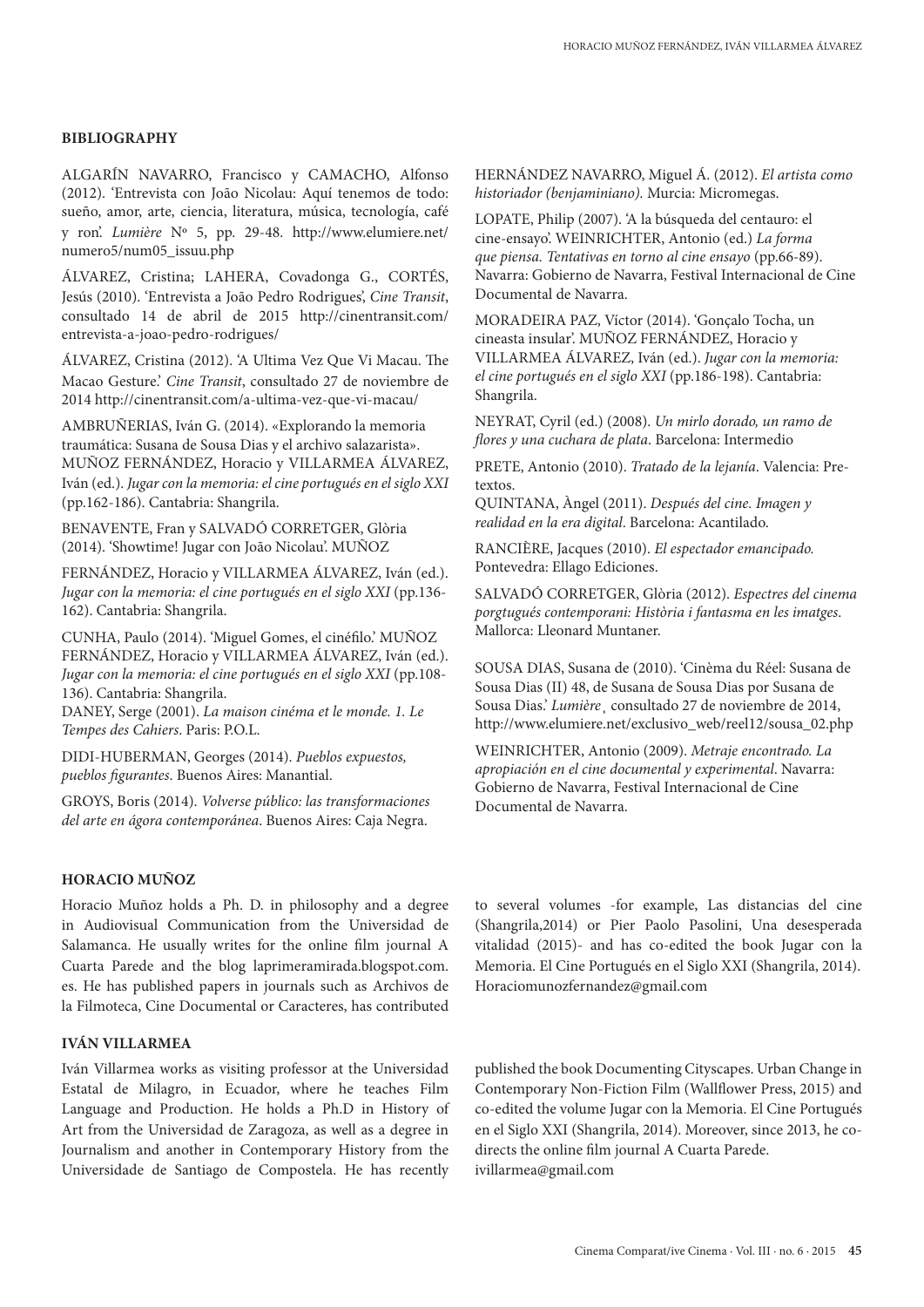## **Susana de Sousa Dias and the ghosts of the Portuguese dictatorship**

## Mariana Souto

## **ABSTRACT**

This article seeks to investigate Susana de Sousa Dias' work as one of the exponents of the Portuguese cinema made about the Salazar dictatorship. 48 (2009) and *Natureza Morta* (2005) utilize portraits of political prisoners and found footage from the police in order to criticize and reflect upon the regime and its consequences on people's lives. Thus, the director produces a discourse that resists from the inside, turning government material into her own weapons. Describing Sousa Dias' work in editing and sound design (for instance the change of speed of the images, the lighting, the slow fades, the soundtrack composed of dissonant noises), the paper argues that these films set a phantasmagoric atmosphere and seem to be part of what we call "horror documentary".

### **KEYWORDS**

Documentary, Portuguese cinema, Salazar dictatorship, found footage, photography, 48.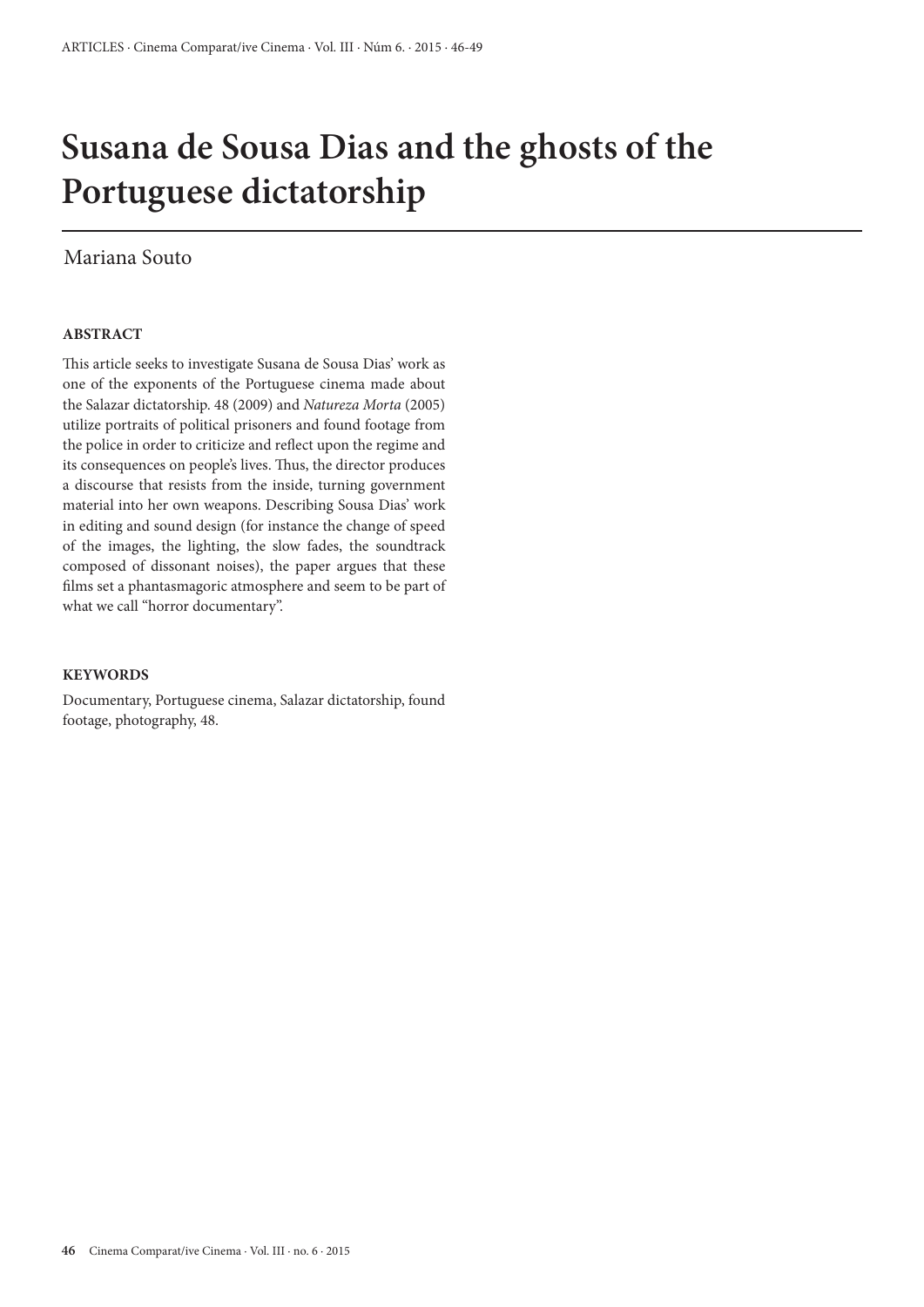António Salazar dictatorship, which ended more than four decades ago with the Carnation Revolution, still leaves traces today in both Portuguese art and society. Contemporary Portuguese cinema often addresses this historical period from different aesthetic perspectives, fiction films such as *Cavalo Dinheiro* (Pedro Costa, 2014) or *Tabu* (Miguel Gomes, 2012) and documentaries such as *Linha Vermelha* (José Filipe Costa, 2012) approach the issue in a variety of forms, subtle and direct, and regard subjects as diverse as the colonial wars, African immigration, the revolutionary process and the land occupation. Amongst the directors who deal with the 'Estado Novo' nowadays, Susana de Sousa Dias is one of the exponents, the dictatorship is the centerpiece of her movies 48 (2009) and *Natureza Morta* (2005).

The gaze on these films is characterized by a historical distance, radically different from the cinema made shortly after the fall of the regime. *Torre Bela* (Thomas Harlan, 1975), *As armas e o povo* (Union of cinema workers, 1975), *Cenas da luta de classes em Portugal* (Robert Kramer and Philip Spinelli, 1977), and *O bom povo português* (Rui Simões, 1981), for instance, were made at the heat of the moment and are endowed with a sense of excitement and urgency. Demonstrations, public speeches, the crowd movement, celebrating parades on the streets, and interviews with large groups of people are present in most of these films. Some of them use unstable images or found footage from amateur filmmakers. With a powerful sense of spontaneity, they witness a singular and special moment in Portuguese history. Leaving the censorship behind, they try to think about the Estado Novo and rewrite the events of those years.

Susana de Sousa Dias departs from this aesthetic and creates a specific way of reflecting on this same period. Her movies have a certain sobriety, a mourning reflection, even an introversion –which can be related to her belonging to another period in history, years away from the Salazar era and his fall, as well as a social context of individualization and micro–historical perspectives. While the films from the 70's are forged in macro-historical and sociological tendencies, dedicated to the representation of groups (the Portuguese people, the soldiers, the marines) with little individuality, and the interpretation of the revolutionary process as a matter of class struggle (the fascism as an imposition of the dominant class and the revolution as a subversion of the working class), Sousa Dias' focuses, mainly in 48, on subjectivity through the stories and the memories of individualized former prisoners.

Her first feature-length film, *Natureza Morta*, is made with the use of pictures (from the PIDE-DGS archive –"Polícia Internacional e de Defesa do Estado/Direção Geral de Segurança", the political police of the regime)– and moving images (of Salazar, official ceremonies, popular demonstrations, all from a variety of sources like news reports, propaganda films, television records, etc). She changes the speed of the

images, slowing them down to a point when they seem more like photographs coming to life than slow motion movies. And if we think of them as 'moving photographs', it looks as if they are oddly provided with volume and depth. In addition to that, the director uses very long fades –the cinematography resembles candle lighting, and people merge with the darkness, giving them a similar look to an apparition, or ghost–.

The sound of *Natureza Morta* is also slowed down. The soundtrack is composed of dissonant and unfamiliar noises; some of them resemble the sounds of slamming doors, or old and squeaky hinges and chains. Therefore, the soundtrack is somehow disconnected from the images; working within the imaginary of the haunted house and the horror movies, its goal seems to be setting an atmosphere of danger, torture and fear. Even though the movie is categorized as a documentary, it has a great deal of abstraction and experimentalism as well as elements of the scary movies in the fiction field. Thus, from this perspective, perhaps we could say *Natureza Morta* is a 'horror documentary'. In this sense, it is possible to track an affiliation with *O bom povo português*, which also uses very decelerated images, strange noises and transmits an idea of weirdness and haunting. These effects in Rui Simões' film, made in 1981, also seem to put into perspective the images of the Carnation Revolution, but in his case he tends to the irony. Edited a few years later than the others films previously mentioned and past the moment of euphoria, *O bom povo português* sees the Revolution with a dose of frustration for its deployments. At last, the power did not go to the people, contrary to some socialist expectations.

As Simões, Susana de Sousa Dias, uses material produced by the Estado Novo itself, but subverts its primary intentions. With the manipulation of the images and sounds of the Power, she produces a discourse that reflects upon it and resists from the inside, turning the found footage of the government into her own weapons –with similarities and differences when compared to the gestures of Harun Farocki and Andrei Ujica in some of their films with found footage. The idea of working with the portraits of the political prisoners, present in parts of *Natureza Morta*, becomes central in her next movie, *48* (2009). Her third and most well known film had a positive reception in festivals around the world and won the Grand Prix of the Cinéma du Réel in 2010. This documentary is entirely made from identification portraits of the PIDE and the vocal testimonies of these same people, interviewed years later by the filmmaker. While we watch the static, black and white, images of the photographs, we hear their voices from the present. They are survivors of the dictatorship, living in freedom some decades after the Carnation Revolution. The title '48' stands for the duration of the Estado Novo –from 1926 to 1974, the longest dictatorship in Western Europe in the XX century–.

*48* is built around an extremely simple and minimalist dispositive. However, at the same time, it is very rigorous,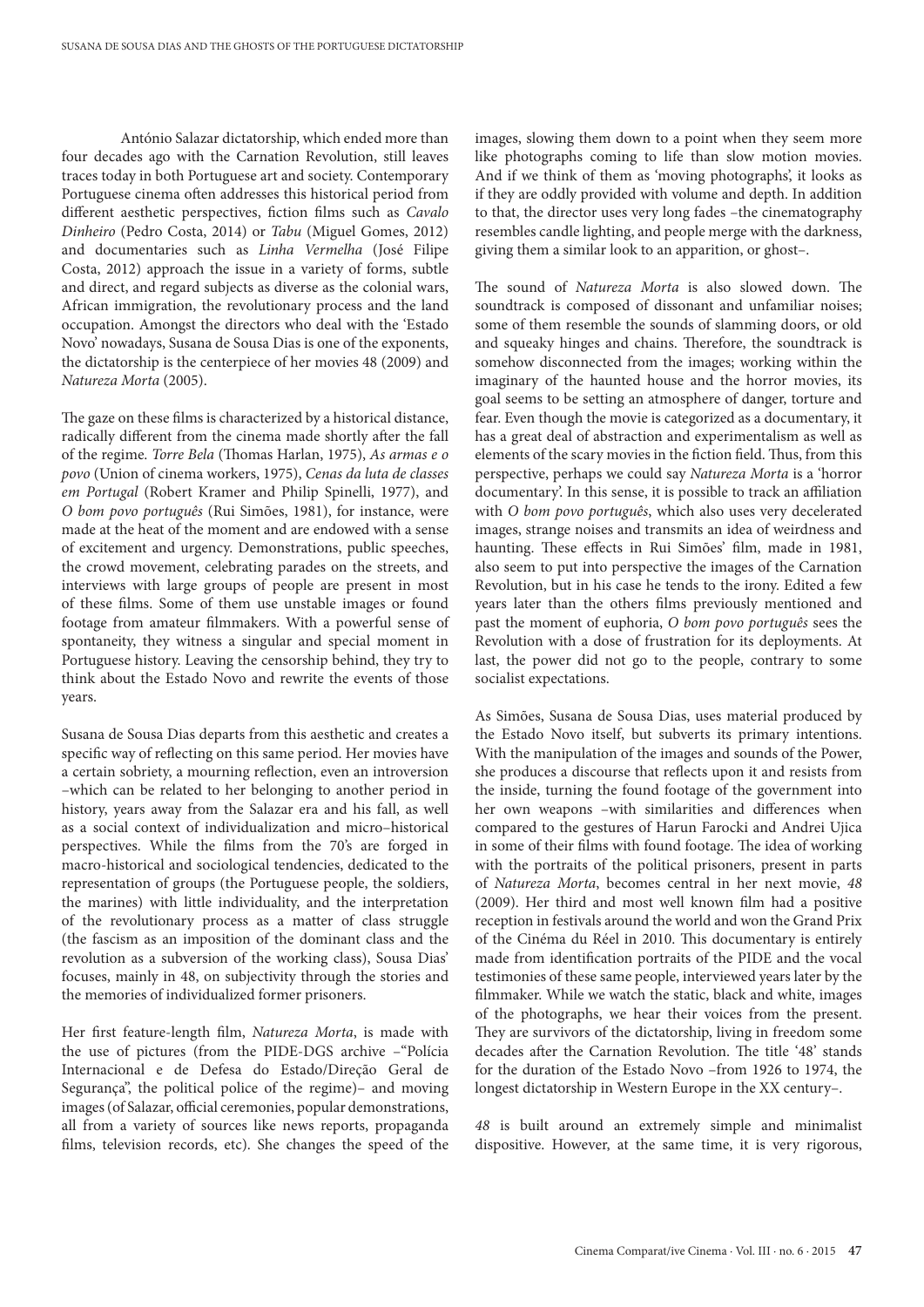since it's confined by its own rules for almost the whole length of the movie, with little variation. Behind the apparent simplicity of the dispositive, there is an exhaustive body of research as well as a meticulous conception of editing and sound design. The editing dedicates a long exposure time for each photograph and also to the silences in between the speech of the characters. These pauses are important and stop the images from being overpowered by the text, so that there isn't a relation of subordination of the images by the sound. Each portrait appears and disappears in a sufficiently slow rhythm, so that the spectators can observe and investigate those faces and expressions with full attention, comparing or making associations with the words they hear. Sometimes the time even lasts long enough for the faces to become abstract forms, or outlines, contrasting points of light and shadow.

After all, time and duration are important to the film –one of the most violent aspects of the Portuguese dictatorship is precisely its duration, 48 long years. Some of the people interviewed by Sousa Dias grew old in prison. In other cases, we can see, among pictures from different times, an untimely and forced aging, due to the adverse conditions of the imprisonment. In other words, the film captures not only the aging that happens naturally in prison, but also the aging that happens because of it. The slow fusion between the pictures of a young face and an old one of the same person shows the endurance of the years in jail. Time deforms people.

Besides the silences already mentioned, the soundtrack of *48* is composed of little noises that come from the interview context at the present (a clock, some car at the distance, a person touching some object, movements of the clothes, etc). The testimonies are not registered in the studio, with a clean audio, but rather in an environment that evokes some closeness, maybe a home. The noises, then, contribute to the construction of a cinematic space –the spectator can sense the situation of co-presence between the interviewer and the interviewee that took place somewhere in the world–.

If, during the regime, the silence was both an imposition and a strategy ('the silence is the cry of the dead and the word par excellence of the political prisoner: condemned to silence, it is also by the silence that he resists to torture'1 ) (LEANDRO, 2012:35), at the present time, the word recovers its strength. The speech is not used for the interrogatory, against the will of the militant, but for the testimony, in his or her favor.

Some of the people interviewed in 48 mention that the possibility of resistance in prison was silence or their own facial expression. 'We cannot escape from taking the picture,

but we can choose the expression we put on', says one of them. The face is the place of the enigma, screen to the marks of the time, sometimes the place of a contradiction (like the case of a young woman who takes a smiling picture to the police and feels guilty about it). In their essay on Faciality, Deleuze and Guattari (1996) say that the head, even the human head, is not necessarily a face. The face is produced by humanity, it happens when there is a social production. We could think Susana de Sousa Dias proceeds to something similar: she conducts an operation which transforms a number of heads into faces, giving them voices, subjectivity, dignity, identity, past, present, and history.

Of course other filmmakers in cinema history have experimented with the power of the faces watched very closely (Dreyer, Cassavetes, Bergman, to name a few), but not so many took this idea to the extent of making the whole film focused on it. As 48, Screen tests (Andy Warhol, 1964-66) and *Shirin* (Abbas Kiarostami, 2008) are examples of films that are exclusively made of human faces in all their duration, although moved by very different purposes.

In Sousa Dias's work, we see faces in pictures –sometimes two or three portraits of the same person in different periods of time. Here and there, the faces stand for an idea of the identity and the theme of the recognition intersects the movie in several points. With the photographs in their presence, the former prisoners are stimulated to talk about this materiality: the way they looked at that time, the visible traces captured by the camera. One of them notices the wrinkles and remembers the greenish color of his skin as the result of the sleep deprivation. Another one talks about his weight gain because he couldn't move in prison. Others about the ugly expression they made to confront the police. A son of a character didn't recognize the parent since they were separated so early in his life and he only had one old picture as a reference. In some cases, the characters don't recognize themselves in the images. Thus, recognition is an important theme to *48*, along with the way the dictatorship acts upon it: modifies, ages, mutilates, and deforms people. The torture, the fear and the long time imprisoned had very concrete and visible effects on these people's faces, bodies and identities.

*48* demonstrates the profound impact the 'Estado Novo' had on families, and not only in individuals. 'I lost the love for my wife, I lost the love for my daughter, I just wanted to die', says one character. Since the documentary is edited from black and white old photographs of faces, it conforms a certain sense of an album, perhaps a family album. In the structure of the film, there are some characters who return when another one

<sup>1.</sup> In the original: 'O silêncio é o grito dos mortos e a palavra por excelência do prisioneiro político: condenado ao silêncio, é também pelo silêncio que ele resiste à tortura'.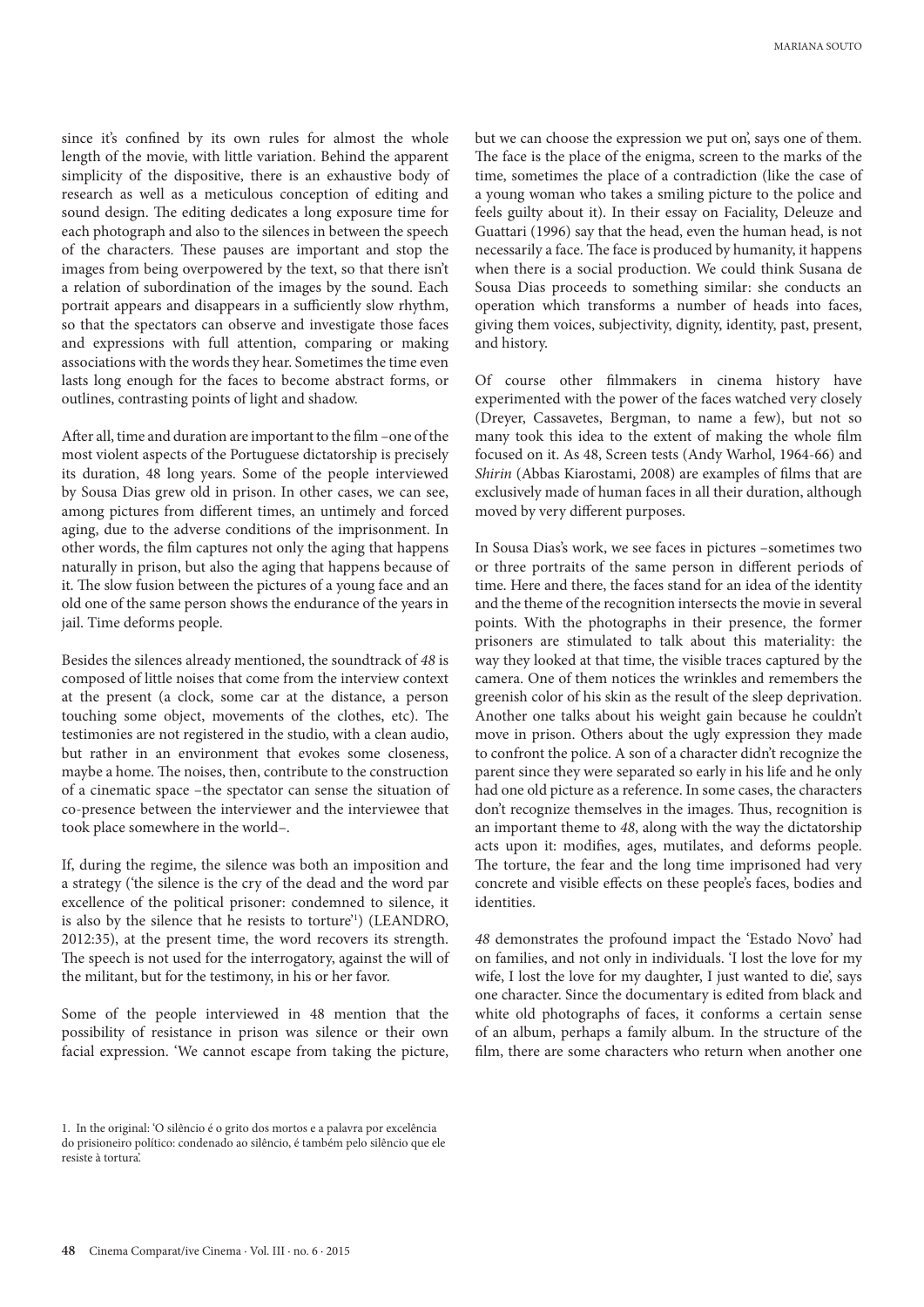mentions him/her. So, the spectator puts the pieces together, recognizes links, identifies names and traces some kind of family tree.

Besides the faces, *48* leads us to think about the complex history of the looks that crossed those images (LINS et al., 2011). A variety of looks and temporalities dwell on the pictures: the people in the portraits look us directly in the eyes. First of all, the eyes of the prisoners meet the eyes of the police and then, years later, meet the eyes of the spectator. The look escapes the police device of the past and penetrates the present. They survive to make contact with us more than 30 years later. The recovered footage evokes the moment of its production, the unique instant of shared presence of the bodies and the camera. Some aspects of the relation of the police and the prisoners are impressed on the pictures and become visible to us. As Jean-Louis Comolli says, the cinematographic document is, first of all, the document of its own realization:

'In order to understand the coordinates of a shot or a photograph, it is important to considerate not only its spacetemporal and political-historical conditions, but also what happens between those who film and those who are filmed. I would say that if something is documented, it is that relation' (COMOLLI, 2010: 339).

The photographs, by the way, are not just placed into the editing, they are not frozen frames, but rather filmed, which

provides them with a breathing, almost imperceptible motion. In other words, they are not static, but cinematographic. As in *Natureza Morta*, they are slowed down, sometimes to 1% of the original speed. In both documentaries, the spectator feels the slowness of the passage of time, which, once again, is connected to the long duration of the Salazar dictatorship. In addition to that, the fusions, fades and voices separated from the images give her films a fearful atmosphere. Although the movie is made with the survivors of the regime, there's still something phantasmagoric about it. Maybe the detachment of body and mind (the overlap of a mute body in the pictures from one time and the disembodied voice from another period) produces ghosts, splits the souls as isolated beings wandering around with no materiality.

If before the movie the PIDE photos were part of a catalogue, almost a taxonomy, now they can be seen as elements of an audiovisual album, an album filled with affection, but also with horror. In other words, Susana de Sousa Dias' films work to implement a change in meaning and purpose of these documents: from being instruments of registration, identification and control of the political prisoners, they transform into important pieces in the creation of subjectivity and preservation of memory. The editing of *48* and *Natureza Morta* works against the intentions of those who first produced these archives. And this displacement is probably the biggest political gesture of the film: turning the production of a control apparatus not only into live testimonies of the violence, but also into an aesthetic expression of horror.

#### **BIBLIOGRAPHY**

DIDI-HUBERMAN, Georges (2003). *Images malgré tout*. Paris. Les Edition de Minuit.

LEANDRO, Anita. A voz inaudível dos arquivos. In: SOUZA, Gustavo; CÁNEPA, Laura; BRAGANÇA, Maurício; CARREIRO, Rodrigo. *XIII Estudos de Cinema e Audiovisual Socine*. Vol. I. São Paulo: Socine, 2012. p. 27-37.

### **MARIANA SOUTO**

Mariana Souto is a PhD student at the Communication Department at Universidade Federal de Minas Gerais (UFMG), Brazil, where she is finishing a thesis on the social

LINDEPERG, Sylvie; COMOLLI, Jean-Louis. Imagens de arquivos: imbricamento de olhares. Entrevista com Sylvie Lindeperg. In: *Catálogo do forumdoc*. bh. 2010. Belo Horizonte, Filmes de Quintal/FAFICH-UFMG.

LINS, Consuelo; REZENDE, Luiz Augusto; FRANÇA, Andrea (2011). A noção de documento e a apropriação de imagens de arquivo no documentário ensaístico contemporâneo. *Revista Galáxia*, 21, 54-67.

class relations on Brazilian contemporary cinema. She was a visiting researcher at Universitat Pompeu Fabra, Barcelona (2014-2015). She works with art direction and costume design.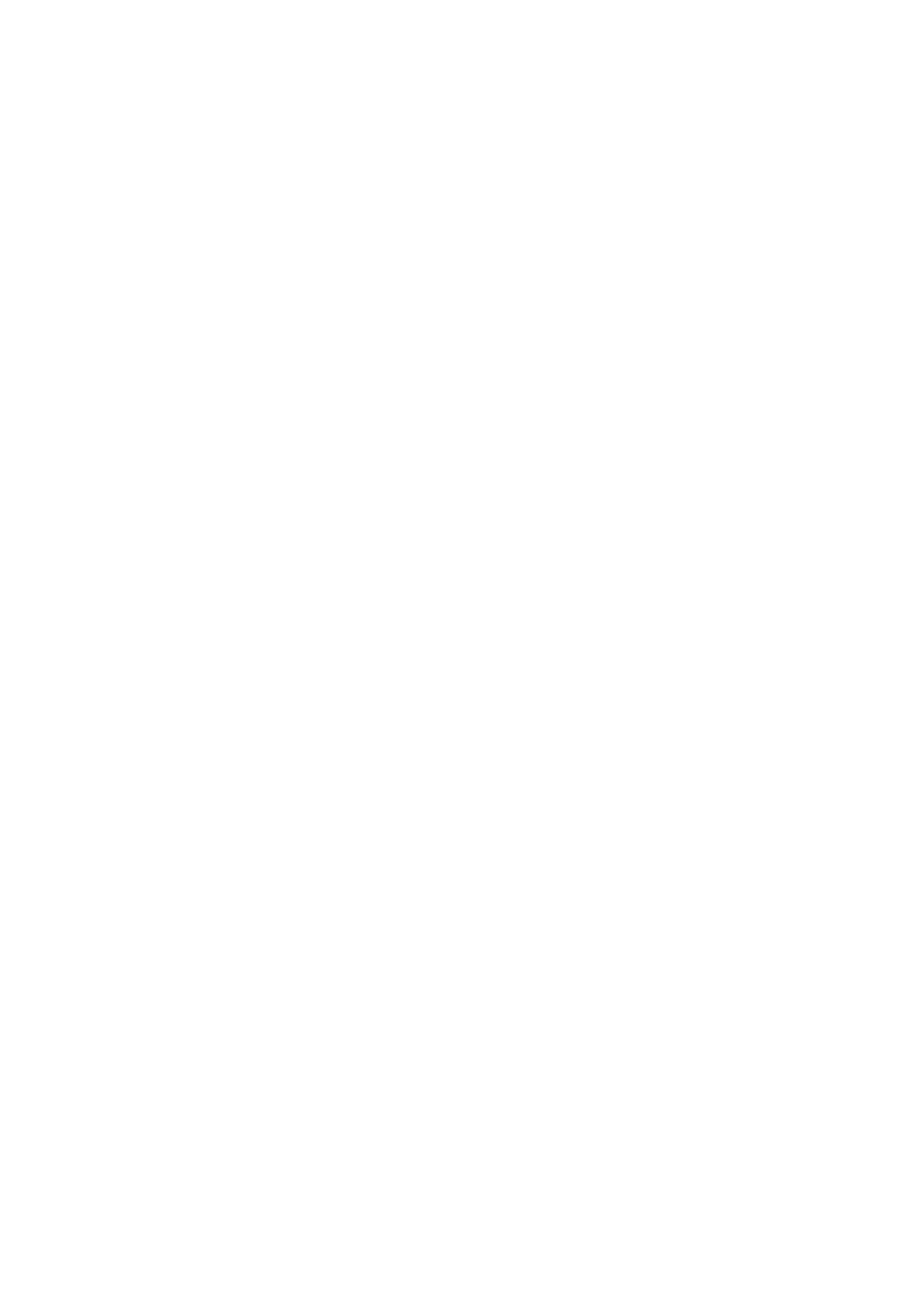## **Martínez Muñoz, Pau. 'Mateo Santos. Cine y anarquismo. República, guerra y exilio mexicano'**

Edition of the author, La Imprenta, Comunicación Gráfica, Valencia, 2015, 200 pp.

## Alejandro Montiel Mues

Until the publication of this valuable monographic research barely nothing was known about the filmmaker who, very early in July 1936, made the inaugural film of the Spanish cinema during wartime, *Reportaje del movimiento revolucionario en Barcelona*, and the most elaborated and stimulating of the first-hour-documentaries produced by the CNT (National Confederation of Labour) during the civil war, *Barcelona trabaja para el frente*. Likewise, the figure of many of the defeated had remained clogged in the haze as well, as that of the anarchist Mateo Santos who accumulated great prestige during the twenties and thirties as the director of the film journal *Popular Film* and several other literary and journalistic activities.

The author, Pau Martinez Muñoz, had already made significant advances on this research with her PhD dissertation on the biographical vicissitudes of the filmmaker: *La cinematografía anarquista en Barcelona durante la guerra civil (1936-1939)*<sup>1</sup> , tutored by the Professor Xavier Perez Torio, and awarded with the Laureate distinction in 2008 at Pompeu Fabra University. However, the track on Mateo Santos had been completely lost after his exile in France and later in Mexico, without any certainty on the place or date of his demise until today.

Mateo Santos Cantero was born in 1890 in Villanueva de Infantes (Ciudad Real) and died in Mexico in 1964. He was married to Felicidad Santacana Perelló, from Igualada (Barcelona), in 1918. The couple had two daughters, Amelia (Barcelona, 1920) and Araceli Felicidad (Barcelona, 1929), and one son, David, who prematurely died in 1928. He wrote some novice poems for *El eco artístico* (1909-1923) and was an assiduous collaborator of the Journal *Vida Manchega, revista semanal ilustrada* (1912-1920). He spent some time in Madrid in 1913 and moved to the Condal City the following year, where he stayed until the arrival of the fascist to Barcelona. His political commitment was clearly exposed in the articles he published in *Los miserables* (1913-1915), an anticlerical weekly paper that proclaimed itself to be 'insurgent and romantic' where he sharpened up his furious verb.

During the time of the *pistolerismo* in Barcelona, he was victim of a frenzied repression by the criminal military governor of the city, Severino Martinez Anido –whose figure would be glorified by naming one of the main streets of the Catalan capital, today the Passeig de Picasso, after him until Franco's death. However, Santos achieved a prominent career in cinematographic journalism, giving as one of the most outstanding results the foundation and coordination of the long-lived journal *Popular Film* (1926-1937).

The book by Martínez Muñoz offers a nourished and tasty anthology of those stirring articles, together with other memorable pages of the Manchegan writer, where, only to show as one of the possible examples, he adopts an attitude regarding the irruption of the talkies:

'It might jell, and might even be liked by the majority of the moviegoers, the talkie. But that does not mean that it corresponds to a positive and convenient advance for the future of the seventh art. It could certainly mark a relapse indeed, making it similar to the spoken theatre<sup>22</sup> (SANTOS, 1929).

Mateo Santo's Cinematographic creation was scarce considering many of his projects, such as the Spanish adaptation of the *Cinema del Peuple* French experience of the workers, were not achieved. This experience had encouraged another Spanish anarchist filmmaker, Armand Guerra, to make an exceptional film entitled *La Commune* (Armand Guerra, 1914), where old characters of this revolutionary remote endeavour were shown. Nevertheless, he did complete one first documentary feature film, *Córdoba* (Mateo Santos, 1934) that was supposed to begin a series of films conceived as 'Spanish Stamps', and the two productions that were already mentioned –*Reportaje del movimiento revolucionario en Barcelona and Barcelona trabaja para el frente*– were completed before the foundation of SIE films, a production house of the literary Union. *El cine bajo la svástica. La influencia fascista en el cinema internacional*, one of